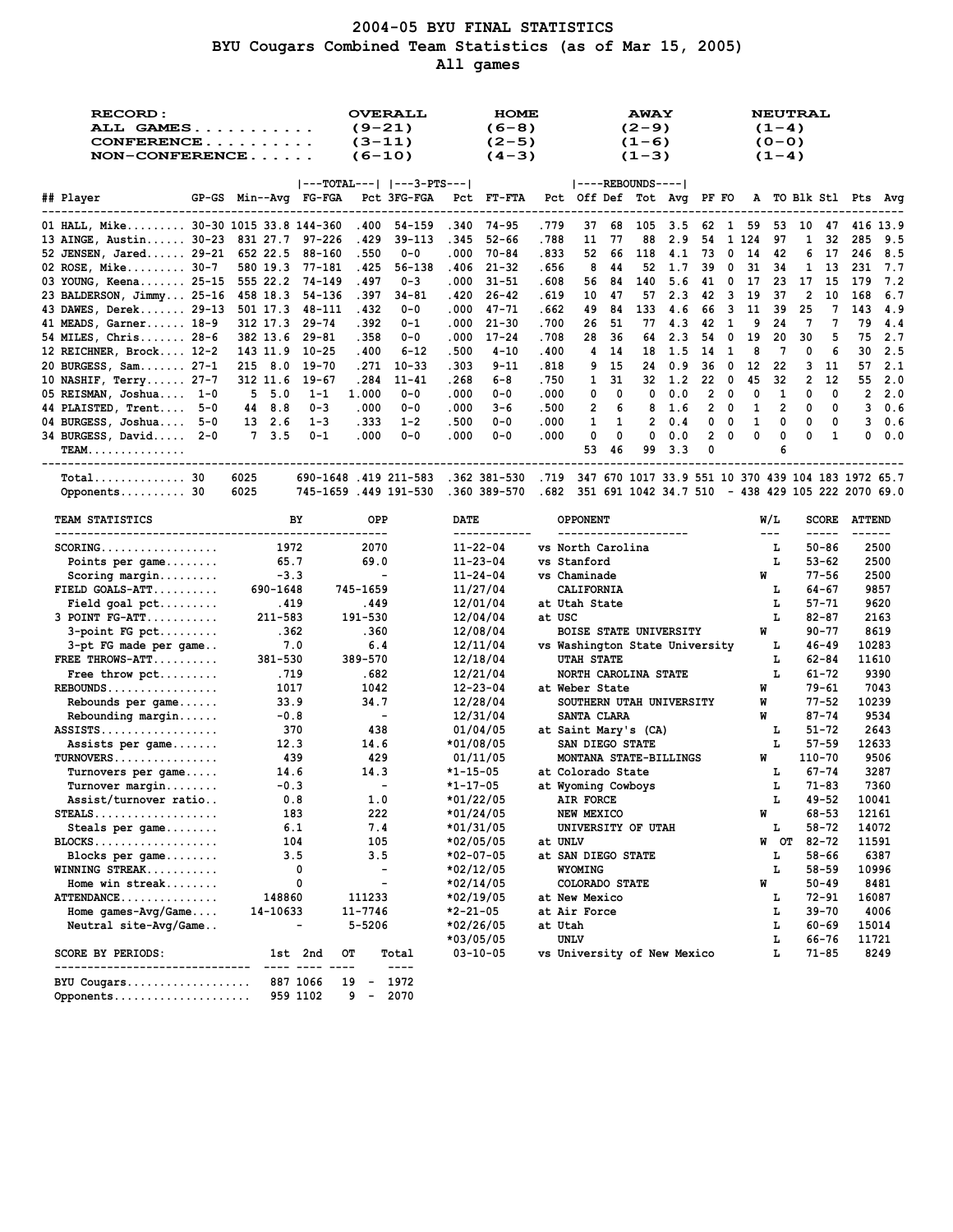# **2004-05 BYU FINAL STATISTICS BYU Cougars Overall/Conference Statistics (as of Mar 15, 2005) All games**

|                                         |                     |              |               | ----------------OVERALL STATISTICS-----------------  |                 |                          |             |              |                |                         |                                                                                                       | ---------------CONFERENCE STATISTICS-------------- |              |                    |              |                    |                |              |          |                       |
|-----------------------------------------|---------------------|--------------|---------------|------------------------------------------------------|-----------------|--------------------------|-------------|--------------|----------------|-------------------------|-------------------------------------------------------------------------------------------------------|----------------------------------------------------|--------------|--------------------|--------------|--------------------|----------------|--------------|----------|-----------------------|
| <b>SUMMARY</b>                          | GP-GS Min/G         |              | $_{\rm FG\%}$ | 3PT                                                  | $\mathbf{FT\%}$ |                          |             |              |                | R/G A/G STL BLK PTS/G   |                                                                                                       | GP-GS Min/G                                        | $_{\rm FG8}$ | 3PT                | FT%          |                    |                |              |          | R/G A/G STL BLK PTS/G |
| HALL, Mike 30-30                        |                     | 33.8         | .400          | .340                                                 | .779            | 3.5                      | 2.0         | 47           | 10             | 13.9                    |                                                                                                       | $14 - 14$ 34.9                                     | .366         | .317               | .767         | 3.1                | 1.6            | 25           | 7        | 14.3                  |
| AINGE, Austin 30-23                     |                     | 27.7         | .429          | .345                                                 | .788            | 2.9                      | 4.1         | 32           | 1              | 9.5                     | $14 - 14$                                                                                             | 31.9                                               | .395         | .281               | .750         | 3.2                | 4.6            | 13           | 1        | 10.0                  |
| JENSEN, Jared 29-21                     |                     | 22.5         | .550          | .000                                                 | .833            | 4.1                      | 0.5         | 17           | 6              | 8.5                     | $13 - 6$                                                                                              | 20.5                                               | . 491        | .000               | . 793        | 4.2                | 0.2            | 7            | 4        | 6.1                   |
| ROSE, Mike 30-7                         |                     | 19.3         | .425          | .406                                                 | . 656           | 1.7                      | 1.0         | 13           | 1              | 7.7                     | $14 - 2$                                                                                              | 19.6                                               | .362         | .298               | .778         | 1.7                | 0.9            | 6            | 0        | 5.3                   |
| YOUNG, Keena 25-15                      |                     | 22.2         | .497          | .000                                                 | .608            | 5.6                      | 0.7         | 15           | 17             | 7.2                     | $10 - 6$                                                                                              | 22.1                                               | .540         | .000               | .500         | 5.0                | 0.4            | 6            | 4        | 7.9                   |
| BALDERSON, Jimmy 25-16                  |                     | 18.3         | .397          | .420                                                 | .619            | 2.3                      | 0.8         | 10           | $\overline{2}$ | 6.7                     | 14-12                                                                                                 | 22.4                                               | . 395        | .436               | .565         | 3.3                | 0.6            | 8            | 0        | 7.5                   |
| DAWES, Derek 29-13                      |                     | 17.3         | .432          | .000                                                 | . 662           | 4.6                      | 0.4         | 7            | 25             | 4.9                     | $14 - 9$                                                                                              | 17.0                                               | .418         | .000               | . 609        | 3.8                | 0.4            | 4            | 11       | 4.3                   |
| MEADS, Garner 18-9                      |                     | 17.3         | .392          | .000                                                 | .700            | 4.3                      | 0.5         | 7            | 7              | 4.4                     | 7-1                                                                                                   | 13.1                                               | .385         | .000               | . 333        | 2.4                | 0.1            | 2            | 2        | 3.1                   |
| MILES, Chris 28-6                       |                     | 13.6         | .358          | .000                                                 | .708            | 2.3                      | 0.7         | 5            | 30             | 2.7                     | $13 - 5$                                                                                              | 17.5                                               | . 362        | .000               | . 625        | 2.8                | 0.8            | 1            | 17       | 3.4                   |
| REICHNER, Brock 12-2                    |                     | 11.9         | .400          | .500                                                 | .400            | 1.5                      | 0.7         | 6            | 0              | 2.5                     | 7-1                                                                                                   | 14.1                                               | .357         | .500               | .500         | 1.4                | 0.7            | 6            | 0        | 2.4                   |
| BURGESS, Sam 27-1<br>NASHIF, Terry 27-7 |                     | 8.0          | .271<br>.284  | .303<br>.268                                         | .818<br>.750    | 0.9<br>1.2               | 0.4<br>1.7  | 11<br>12     | з<br>2         | 2.1<br>2.0              | $13 - 0$<br>11-0                                                                                      | 6.4<br>6.5                                         | .348<br>.267 | .364<br>.300       | .500<br>.750 | 0.8<br>0.6         | 0.4<br>1.1     | 4<br>з       | 0<br>0   | 1.6<br>1.3            |
| REISMAN, Joshua 1-0                     |                     | 11.6         | 5.0 1.000     | .000                                                 | .000            | 0.0                      | 0.0         | 0            | 0              | 2.0                     |                                                                                                       |                                                    |              |                    |              |                    |                |              |          |                       |
| PLAISTED, Trent                         | $5 - 0$             | 8.8          | .000          | .000                                                 | .500            | 1.6                      | 0.2         | 0            | 0              | 0.6                     |                                                                                                       |                                                    |              |                    |              |                    |                |              |          |                       |
| BURGESS, Joshua                         | $5 - 0$             | 2.6          | . 333         | .500                                                 | .000            | 0.4                      | 0.2         | 0            | 0              | 0.6                     | $3 - 0$                                                                                               | 1.3                                                | .000         | .000               | .000         | 0.3                | 0.0            | 0            | 0        | 0.0                   |
| BURGESS, David 2-0                      |                     | 3.5          | .000          | .000                                                 | .000            | 0.0                      | 0.0         | 1            | 0              | 0.0                     |                                                                                                       |                                                    |              |                    |              |                    |                |              |          |                       |
| Total 30                                |                     |              | .419          | .362                                                 |                 | .719 33.9 12.3 183 104   |             |              |                | 65.7                    | 14                                                                                                    |                                                    | . 399        | .335               |              | .679 31.8 11.0     |                | 85           | 46       | 61.1                  |
| Opponents 30                            |                     |              | .449          | .360                                                 |                 | .682 34.7 14.6 222 105   |             |              |                | 69.0                    | 14                                                                                                    |                                                    | .480         | .354               |              | .697 33.4 13.9 102 |                |              | 57       | 67.5                  |
|                                         |                     |              |               |                                                      |                 |                          |             |              |                |                         |                                                                                                       |                                                    |              |                    |              |                    |                |              |          |                       |
|                                         |                     |              |               | -----------------OVERALL STATISTICS----------------- |                 |                          |             |              |                |                         |                                                                                                       | ---------------CONFERENCE STATISTICS------------   |              |                    |              |                    |                |              |          |                       |
| <b>SCORING</b>                          | $FG-FGA$            |              | $_{\rm FG8}$  | 3FG-FGA 3PT%                                         |                 | <b>FT-FTA</b>            |             | FT%          |                | PTS PTS/G               | $FG-FGA$                                                                                              | $_{\rm FG8}$                                       |              | 3FG-FGA 3PT%       |              | <b>FT-FTA</b>      |                | FT%          |          | PTS PTS/G             |
| HALL, Mike                              | 144-360             |              | .400          | 54-159.340                                           |                 | $74 - 95$                |             | . 779        | 416            | 13.9                    | 64-175                                                                                                | .366                                               |              | $26 - 82$          | .317         | $46 - 60$          |                | .767         | 200      | 14.3                  |
| AINGE, Austin                           | $97 - 226$          |              | .429          | 39-113.345                                           |                 | 52-66                    |             | .788         | 285            | 9.5                     | $47 - 119$                                                                                            | .395                                               |              | $16 - 57$          | .281         | $30 - 40$          |                | .750         | 140      | 10.0                  |
| JENSEN, Jared                           | 88-160              |              | .550          | $0 - 0$                                              | .000            | $70 - 84$                |             | .833         | 246            | 8.5                     | $28 - 57$                                                                                             | .491                                               |              | $0 - 0$            | .000         | 23-29              |                | . 793        | 79       | 6.1                   |
| <b>ROSE, Mike</b>                       | $77 - 181$          |              | .425          | 56-138.406                                           |                 | $21 - 32$                |             | . 656        | 231            | 7.7                     | $25 - 69$                                                                                             | .362                                               |              | $17 - 57$          | .298         | 7-9                |                | .778         | 74       | 5.3                   |
| YOUNG, Keena                            | $74 - 149$          |              | .497          | $0 - 3$                                              | .000            | 31-51                    |             | .608         | 179            | 7.2                     | $34 - 63$                                                                                             | .540                                               |              | $0 - 0$            | .000         | 11-22              |                | .500         | 79       | 7.9                   |
| BALDERSON, Jimmy                        | 54-136              |              | .397          | 34-81                                                | .420            | 26-42                    |             | . 619        | 168            | 6.7                     | 34-86                                                                                                 | .395                                               |              | $24 - 55$          | .436         | $13 - 23$          |                | .565         | 105      | 7.5                   |
| DAWES, Derek                            | 48-111<br>$29 - 74$ |              | .432          | 0-0                                                  | .000<br>.000    | 47-71                    |             | . 662        | 143            | 4.9                     | $23 - 55$                                                                                             | .418                                               |              | $0 - 0$            | .000<br>.000 | $14 - 23$          |                | . 609        | 60<br>22 | 4.3<br>3.1            |
| MEADS, Garner<br>MILES, Chris           | $29 - 81$           |              | .392<br>.358  | 0-1<br>0-0                                           | .000            | $21 - 30$<br>17-24       |             | .700<br>.708 | 79<br>75       | 4.4<br>2.7              | $10 - 26$<br>$17 - 47$                                                                                | .385<br>.362                                       |              | $0 - 0$<br>$0 - 0$ | .000         | 2-6<br>$10 - 16$   |                | .333<br>.625 | 44       | 3.4                   |
| REICHNER, Brock                         | $10 - 25$           |              | .400          | 6-12                                                 | .500            | $4 - 10$                 |             | .400         | 30             | 2.5                     | $5 - 14$                                                                                              | .357                                               |              | 4-8                | .500         | $3 - 6$            |                | .500         | 17       | 2.4                   |
| BURGESS, Sam                            | 19-70               |              | .271          | $10 - 33$                                            | .303            | $9 - 11$                 |             | .818         | 57             | 2.1                     | $8 - 23$                                                                                              | .348                                               |              | 4-11               | . 364        | $1 - 2$            |                | .500         | 21       | 1.6                   |
| <b>NASHIF, Terry</b>                    | 19-67               |              | .284          | $11 - 41$                                            | .268            | 6-8                      |             | .750         | 55             | 2.0                     | 4-15                                                                                                  | .267                                               |              | 3-10               | .300         | $3 - 4$            |                | .750         | 14       | 1.3                   |
| REISMAN, Joshua                         | $1 - 1$             |              | 1.000         | $0 - 0$                                              | .000            | $0 - 0$                  |             | .000         | 2              | 2.0                     |                                                                                                       |                                                    |              |                    |              |                    |                |              |          |                       |
| <b>PLAISTED, Trent</b>                  | $0 - 3$             |              | .000          | $0 - 0$                                              | .000            | $3 - 6$                  |             | .500         | з              | 0.6                     |                                                                                                       |                                                    |              |                    |              |                    |                |              |          |                       |
| BURGESS, Joshua                         | 1-3                 |              | .333          | $1 - 2$                                              | .500            | $0 - 0$                  |             | .000         | з              | 0.6                     | $0 - 1$                                                                                               | .000                                               |              | $0 - 1$            | .000         | $0 - 0$            |                | .000         | 0        | 0.0                   |
| BURGESS, David                          | 0-1                 |              | .000          | $0 - 0$                                              | .000            | $0 - 0$                  |             | .000         | 0              | 0.0                     |                                                                                                       |                                                    |              |                    |              |                    |                |              |          |                       |
| Total                                   | 690-1648            |              | .419          | 211-583                                              | .362            | 381-530                  |             |              | .719 1972      | 65.7                    | 299-750                                                                                               | .399                                               |              | 94-281.335         |              | 163-240            |                | . 679        | 855      | 61.1                  |
| Opponents                               |                     | 745-1659.449 |               | 191-530.360                                          |                 | 389-570                  |             |              | .682 2070      | 69.0                    | 341-711                                                                                               | .480                                               |              | 70-198.354         |              | 193-277            |                | . 697        | 945      | 67.5                  |
|                                         |                     |              |               |                                                      |                 |                          |             |              |                |                         | ---------------OVERALL STATISTICS-----------------   --------------CONFERENCE STATISTICS------------- |                                                    |              |                    |              |                    |                |              |          |                       |
| <b>TOTALS</b>                           | O-REB D-REB TOTAL   |              |               | PF                                                   | FO              | А                        |             |              | TO A/TO Hi Pts |                         |                                                                                                       | O-REB D-REB TOTAL                                  |              | PF                 | FO           | А                  | TO A/TO Hi Pts |              |          |                       |
| ---------------                         |                     |              |               |                                                      |                 | 59                       |             |              |                |                         |                                                                                                       |                                                    |              |                    |              |                    |                |              |          |                       |
| <b>HALL, Mike</b><br>AINGE, Austin      | 37<br>11            | 68<br>77     | 105<br>88     | 62<br>54                                             | 1<br>1          | 53<br>124<br>97          |             | 1.1<br>1.3   | 24<br>25       |                         | 14<br>10                                                                                              | 29<br>35                                           | 43<br>45     | 30<br>27           | 1<br>1       | 22<br>64           | 23<br>45       | 1.0<br>1.4   |          | 24<br>25              |
| <b>JENSEN, Jared</b>                    | 52                  | 66           | 118           | 73                                                   | 0               | 14<br>42                 |             | 0.3          | 23             |                         | 26                                                                                                    | 29                                                 | 55           | 31                 | 0            | з                  | 12             | 0.3          |          | 20                    |
| <b>ROSE, Mike</b>                       | 8                   | 44           | 52            | 39                                                   | 0               | 31<br>34                 |             | 0.9          | 26             |                         | 5                                                                                                     | 19                                                 | 24           | 19                 | 0            | 13                 | 14             | 0.9          |          | 21                    |
| YOUNG, Keena                            | 56                  | 84           | 140           | 41                                                   | 0               | 17<br>23                 |             | 0.7          | 14             |                         | 18                                                                                                    | 32                                                 | 50           | 16                 | 0            | 4                  | 12             | 0.3          | 14       |                       |
| BALDERSON, Jimmy                        | 10                  | 47           | 57            | 42                                                   | з               | 19<br>37                 |             | 0.5          | 23             |                         | 10                                                                                                    | 36                                                 | 46           | 31                 | з            | 9                  | 27             | 0.3          |          | 23                    |
| DAWES, Derek                            | 49                  | 84           | 133           | 66                                                   | з               | 11<br>39                 |             | 0.3          | 14             |                         | 24                                                                                                    | 29                                                 | 53           | 37                 | 2            | 6                  | 19             | 0.3          |          | 14                    |
| MEADS, Garner                           | 26                  | 51           | 77            | 42                                                   | 1               | 9<br>24                  |             | 0.4          | 10             |                         | 7                                                                                                     | 10                                                 | 17           | 10                 | 0            | 1                  | 7              | 0.1          |          | 6                     |
| MILES, Chris                            | 28                  | 36           | 64            | 54                                                   | 0               | 19<br>20                 |             | 1.0          | 12             |                         | 17                                                                                                    | 19                                                 | 36           | 31                 | 0            | 10                 | 12             | 0.8          |          | 8                     |
| REICHNER, Brock                         | 4                   | 14           | 18            | 14                                                   | 1               | 8                        | 7           | 1.1          |                | 9                       | 1                                                                                                     | 9                                                  | 10           | 8                  | 1            | 5                  | 5              | 1.0          |          | 9                     |
| BURGESS, Sam                            | 9                   | 15           | 24            | 36                                                   | 0               | 12<br>22                 |             | 0.5          |                | 9                       | 5                                                                                                     | 6                                                  | 11           | 13                 | 0            | 5                  | 10             | 0.5          |          | 9                     |
| <b>NASHIF, Terry</b>                    | 1                   | 31           | 32            | 22                                                   | 0               | 45<br>32                 |             | 1.4          | 10             |                         | 1                                                                                                     | 6                                                  | 7            | 6                  | 0            | 12                 | 7              | 1.7          |          | 5                     |
| REISMAN, Joshua                         | 0                   | 0            |               | $\overline{\mathbf{c}}$<br>0                         | 0               | 0                        | 1           | 0.0          |                | $\overline{\mathbf{2}}$ |                                                                                                       |                                                    |              |                    |              |                    |                |              |          |                       |
| PLAISTED, Trent                         | 2                   | 6            |               | 2<br>8                                               | 0               | 1                        | 2           | 0.5          |                | 2                       |                                                                                                       |                                                    |              |                    |              |                    |                |              |          |                       |
| BURGESS, Joshua                         | 1                   | 1            |               | 2<br>0                                               | 0               | 1                        | $\mathbf 0$ | 0.0          |                | 3                       | 1                                                                                                     | 0                                                  | 1            | 0                  | 0            | 0                  | 0              | 0.0          |          | 0                     |
| BURGESS, David                          | 0                   | 0            |               | 2<br>0                                               | 0               | 0                        | 0           | 0.0          |                | 0                       |                                                                                                       |                                                    |              |                    |              |                    |                |              |          |                       |
| Total<br>Opponents                      | 347<br>351          | 670<br>691   | 1017<br>1042  | 551<br>510                                           | 10<br>-         | 370<br>439<br>438<br>429 |             | 0.8<br>1.0   | 110<br>91      |                         | 168<br>141                                                                                            | 277<br>326                                         | 445<br>467   | 259<br>224         | 8<br>3       | 154 195<br>194 200 |                | 0.8<br>1.0   |          | 82<br>91              |
|                                         |                     |              |               |                                                      |                 |                          |             |              |                |                         |                                                                                                       |                                                    |              |                    |              |                    |                |              |          |                       |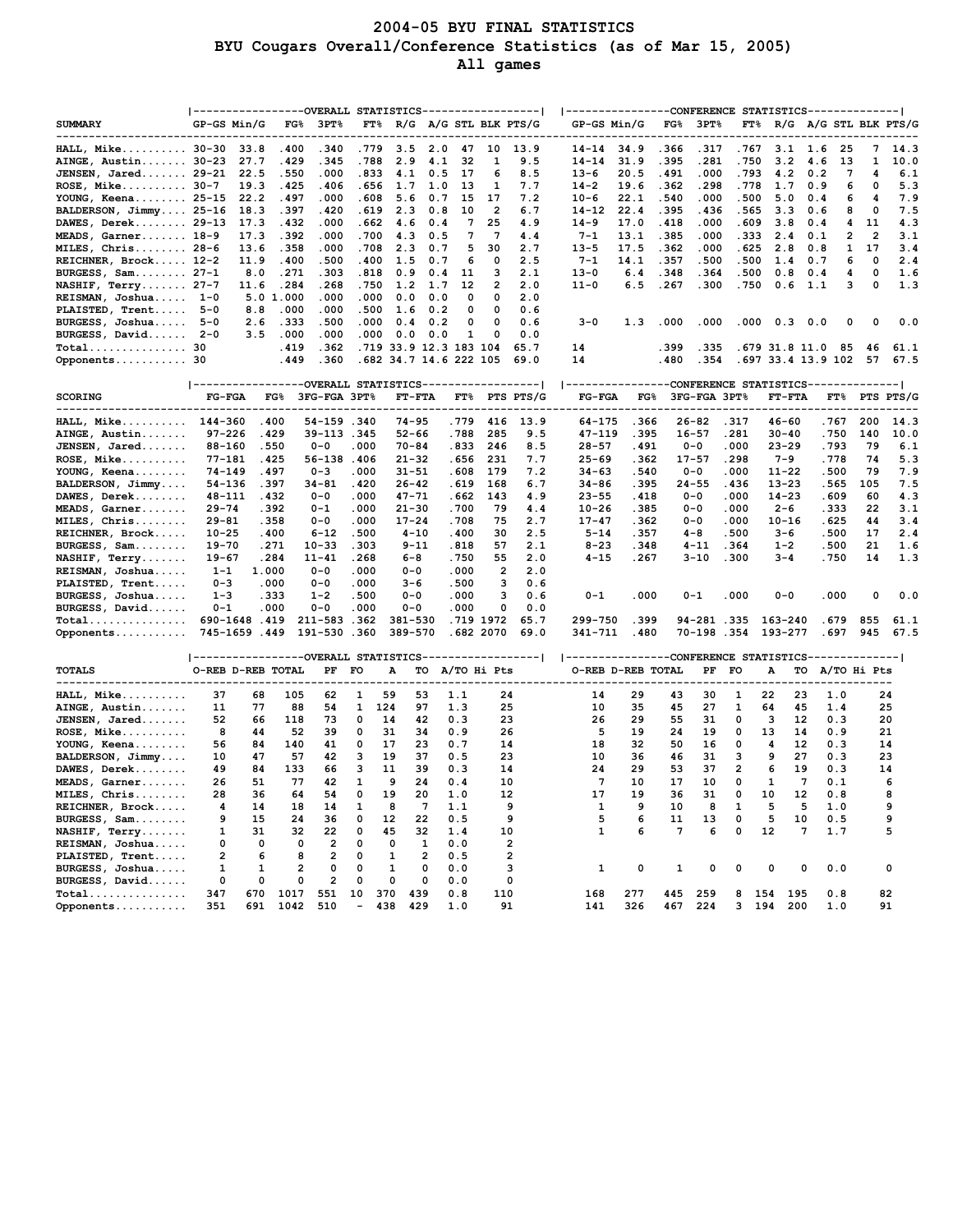# **2004-05 BYU FINAL STATISTICS BYU Cougars Combined Team Statistics (as of Mar 15, 2005) Conference games**

| <b>RECORD:</b><br>ALL GAMES<br>CONFERENCE<br>NON-CONFERENCE |                                   |                | $(3-11)$<br>$(3-11)$<br>$(0 - 0)$ | <b>OVERALL</b>                  |                        | <b>HOME</b><br>$(2-5)$<br>$(2-5)$<br>$(0 - 0)$                  |               |                                  |          | <b>AWAY</b><br>$(1-6)$<br>$(1-6)$<br>$(0 - 0)$ |            |          |              |         | <b>NEUTRAL</b><br>$(0 - 0)$<br>$(0 - 0)$<br>$(0 - 0)$ |         |                               |                                |                |
|-------------------------------------------------------------|-----------------------------------|----------------|-----------------------------------|---------------------------------|------------------------|-----------------------------------------------------------------|---------------|----------------------------------|----------|------------------------------------------------|------------|----------|--------------|---------|-------------------------------------------------------|---------|-------------------------------|--------------------------------|----------------|
|                                                             |                                   |                |                                   | $ ---TOTAL--- $ $ ---3-PTS--- $ |                        |                                                                 |               | $ ----REBOUNDS--- $              |          |                                                |            |          |              |         |                                                       |         |                               |                                |                |
| ## Player                                                   | GP-GS Min--Avg FG-FGA Pct 3FG-FGA |                |                                   |                                 |                        | Pct FT-FTA                                                      |               | Pct Off Def Tot Avg PF FO        |          |                                                |            |          |              |         |                                                       |         |                               | A TO Blk Stl Pts Avg           |                |
| 01 HALL, Mike 14-14 488 34.9 64-175                         |                                   |                |                                   | .366 26-82                      |                        | .317 46-60                                                      | .767          | 14                               | 29       |                                                | 433.1      |          | 30 1         | 22      | -23                                                   |         | 7 25                          |                                | 200 14.3       |
| 13 AINGE, Austin 14-14 446 31.9                             |                                   | 47-119         | .395                              | 16-57                           | .281                   | $30 - 40$                                                       | .750          | 10                               | 35       | 45                                             | 3.2        | 27       | 1            | 64      | 45                                                    | 1       | 13                            |                                | 140 10.0       |
| 03 YOUNG, Keena 10-6                                        | 221 22.1 34-63                    |                | .540                              | $0 - 0$                         | .000                   | 11-22                                                           | .500          | 18                               | -32      |                                                | 50 5.0     | 16       | $\mathbf{0}$ | 4       | -12                                                   | 4       | 6                             | 79                             | 7.9            |
| 23 BALDERSON, Jimmy 14-12 314 22.4                          |                                   | 34-86          | .395                              | $24 - 55$                       |                        | $.436$ $13-23$                                                  | .565          | 10                               | -36      | 46                                             | 3.3        | 31       | $_{3}$       | 9       | 27                                                    | 0       | 8                             | 105                            | 7.5            |
| 52 JENSEN, Jared 13-6                                       | 266 20.5                          | - 28–57        | .491                              | 0-0                             | .000                   | $23 - 29$                                                       | .793          | 26                               | 29       | 55                                             | 4.2        | 31       | - 0          | 3       | -12                                                   | 4       | 7                             | 79                             | 6.1            |
| 02 ROSE, Mike 14-2                                          | 275 19.6                          | 25-69          | .362                              | $17 - 57$                       | .298                   | 7-9                                                             | .778          | 5                                | 19       | 24                                             | 1.7        | 19       | $\mathbf{0}$ | 13      | 14                                                    | 0       | 6                             | 74                             | 5.3            |
| 43 DAWES, Derek 14-9                                        | 238 17.0 23-55                    |                | .418                              | 0-0                             | .000                   | $14 - 23$                                                       | .609          | 24                               | 29       | 53                                             | 3.8        | 37       | 2            | 6       | 19                                                    | 11      | 4                             | 60                             | 4.3            |
| 54 MILES, Chris 13-5<br>41 MEADS, Garner 7-1                | 227 17.5<br>92 13.1               | 17-47<br>10-26 | .362<br>.385                      | 0-0<br>0-0                      | .000<br>.000           | $10 - 16$<br>$2 - 6$                                            | .625<br>. 333 | 17<br>7                          | 19<br>10 | 36<br>17                                       | 2.8<br>2.4 | 31<br>10 | 0<br>- 0     | 10<br>1 | 12<br>7                                               | 17<br>2 | 1<br>2                        | 44<br>22                       | -3.4<br>- 3.1  |
| 12 REICHNER, Brock 7-1                                      | 99 14.1                           | 5-14           | .357                              | 4-8                             | .500                   | 3-6                                                             | .500          | 1                                | 9        | 10                                             | 1.4        | 8        | -1           | 5       | 5                                                     | 0       | 6                             |                                | 17, 2.4        |
| 20 BURGESS, Sam 13-0                                        | 83 6.4                            | $8 - 23$       | .348                              | 4-11                            | .364                   | $1 - 2$                                                         | .500          | 5                                | 6        | 11                                             | 0.8        | 13       | 0            | 5       | 10                                                    | 0       | 4                             |                                | $21 \quad 1.6$ |
| 10 NASHIF, $Terry 11-0$                                     | 72 6.5                            | 4-15           | .267                              | 3-10                            | .300                   | $3 - 4$                                                         | .750          | 1                                | 6        | 7                                              | 0.6        | 6        | 0            | 12      | 7                                                     | 0       | 3                             |                                | 14 1.3         |
| 04 BURGESS, Joshua 3-0                                      | 4 1.3                             | $0 - 1$        | .000                              | $0 - 1$                         | .000                   | $0 - 0$                                                         | .000          | 1                                | 0        | 1                                              | 0.3        | 0        | 0            | 0       | 0                                                     | 0       | 0                             |                                | 0.0.0          |
| <b>TEAM</b>                                                 |                                   |                |                                   |                                 |                        |                                                                 |               | 29                               | 18       | 47                                             | 3.4        | 0        |              |         | 2                                                     |         |                               |                                |                |
|                                                             |                                   |                |                                   |                                 |                        |                                                                 |               |                                  |          |                                                |            |          |              |         |                                                       |         |                               |                                |                |
| $Total$ 14                                                  | 2825                              | 299-750        | .399                              | 94-281                          |                        | .335 163-240 .679 168 277 445 31.8 259 8 154 195 46 85 855 61.1 |               |                                  |          |                                                |            |          |              |         |                                                       |         |                               |                                |                |
| Opponents 14                                                | 2825                              | 341-711        |                                   | .480 70-198                     |                        | .354 193-277 .697 141 326 467 33.4 224 - 194 200                |               |                                  |          |                                                |            |          |              |         |                                                       |         |                               | 57 102 945 67.5                |                |
| TEAM STATISTICS                                             |                                   | BY             | OPP                               |                                 | DATE                   | ------------                                                    |               | OPPONENT<br>-------------------- |          |                                                |            |          |              |         | W/L<br>$\sim$ $\sim$ $\sim$                           |         | <b>SCORE</b><br>$\frac{1}{2}$ | <b>ATTEND</b><br>$- - - - - -$ |                |
| $SCORING. \ldots \ldots \ldots \ldots \ldots$               |                                   | 855            | 945                               |                                 |                        | $*01/08/05$                                                     |               | SAN DIEGO STATE                  |          |                                                |            |          |              |         | т.                                                    |         | $57 - 59$                     | 12633                          |                |
| Points per game                                             | 61.1                              |                | 67.5                              |                                 | $*1 - 15 - 05$         |                                                                 |               | at Colorado State                |          |                                                |            |          |              |         | L                                                     |         | $67 - 74$                     |                                | 3287           |
| $Scoring margin$                                            | $-6.4$                            |                | $\overline{\phantom{a}}$          |                                 | *1-17-05               |                                                                 |               | at Wyoming Cowboys               |          |                                                |            |          |              |         | г                                                     |         | 71-83                         |                                | 7360           |
| FIELD $GOALS-ATT$                                           | 299-750                           |                | 341-711                           |                                 | $*01/22/05$            |                                                                 |               | AIR FORCE                        |          |                                                |            |          |              |         | L                                                     |         | 49-52                         | 10041                          |                |
| Field goal $pet$                                            | .399                              |                | .480                              |                                 | *01/24/05              |                                                                 |               | NEW MEXICO                       |          |                                                |            |          |              | W       |                                                       |         | $68 - 53$                     | 12161                          |                |
| $3$ POINT $FG-ATT$                                          | $94 - 281$                        |                | $70 - 198$                        |                                 | *01/31/05              |                                                                 |               | UNIVERSITY OF UTAH               |          |                                                |            |          |              |         | г                                                     |         | $58 - 72$                     | 14072                          |                |
| $3$ -point FG pct                                           | .335                              |                | .354                              |                                 | *02/05/05              |                                                                 | at UNLV       |                                  |          |                                                |            |          |              |         | W OT                                                  |         | $82 - 72$                     | 11591                          |                |
| 3-pt FG made per game                                       |                                   | 6.7            | 5.0                               |                                 | $*02-07-05$            |                                                                 |               | at SAN DIEGO STATE               |          |                                                |            |          |              |         | т.                                                    |         | 58-66                         |                                | 6387           |
| FREE THROWS-ATT                                             | 163-240                           |                | 193-277                           |                                 | *02/12/05              |                                                                 |               | WYOMING                          |          |                                                |            |          |              |         | г                                                     |         | $58 - 59$                     | 10996                          |                |
| Free throw pct                                              | .679                              |                | . 697                             |                                 | *02/14/05              |                                                                 |               | COLORADO STATE                   |          |                                                |            |          |              | W       |                                                       |         | $50 - 49$                     |                                | 8481           |
| $REBOUNDS$                                                  |                                   | 445            | 467                               |                                 | *02/19/05              |                                                                 |               | at New Mexico                    |          |                                                |            |          |              |         | т.                                                    |         | $72 - 91$                     | 16087                          |                |
| Rebounds per game                                           | 31.8                              |                | 33.4<br>$\blacksquare$            |                                 | *2-21-05               |                                                                 | at Utah       | at Air Force                     |          |                                                |            |          |              |         | г<br>г                                                |         | $39 - 70$<br>$60 - 69$        | 15014                          | 4006           |
| Rebounding margin<br>$ASSISTS \ldots \ldots \ldots \ldots$  | $-1.6$<br>-154                    |                | 194                               |                                 | *02/26/05<br>*03/05/05 |                                                                 |               | UNLV                             |          |                                                |            |          |              |         | г                                                     |         | 66-76                         | 11721                          |                |
| Assists per game                                            | 11.0                              |                | 13.9                              |                                 |                        |                                                                 |               |                                  |          |                                                |            |          |              |         |                                                       |         |                               |                                |                |
| TURNOVERS                                                   | 195                               |                | 200                               |                                 |                        |                                                                 |               |                                  |          |                                                |            |          |              |         |                                                       |         |                               |                                |                |
| Turnovers per game                                          | 13.9                              |                | 14.3                              |                                 |                        |                                                                 |               |                                  |          |                                                |            |          |              |         |                                                       |         |                               |                                |                |
| $Turnover$ margin                                           | $+0.4$                            |                | $\blacksquare$                    |                                 |                        |                                                                 |               |                                  |          |                                                |            |          |              |         |                                                       |         |                               |                                |                |
| Assist/turnover ratio                                       |                                   | 0.8            | 1.0                               |                                 |                        |                                                                 |               |                                  |          |                                                |            |          |              |         |                                                       |         |                               |                                |                |
| $STEALS$                                                    |                                   | 85             | 102                               |                                 |                        |                                                                 |               |                                  |          |                                                |            |          |              |         |                                                       |         |                               |                                |                |
| Steals per game                                             |                                   | 6.1            | 7.3                               |                                 |                        |                                                                 |               |                                  |          |                                                |            |          |              |         |                                                       |         |                               |                                |                |
| BLOCKS                                                      |                                   | - 46           | 57                                |                                 |                        |                                                                 |               |                                  |          |                                                |            |          |              |         |                                                       |         |                               |                                |                |
| Blocks per game                                             |                                   | 3.3            | 4.1                               |                                 |                        |                                                                 |               |                                  |          |                                                |            |          |              |         |                                                       |         |                               |                                |                |
| WINNING STREAK                                              |                                   | 0              |                                   |                                 |                        |                                                                 |               |                                  |          |                                                |            |          |              |         |                                                       |         |                               |                                |                |
| Home win streak<br>ATTENDANCE                               | 80105                             | 0              | 63732                             |                                 |                        |                                                                 |               |                                  |          |                                                |            |          |              |         |                                                       |         |                               |                                |                |
| Home games- $Avg/Game$ .                                    | 7-11444                           |                | 7-9105                            |                                 |                        |                                                                 |               |                                  |          |                                                |            |          |              |         |                                                       |         |                               |                                |                |
| Neutral site-Avg/Game                                       |                                   |                | 0-0                               |                                 |                        |                                                                 |               |                                  |          |                                                |            |          |              |         |                                                       |         |                               |                                |                |
|                                                             |                                   |                |                                   |                                 |                        |                                                                 |               |                                  |          |                                                |            |          |              |         |                                                       |         |                               |                                |                |
| <b>SCORE BY PERIODS:</b><br>------------------------        |                                   | 1st 2nd        | OТ                                | Total<br>----                   |                        |                                                                 |               |                                  |          |                                                |            |          |              |         |                                                       |         |                               |                                |                |
| BYU Cougars                                                 | 392                               | 444            | 19                                | 855                             |                        |                                                                 |               |                                  |          |                                                |            |          |              |         |                                                       |         |                               |                                |                |
| Opponents                                                   |                                   | 433 503        | 9 –                               | 945                             |                        |                                                                 |               |                                  |          |                                                |            |          |              |         |                                                       |         |                               |                                |                |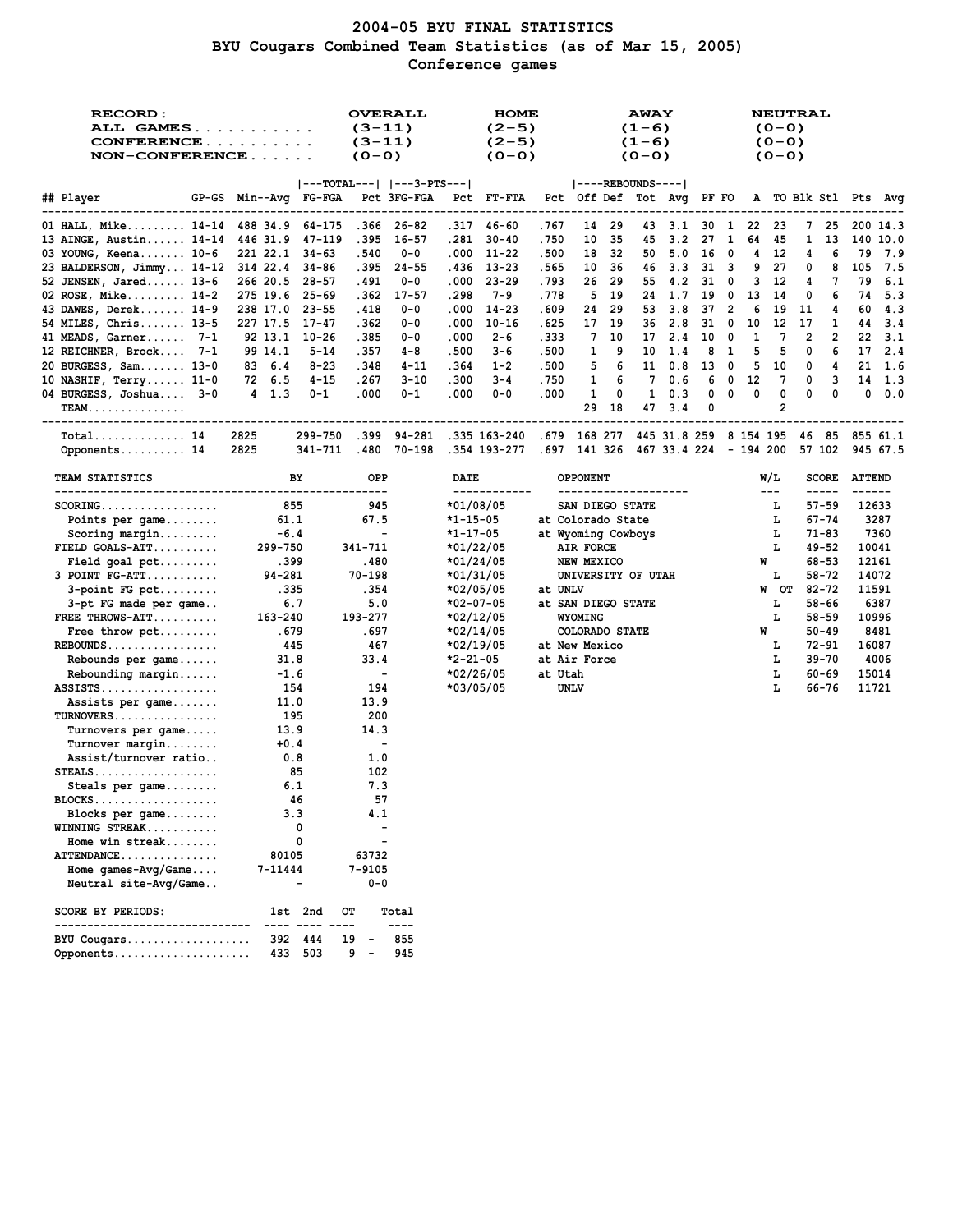## **2004-05 BYU FINAL STATISTICS BYU Cougars Combined Team Statistics (as of Mar 15, 2005) PRESEASON GAMES**

| RECORD:<br>ALL GAMES<br>CONFERENCE<br>$NON-CONFERENCE$      |                                    | <b>OVERALL</b><br>$(6-9)$<br>$(0 - 0)$<br>$(6-9)$ | <b>HOME</b><br>$(4-3)$<br>$(0 - 0)$<br>$(4-3)$                |                        | <b>AWAY</b><br>$(1-3)$<br>$(0 - 0)$<br>$(1-3)$ |                     | <b>NEUTRAL</b><br>$(1-3)$<br>$(0 - 0)$<br>$(1-3)$ |                     |                                      |
|-------------------------------------------------------------|------------------------------------|---------------------------------------------------|---------------------------------------------------------------|------------------------|------------------------------------------------|---------------------|---------------------------------------------------|---------------------|--------------------------------------|
|                                                             |                                    | $ ---TOTAL--- $ $ ---3-PTS--- $                   |                                                               |                        | $ ----REBOUNDS--- $                            |                     |                                                   |                     |                                      |
| ## Player<br>----------------                               | GP-GS Min--Avg FG-FGA              | Pct 3FG-FGA                                       | Pct FT-FTA                                                    |                        | Pct Off Def Tot Avg PF FO                      |                     |                                                   |                     | A TO Blk Stl Pts Avg                 |
| 01 HALL, Mike 15-15                                         | 491 32.7<br>75-171                 | .439<br>$27 - 71$                                 | .380<br>$26 - 33$                                             | .788<br>21             | 3.9<br>-38<br>59                               | 29<br>0             | 29<br>35                                          | 3<br>20             | 203 13.5                             |
| 02 ROSE, Mike 15-5                                          | 295 19.7<br>$50 - 109$             | .459<br>$38 - 80$                                 | . 475<br>14-23                                                | 1<br>. 609             | -24<br>25<br>1.7                               | 18<br>0             | 18<br>17                                          | $\mathbf{1}$<br>7   | 152 10.1                             |
| 52 JENSEN, Jared 15-14                                      | 356 23.7<br>$53 - 90$              | .589<br>$0 - 0$                                   | .000<br>42-48                                                 | .875<br>23             | 34<br>57<br>3.8                                | 40<br>0             | 10<br>-26                                         | 2<br>9              | 148<br>9.9                           |
| 13 AINGE, Austin 15-8                                       | 357 23.8<br>48-101                 | .475<br>$22 - 52$                                 | - 22–26<br>.423                                               | 1<br>.846              | 37<br>2.5<br>38                                | 26<br>0             | 53<br>51                                          | 18<br>0             | 9.3<br>140                           |
| 03 YOUNG, Keena 15-9                                        | 334 22.3<br>-40-86                 | .465<br>$0 - 3$                                   | .000<br>$20 - 29$                                             | .690<br>38             | 52<br>90<br>6.0                                | 25<br>0             | 13<br>11                                          | 13<br>9             | 100<br>6.7                           |
| 23 BALDERSON, Jimmy 10-3                                    | 122 12.2 18-44                     | .409<br>$9 - 23$                                  | . 391<br>13-19                                                | .684<br>0              | 8<br>8<br>0.8                                  | 10<br>0             | 9<br>10                                           | $\overline{2}$<br>0 | 5.8<br>58                            |
| 43 DAWES, Derek 14-4                                        | 251 17.9 24-52                     | .462<br>$0 - 0$                                   | .000<br>$25 - 38$                                             | . 658<br>20            | 54<br>5.3<br>74                                | 26<br>1             | 5<br>19                                           | 2<br>13             | 5.2<br>73                            |
| 41 MEADS, Garner 10-8                                       | 214 21.4 18-45                     | .400<br>$0 - 1$                                   | $16 - 21$<br>.000                                             | 17<br>.762             | 39<br>5.6<br>56                                | 30<br>1             | 8<br>17                                           | 5<br>5<br>7         | 5.2<br>52<br>2.8                     |
| 20 BURGESS, Sam 13-1<br>10 NASHIF, Terry 15-7               | 122 9.4<br>11-44<br>228 15.2 14-47 | .250<br>6-20<br>.298<br>$7 - 27$                  | .300<br>$8 - 9$<br>.259<br>$3 - 4$                            | .889<br>4<br>.750<br>0 | 8<br>12<br>0.9<br>24<br>1.6<br>24              | 23<br>0<br>15<br>0  | 6<br>11<br>25<br>33                               | з<br>9<br>1         | 36<br>2.5<br>38                      |
| 54 MILES, Chris 14-1                                        | 152 10.9<br>12-34                  | . 353<br>$0 - 0$                                  | .000<br>7-8                                                   | .875<br>11             | 17<br>28<br>2.0                                | 22<br>$\mathbf 0$   | 9<br>7                                            | 13<br>4             | 2.2<br>31                            |
| 05 REISMAN, Joshua 1-0                                      | 5, 5.0<br>$1 - 1$                  | 1.000<br>$0 - 0$                                  | .000<br>$0 - 0$                                               | .000<br>0              | 0<br>0<br>0.0                                  | $\overline{2}$<br>0 | 1<br>0                                            | 0<br>0              | $\overline{2}$<br>2.0                |
| 12 REICHNER, Brock 4-0                                      | 13 3.3<br>$3 - 5$                  | .600<br>$1 - 2$                                   | .500<br>$0 - 2$                                               | .000<br>1              | 2<br>3<br>0.8                                  | 2<br>$\mathbf 0$    | 1<br>1                                            | 0<br>0              | 7<br>1.8                             |
| 04 BURGESS, Joshua 2-0                                      | 9 4.5<br>$1 - 2$                   | .500<br>$1 - 1$                                   | 1.000<br>$0 - 0$                                              | .000<br>0              | 1<br>$\mathbf{1}$<br>0.5                       | 0<br>0              | 1<br>0                                            | 0<br>0              | 1.5<br>3                             |
| 44 PLAISTED, Trent 5-0                                      | 44 8.8<br>$0 - 3$                  | .000<br>$0 - 0$                                   | .000<br>3-6                                                   | 2<br>.500              | 6<br>1.6<br>8                                  | $\overline{2}$<br>0 | $\mathbf{1}$<br>$\overline{2}$                    | 0<br>0              | 3<br>0.6                             |
| 34 BURGESS, David 2-0                                       | 7, 3.5<br>$0 - 1$                  | .000<br>$0 - 0$                                   | .000<br>$0 - 0$                                               | .000<br>0              | 0<br>0.0<br>0                                  | $\overline{2}$<br>0 | 0<br>0                                            | 0<br>1              | 0.0<br>0                             |
| <b>TEAM</b>                                                 |                                    |                                                   |                                                               | 21                     | 26<br>3.1<br>47                                | 0                   | 4                                                 |                     |                                      |
|                                                             |                                    |                                                   |                                                               |                        |                                                |                     |                                                   |                     | ------------------------------------ |
| $Total$ 15                                                  | $368 - 835$<br>3000                | .441 111-280                                      | .396 199-266                                                  | .748 160 370           | 530 35.3 272 2 203 230                         |                     |                                                   |                     | 54 93 1046 69.7                      |
| Opponents 15                                                | 376-895<br>3000                    |                                                   | .420 111-314 .354 177-265 .668 203 340 543 36.2 266 - 218 217 |                        |                                                |                     |                                                   |                     | 43 110 1040 69.3                     |
| <b>TEAM STATISTICS</b>                                      | BY                                 | OPP                                               | <b>DATE</b><br>-------------                                  | <b>OPPONENT</b>        | --------------------                           |                     | W/L<br>$\sim$ $\sim$ $\sim$                       | -----               | <b>SCORE ATTEND</b><br>$\frac{1}{2}$ |
| $SCORING.$                                                  | 1046                               | 1040                                              | $11 - 22 - 04$                                                | vs North Carolina      |                                                |                     | т,                                                | 50-86               | 2500                                 |
| Points per game                                             | 69.7                               | 69.3                                              | $11 - 23 - 04$                                                | vs Stanford            |                                                |                     | L                                                 | 53-62               | 2500                                 |
| $Scoring margin$                                            | $+0.4$                             | $\blacksquare$                                    | $11 - 24 - 04$                                                | vs Chaminade           |                                                |                     | W                                                 | $77 - 56$           | 2500                                 |
| $FIELD GOALS-ATT$                                           | 368-835                            | 376-895                                           | 11/27/04                                                      | <b>CALIFORNIA</b>      |                                                |                     | L                                                 | 64-67               | 9857                                 |
| $Field goal pet \dots$                                      | .441                               | .420                                              | 12/01/04                                                      | at Utah State          |                                                |                     | L                                                 | $57 - 71$           | 9620                                 |
| $3$ POINT $FG-ATT$                                          | 111-280                            | 111-314                                           | 12/04/04                                                      | at USC                 |                                                |                     | L                                                 | 82-87               | 2163                                 |
| $3$ -point FG pct                                           | .396                               | .354                                              | 12/08/04                                                      |                        | <b>BOISE STATE UNIVERSITY</b>                  |                     | W                                                 | $90 - 77$           | 8619                                 |
| 3-pt FG made per game                                       | 7.4                                | 7.4                                               | 12/11/04                                                      |                        | vs Washington State University                 |                     | L                                                 | $46 - 49$           | 10283                                |
| FREE THROWS-ATT                                             | 199-266                            | 177-265                                           | 12/18/04                                                      | <b>UTAH STATE</b>      |                                                |                     | г<br>L                                            | $62 - 84$           | 11610                                |
| Free throw $\not\vdots$<br>$REBOUNDS$                       | .748<br>530                        | . 668<br>543                                      | 12/21/04<br>$12 - 23 - 04$                                    | at Weber State         | NORTH CAROLINA STATE                           |                     | W                                                 | 61-72<br>79-61      | 9390<br>7043                         |
| Rebounds per game                                           | 35.3                               | 36.2                                              | 12/28/04                                                      |                        | SOUTHERN UTAH UNIVERSITY                       |                     | W                                                 | $77 - 52$           | 10239                                |
| $Rebounding margin$                                         | $-0.9$                             | $\blacksquare$                                    | 12/31/04                                                      | SANTA CLARA            |                                                |                     | W                                                 | $87 - 74$           | 9534                                 |
| $ASSISTS \ldots \ldots \ldots \ldots$                       | 203                                | 218                                               | 01/04/05                                                      | at Saint Mary's (CA)   |                                                |                     | L                                                 | 51-72               | 2643                                 |
| Assists per game                                            | 13.5                               | 14.5                                              | 01/11/05                                                      |                        | MONTANA STATE-BILLINGS                         |                     | W                                                 | 110-70              | 9506                                 |
| TURNOVERS                                                   | 230                                | 217                                               |                                                               |                        |                                                |                     |                                                   |                     |                                      |
| Turnovers per game                                          | 15.3                               | 14.5                                              |                                                               |                        |                                                |                     |                                                   |                     |                                      |
| $Turnover$ margin                                           | $-0.9$                             | $\overline{\phantom{a}}$                          |                                                               |                        |                                                |                     |                                                   |                     |                                      |
| Assist/turnover ratio                                       | 0.9                                | 1.0                                               |                                                               |                        |                                                |                     |                                                   |                     |                                      |
| $\texttt{STEALS} \dots \dots \dots \dots \dots \dots \dots$ | 93                                 | 110                                               |                                                               |                        |                                                |                     |                                                   |                     |                                      |
| Steals per game                                             | 6.2                                | 7.3                                               |                                                               |                        |                                                |                     |                                                   |                     |                                      |
| $BLOCKS$                                                    | 54                                 | 43                                                |                                                               |                        |                                                |                     |                                                   |                     |                                      |
| Blocks per game                                             | 3.6                                | 2.9                                               |                                                               |                        |                                                |                     |                                                   |                     |                                      |
| WINNING STREAK<br>Home win streak                           | 1<br>3                             | $\overline{\phantom{0}}$                          |                                                               |                        |                                                |                     |                                                   |                     |                                      |
| ATTENDANCE                                                  | 68755                              | 39252                                             |                                                               |                        |                                                |                     |                                                   |                     |                                      |
| Home games- $Avg/Game$                                      | 7-9822                             | 4-5367                                            |                                                               |                        |                                                |                     |                                                   |                     |                                      |
| Neutral site-Avg/Game                                       |                                    | 4-4446                                            |                                                               |                        |                                                |                     |                                                   |                     |                                      |
|                                                             |                                    |                                                   |                                                               |                        |                                                |                     |                                                   |                     |                                      |
| SCORE BY PERIODS:<br>-----------------------                | 1st 2nd                            | Total<br>$\frac{1}{2}$                            |                                                               |                        |                                                |                     |                                                   |                     |                                      |
| BYU Cougars                                                 | 579<br>467                         | 1046                                              |                                                               |                        |                                                |                     |                                                   |                     |                                      |
| Opponents                                                   | 487 553<br>$\blacksquare$          | 1040                                              |                                                               |                        |                                                |                     |                                                   |                     |                                      |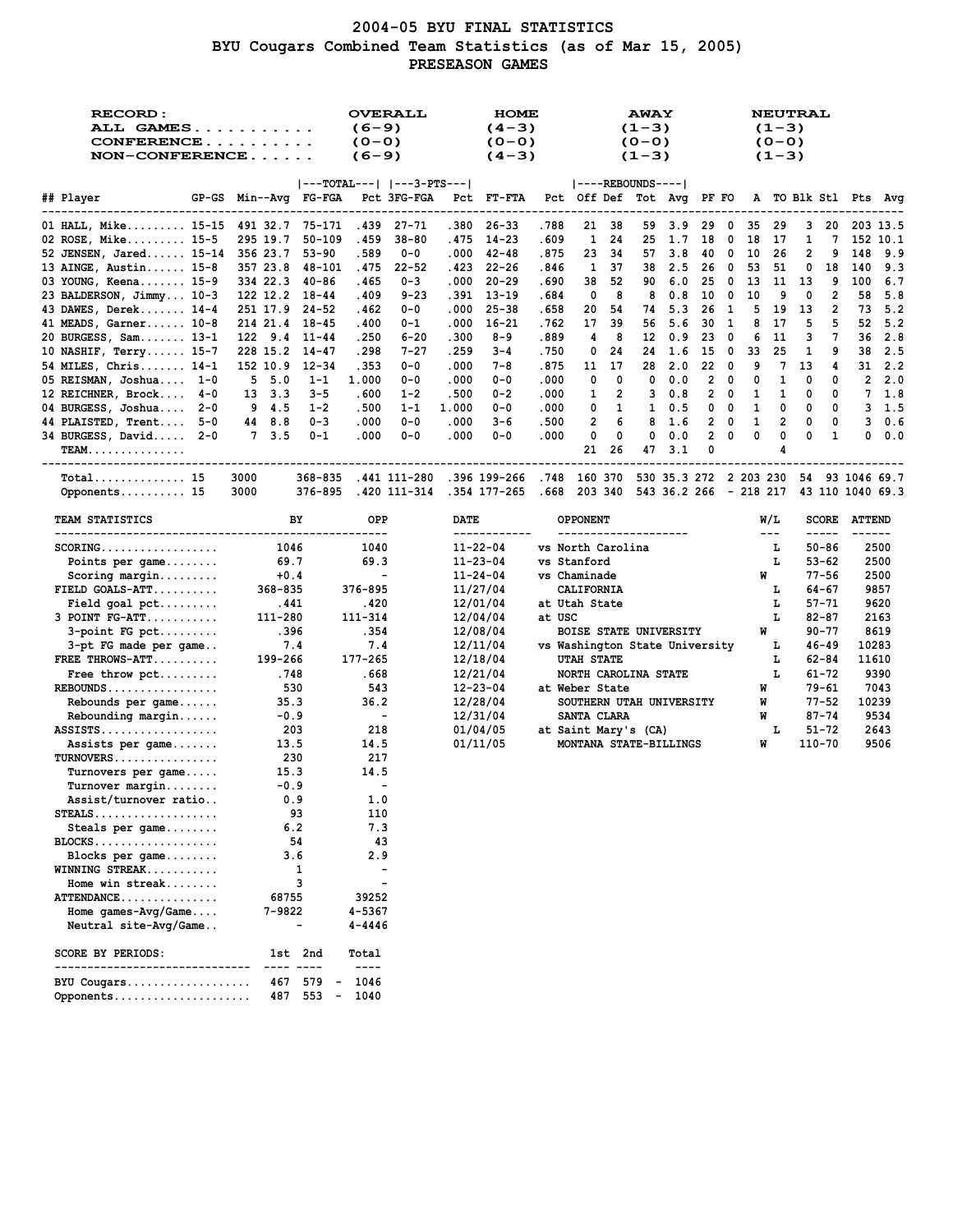## **2004-05 BYU FINAL STATISTICS BYU Cougars Combined Team Statistics (as of Mar 15, 2005) 2005 MWC TOURNAMENT**

| RECORD:<br>ALL GAMES<br>CONFERENCE<br>$NON-CONFERENCE$      |                       | <b>OVERALL</b><br>$(0-1)$<br>$(0 - 0)$<br>$(0-1)$ |             |       | <b>HOME</b><br>$(0 - 0)$<br>$(0 - 0)$<br>$(0 - 0)$ |       |                                                |        | <b>AWAY</b><br>$(0 - 0)$<br>$(0 - 0)$<br>$(0 - 0)$ |            |        |   |    | $(0-1)$<br>$(0 - 0)$<br>$(0-1)$ | <b>NEUTRAL</b> |              |                      |         |
|-------------------------------------------------------------|-----------------------|---------------------------------------------------|-------------|-------|----------------------------------------------------|-------|------------------------------------------------|--------|----------------------------------------------------|------------|--------|---|----|---------------------------------|----------------|--------------|----------------------|---------|
| ## Player                                                   | GP-GS Min--Avg FG-FGA | ---TOTAL---   ---3-PTS---                         | Pct 3FG-FGA |       | Pct FT-FTA                                         |       | ----REBOUNDS---- <br>Pct Off Def Tot Avg PF FO |        |                                                    |            |        |   |    |                                 |                |              | A TO Blk Stl Pts Avg |         |
| 52 JENSEN, Jared 1-1                                        | 30 30.0<br>7-13       | .538                                              | $0 - 0$     | .000  | $5 - 7$                                            | .714  | з                                              | з      | 6                                                  | 6.0        | 2      | 0 | 1  | 4                               | 0              | 1            |                      | 19 19.0 |
| 01 HALL, Mike $1-1$                                         | 36 36.0<br>5-14       | .357                                              | $1 - 6$     | . 167 | $2 - 2$                                            | 1.000 | 2                                              | 1      | 3                                                  | 3.0        | з      | 0 | 2  | 1                               | 0              | 2            |                      | 13 13.0 |
| 43 DAWES, Derek<br>$1 - 0$                                  | 12 12.0<br>$1 - 4$    | .250                                              | $0 - 0$     | .000  | $8 - 10$                                           | .800  | 5                                              | 1      | 6                                                  | 6.0        | 3      | 0 | 0  | 1                               | 1              | 1            |                      | 10 10.0 |
| 12 REICHNER, Brock 1-1                                      | 31 31.0<br>2-6        | .333                                              | $1 - 2$     | .500  | $1 - 2$                                            | .500  | 2                                              | 3      | 5                                                  | 5.0        | 4      | 0 | 2  | 1                               | 0              | 0            | 6                    | 6.0     |
| 41 MEADS, Garner<br>$1 - 0$                                 | 6 6.0<br>$1 - 3$      | .333                                              | $0 - 0$     | .000  | 3-3                                                | 1.000 | 2                                              | 2      | 4                                                  | 4.0        | 2      | 0 | 0  | 0                               | 0              | 0            | 5                    | 5.0     |
| 13 AINGE, Austin $1-1$                                      | 28 28.0<br>2-6        | .333                                              | $1 - 4$     | .250  | $0 - 0$                                            | .000  | 0                                              | 5      | 5                                                  | 5.0        | 1      | 0 | 7  | 1                               | 0              | 1            | 5                    | 5.0     |
| $02$ ROSE, Mike<br>$1 - 0$                                  | 10 10.0<br>2-3        | .667                                              | $1 - 1$     | 1.000 | $0 - 0$                                            | .000  | 2                                              | 1      | 3                                                  | 3.0        | 2      | 0 | 0  | 3                               | 0              | 0            | 5                    | 5.0     |
| 23 BALDERSON, Jimmy<br>$1 - 1$                              | 22 22.0<br>2-6        | .333                                              | $1 - 3$     | . 333 | $0 - 0$                                            | .000  | 0                                              | 3      | 3                                                  | 3.0        | 1      | 0 | 0  | 1                               | 2              | 0            | 5                    | 5.0     |
| 10 NASHIF, $Terry$<br>$1 - 0$                               | 12 12.0<br>1-5        | .200                                              | $1 - 4$     | .250  | $0 - 0$                                            | .000  | 0                                              | 1      | 1                                                  | 1.0        | 1      | 0 | 0  | 0                               | 1              | 0            | 3                    | 3.0     |
| $54$ MILES, Chris<br>$1 - 0$                                | 3, 3.0<br>$0 - 0$     | .000                                              | $0 - 0$     | .000  | $0 - 0$                                            | .000  | 0                                              | 0      | 0                                                  | 0.0        | 1      | 0 | 0  | 1                               | 0              | 0            | 0                    | 0.0     |
| 20 BURGESS, Sam<br>$1 - 0$<br><b>TEAM.</b>                  | $0 - 3$<br>10 10.0    | .000                                              | $0 - 2$     | .000  | 0-0                                                | .000  | 0<br>3                                         | 1<br>2 | 1<br>5                                             | 1.0<br>5.0 | 0<br>0 | 0 | 1  | 1<br>0                          | 0              | 0            | 0                    | 0.0     |
| ______________________<br>$Total$ 1                         | 200<br>$23 - 63$      | .365                                              | $6 - 22$    |       | .273 19-24                                         | .792  | 19                                             | 23     |                                                    | 42 42.0    | 20     | 0 | 13 | -14                             | 4              | 5            |                      | 71 71.0 |
| Opponents 1                                                 | 200<br>28-53          | .528                                              | $10 - 18$   |       | .556 19-28                                         | .679  | 7                                              | 25     |                                                    | 32 32.0    | $20 -$ |   | 26 | 12                              | 5              | 10           |                      | 85 85.0 |
| <b>TEAM STATISTICS</b><br>-------------------               | BY                    | OPP                                               |             | DATE  |                                                    |       | <b>OPPONENT</b>                                |        | -------------                                      |            |        |   |    | W/L                             |                | <b>SCORE</b> | <b>ATTEND</b>        |         |
| $SCORING.$                                                  | 71                    | 85                                                |             |       | $03 - 10 - 05$                                     |       | vs University of New Mexico                    |        |                                                    |            |        |   |    | $---$<br>г                      |                | 71-85        |                      | 8249    |
| Points per game                                             | 71.0                  | 85.0                                              |             |       |                                                    |       |                                                |        |                                                    |            |        |   |    |                                 |                |              |                      |         |
| $Scoring margin$                                            | $-14.0$               | $\overline{\phantom{a}}$                          |             |       |                                                    |       |                                                |        |                                                    |            |        |   |    |                                 |                |              |                      |         |
| $FIELD GOALS-ATT$                                           | $23 - 63$             | $28 - 53$                                         |             |       |                                                    |       |                                                |        |                                                    |            |        |   |    |                                 |                |              |                      |         |
| Field goal $\not$ pct                                       | .365                  | .528                                              |             |       |                                                    |       |                                                |        |                                                    |            |        |   |    |                                 |                |              |                      |         |
| $3$ POINT $FG-ATT$                                          | $6 - 22$              | $10 - 18$                                         |             |       |                                                    |       |                                                |        |                                                    |            |        |   |    |                                 |                |              |                      |         |
| $3$ -point FG pct                                           | .273                  | .556                                              |             |       |                                                    |       |                                                |        |                                                    |            |        |   |    |                                 |                |              |                      |         |
| 3-pt FG made per game                                       | 6.0                   | 10.0                                              |             |       |                                                    |       |                                                |        |                                                    |            |        |   |    |                                 |                |              |                      |         |
| FREE THROWS-ATT<br>Free throw $\not\vdots$                  | $19 - 24$<br>. 792    | $19 - 28$<br>.679                                 |             |       |                                                    |       |                                                |        |                                                    |            |        |   |    |                                 |                |              |                      |         |
| $REBOUNDS$                                                  | 42                    | 32                                                |             |       |                                                    |       |                                                |        |                                                    |            |        |   |    |                                 |                |              |                      |         |
| Rebounds per game                                           | 42.0                  | 32.0                                              |             |       |                                                    |       |                                                |        |                                                    |            |        |   |    |                                 |                |              |                      |         |
| $Rebounding margin$                                         | $+10.0$               | $\overline{\phantom{a}}$                          |             |       |                                                    |       |                                                |        |                                                    |            |        |   |    |                                 |                |              |                      |         |
| ASSISTS                                                     | 13                    | 26                                                |             |       |                                                    |       |                                                |        |                                                    |            |        |   |    |                                 |                |              |                      |         |
| Assists per game                                            | 13.0                  | 26.0                                              |             |       |                                                    |       |                                                |        |                                                    |            |        |   |    |                                 |                |              |                      |         |
| TURNOVERS                                                   | 14                    | 12                                                |             |       |                                                    |       |                                                |        |                                                    |            |        |   |    |                                 |                |              |                      |         |
| Turnovers per game                                          | 14.0                  | 12.0                                              |             |       |                                                    |       |                                                |        |                                                    |            |        |   |    |                                 |                |              |                      |         |
| Turnover margin                                             | $-2.0$                | $\overline{\phantom{a}}$                          |             |       |                                                    |       |                                                |        |                                                    |            |        |   |    |                                 |                |              |                      |         |
| Assist/turnover ratio                                       | 0.9                   | 2.2                                               |             |       |                                                    |       |                                                |        |                                                    |            |        |   |    |                                 |                |              |                      |         |
| $STEALS$                                                    | 5                     | 10                                                |             |       |                                                    |       |                                                |        |                                                    |            |        |   |    |                                 |                |              |                      |         |
| Steals per game                                             | 5.0                   | 10.0                                              |             |       |                                                    |       |                                                |        |                                                    |            |        |   |    |                                 |                |              |                      |         |
| $BLOCKS$                                                    | 4                     | 5                                                 |             |       |                                                    |       |                                                |        |                                                    |            |        |   |    |                                 |                |              |                      |         |
| Blocks per game                                             | 4.0                   | 5.0                                               |             |       |                                                    |       |                                                |        |                                                    |            |        |   |    |                                 |                |              |                      |         |
| $WINNING$ $STREAK$                                          | 0                     |                                                   |             |       |                                                    |       |                                                |        |                                                    |            |        |   |    |                                 |                |              |                      |         |
| Home win streak<br>ATTENDANCE                               | 0<br>0                | $\overline{\phantom{m}}$<br>8249                  |             |       |                                                    |       |                                                |        |                                                    |            |        |   |    |                                 |                |              |                      |         |
|                                                             | 0-0                   | $0 - 0$                                           |             |       |                                                    |       |                                                |        |                                                    |            |        |   |    |                                 |                |              |                      |         |
| Home games- $Avg/Game$<br>Neutral site-Avg/Game             |                       | 1-8249                                            |             |       |                                                    |       |                                                |        |                                                    |            |        |   |    |                                 |                |              |                      |         |
| <b>SCORE BY PERIODS:</b><br>------------------------------- | 1st 2nd               | Total                                             |             |       |                                                    |       |                                                |        |                                                    |            |        |   |    |                                 |                |              |                      |         |
| BYU Cougars                                                 | $--$<br>43<br>28      | ----<br>71<br>$\overline{\phantom{a}}$            |             |       |                                                    |       |                                                |        |                                                    |            |        |   |    |                                 |                |              |                      |         |
| Opponents                                                   | $46 -$<br>39          | 85                                                |             |       |                                                    |       |                                                |        |                                                    |            |        |   |    |                                 |                |              |                      |         |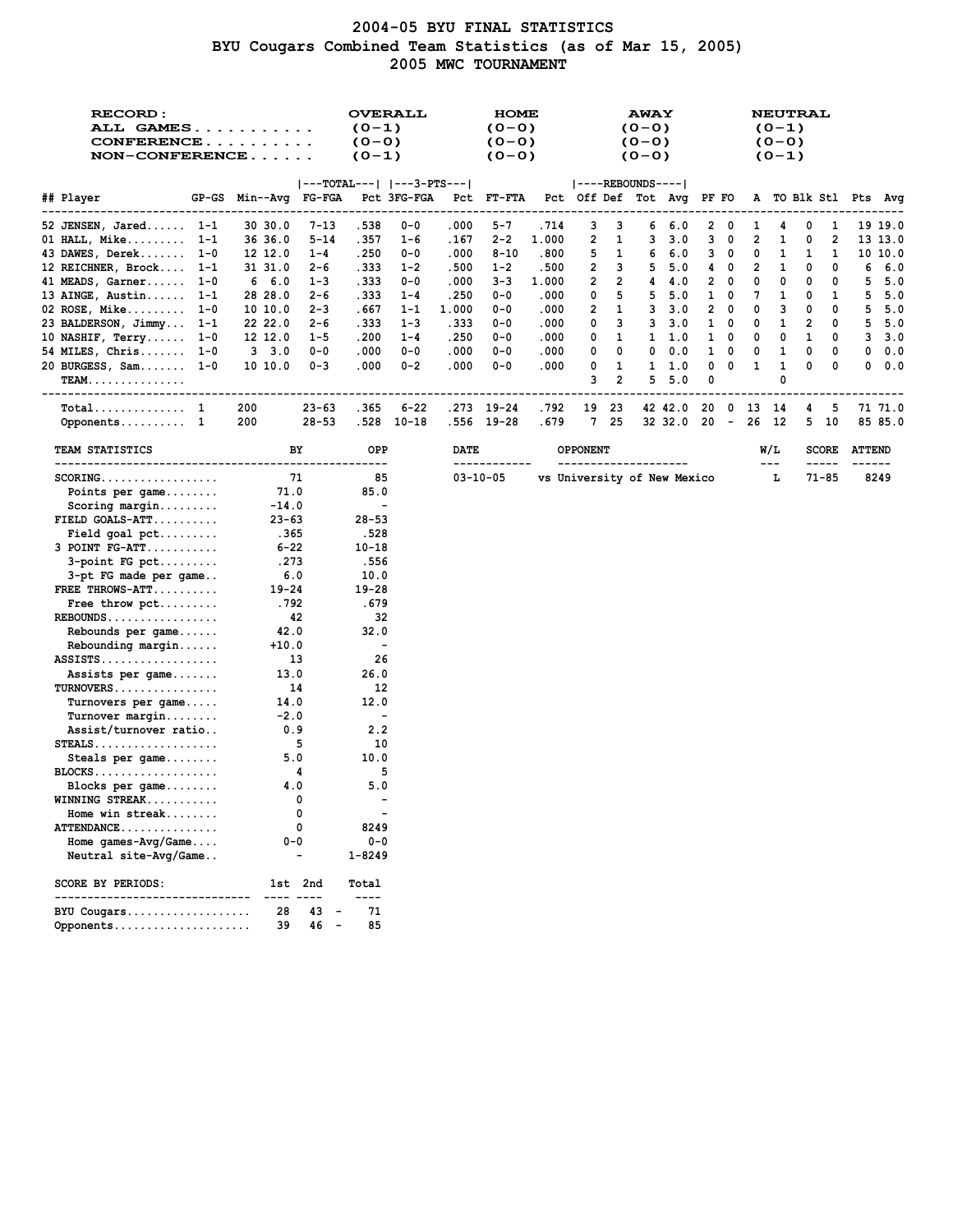# **2004-05 BYU FINAL STATISTICS BYU Cougars Combined Team Statistics (as of Mar 15, 2005) Neutral site games**

| <b>RECORD:</b><br><b>ALL GAMES</b><br>$CONFERENCE$<br>$NON-CONFERENCE$ |                                   | <b>OVERALL</b><br>$(1-4)$<br>$(0 - 0)$<br>$(1-4)$ |          |                | <b>HOME</b><br>$(0 - 0)$<br>$(0 - 0)$<br>$(0 - 0)$ |               |                                         | <b>AWAY</b><br>$(0 - 0)$<br>$(0 - 0)$<br>$(0 - 0)$ |                |              |                          |    | $(1-4)$<br>$(0 - 0)$<br>$(1-4)$ | <b>NEUTRAL</b> |                       |                      |                |
|------------------------------------------------------------------------|-----------------------------------|---------------------------------------------------|----------|----------------|----------------------------------------------------|---------------|-----------------------------------------|----------------------------------------------------|----------------|--------------|--------------------------|----|---------------------------------|----------------|-----------------------|----------------------|----------------|
|                                                                        |                                   | $ ---TOTAL--- $ $ ---3-PTS--- $                   |          |                |                                                    |               | $ ----REBOUNDS--- $                     |                                                    |                |              |                          |    |                                 |                |                       |                      |                |
| ## Player                                                              | GP-GS Min--Avg FG-FGA Pct 3FG-FGA |                                                   |          |                | Pct FT-FTA                                         |               | Pct Off Def Tot Avg PF FO               |                                                    |                |              |                          |    |                                 |                |                       | A TO Blk Stl Pts Avg |                |
| 52 JENSEN, Jared 5-5                                                   | 111 22.2 20-33                    | ----------<br>.606                                | $0 - 0$  | .000           | 14-19                                              | .737          | 8<br>8                                  |                                                    | $16 \quad 3.2$ | 12           | $\overline{\phantom{a}}$ | 2  | -11                             | 0              | 4                     |                      | 54 10.8        |
| 01 HALL, Mike $5-5$                                                    | 168 33.6<br>17-59                 | .288                                              | 7-28     | .250           | 6-8                                                | .750          | 8<br>12                                 | 20                                                 | 4.0            | 14           | 0                        | 11 | 10                              | 1              | 10                    | 47                   | 9.4            |
| 03 YOUNG, Keena 4-1                                                    | 83 20.8 13-27                     | .481                                              | 0-2      | .000           | $5 - 8$                                            | . 625         | 9<br>14                                 | 23                                                 | 5.8            | 3            | - 0                      | 0  | -1                              | 2              | 2                     | 31                   | 7.8            |
| 02 ROSE, Mike $5-3$                                                    | 89 17.8<br>- 14-33                | .424                                              | $8 - 23$ | .348           | $2 - 4$                                            | .500          | 2<br>6                                  | 8                                                  | 1.6            | 5            | $\overline{\mathbf{0}}$  | 4  | 10                              | 0              | 3                     | 38                   | 7.6            |
| 43 DAWES, Derek 5-0                                                    | 75 15.0<br>$8 - 16$               | .500                                              | 0-0      | .000           | $15 - 21$                                          | . 714         | 11<br>18                                | 29                                                 | 5.8            | 9            | 0                        | 2  | 6                               | 4              | 2                     | 31                   | 6.2            |
| 13 AINGE, Austin $5-1$                                                 | 103 20.6<br>12-25                 | .480                                              | 5-15     | . 333          | $0 - 0$                                            | .000          | 0<br>12                                 | 12                                                 | 2.4            | 7            | 0                        | 14 | 13                              | 0              | 2                     | 29                   | 5.8            |
| 41 MEADS, Garner $4-3$                                                 | 78 19.5<br>$5 - 18$               | .278                                              | 0-0      | .000           | 8-8                                                | 1.000         | 20<br>8                                 | 28                                                 | 7.0            | 11           | 0                        | з  | 9                               | 2              | 2                     | 18                   | - 4.5          |
| 10 NASHIF, $Terry5-4$                                                  | 92 18.4<br>$6 - 21$               | .286                                              | 3-13     | .231           | $2 - 2$                                            | 1.000         | 7<br>0                                  | 7                                                  | 1.4            | 9            | 0                        | 10 | 12                              | 2              | 3                     | 17                   | 3.4            |
| 12 REICHNER, Brock 2-1                                                 | 32 16.0<br>2-6                    | . 333                                             | $1 - 2$  | .500           | $1 - 2$                                            | .500          | 2<br>з                                  | 5                                                  | 2.5            | 4            | 0                        | 2  | 2                               | 0              | 0                     | 6                    | 3.0            |
| 23 BALDERSON, Jimmy 2-2                                                | 37 18.5<br>$2 - 10$               | .200                                              | $1 - 6$  | .167           | $0 - 0$                                            | .000          | 3<br>0                                  |                                                    | $3 \quad 1.5$  | $\mathbf{1}$ | 0                        | 0  | з                               | 2              | 0                     | 5                    | 2.5            |
| 20 BURGESS, $Sam$ $5-0$                                                | 63 12.6<br>$5 - 24$               | .208                                              | $2 - 12$ | . 167          | $0 - 0$                                            | .000          | 5<br>1                                  |                                                    | $6 \quad 1.2$  |              | 9 0                      | 2  | 6                               | 3              | 2                     |                      | $12 \quad 2.4$ |
| 05 REISMAN, Joshua 1-0                                                 | 5, 5.0<br>$1 - 1$                 | 1.000                                             | $0 - 0$  | .000           | $0 - 0$                                            | .000          | 0<br>0                                  | 0                                                  | 0.0            |              | $2\quad 0$               | 0  | 1                               | 0              | 0                     |                      | 2, 2, 0        |
| 44 PLAISTED, Trent 3-0                                                 | 39 13.0<br>$0 - 3$                | .000                                              | $0 - 0$  | .000           | 3-6                                                | .500          | 2<br>5                                  | 7                                                  | 2.3            | 1            | $\mathbf{0}$             | 1  | 2                               | 0              | 0                     |                      | $3 \quad 1.0$  |
| 54 MILES, Chris $4-0$                                                  | 20, 5.0<br>$1 - 2$                | .500                                              | $0 - 0$  | .000           | $2 - 2$                                            | 1.000         | 3<br>4                                  | 7                                                  | 1.8            | 3            | $\overline{\phantom{0}}$ | 1  | 3                               | 1              | 0                     |                      | $4 \quad 1.0$  |
| 34 BURGESS, David 1-0                                                  | 5, 5.0<br>$0 - 1$                 | .000                                              | $0 - 0$  | .000           | $0 - 0$                                            | .000          | 0<br>0                                  | 0                                                  | 0.0            | 2            | 0                        | 0  | 0                               | 0              | 1                     | 0                    | 0.0            |
| <b>TEAM.</b><br>-------------------------                              |                                   |                                                   |          |                |                                                    |               | 8<br>11                                 | 19                                                 | 3.8            | 0            |                          |    | 0                               |                |                       |                      |                |
| $Total$ 5<br>Opponents 5                                               | 1000<br>1000<br>117-279           | 106-279 .380 27-101<br>.419                       | 36-97    |                | .267 58-80<br>.371 68-100                          | . 725<br>.680 | 63 127<br>51 123 174 34.8 87 -          |                                                    | 190 38.0       | 92           | $\mathbf 0$              |    | 52 89<br>83 71                  | 17<br>16 46    |                       | 31 297 59.4          | 338 67.6       |
| <b>TEAM STATISTICS</b>                                                 | BY                                | OPP<br>----                                       |          | DATE           | ------------                                       |               | <b>OPPONENT</b><br>-------------------- |                                                    |                |              |                          |    | W/L<br>$---$                    |                | <b>SCORE</b><br>----- | <b>ATTEND</b>        |                |
| $SCORING.$                                                             | 297                               | 338                                               |          | $11 - 22 - 04$ |                                                    |               | vs North Carolina                       |                                                    |                |              |                          |    | г                               |                | 50-86                 |                      | 2500           |
| Points per game                                                        | 59.4                              | 67.6                                              |          | $11 - 23 - 04$ |                                                    |               | vs Stanford                             |                                                    |                |              |                          |    | г                               |                | 53-62                 |                      | 2500           |
| $Scoring margin$                                                       | $-8.2$                            | $\blacksquare$                                    |          |                | $11 - 24 - 04$                                     |               | vs Chaminade                            |                                                    |                |              |                          | W  |                                 |                | 77-56                 |                      | 2500           |
| FIELD GOALS-ATT                                                        | 106-279                           | 117-279                                           |          |                | 12/11/04                                           |               | vs Washington State University          |                                                    |                |              |                          |    | г                               |                | 46-49                 | 10283                |                |
| $Field goal pet \dots$                                                 | .380                              | . 419                                             |          |                | $03 - 10 - 05$                                     |               | vs University of New Mexico             |                                                    |                |              |                          |    | г                               |                | 71-85                 |                      | 8249           |
| $3$ POINT $FG-ATT$                                                     | 27-101                            | $36 - 97$                                         |          |                |                                                    |               |                                         |                                                    |                |              |                          |    |                                 |                |                       |                      |                |
| $3$ -point FG pct                                                      | .267                              | .371                                              |          |                |                                                    |               |                                         |                                                    |                |              |                          |    |                                 |                |                       |                      |                |
| 3-pt FG made per game                                                  | 5.4                               | 7.2                                               |          |                |                                                    |               |                                         |                                                    |                |              |                          |    |                                 |                |                       |                      |                |
| FREE THROWS-ATT                                                        | 58-80                             | 68-100                                            |          |                |                                                    |               |                                         |                                                    |                |              |                          |    |                                 |                |                       |                      |                |
| Free throw $\not\vdots$                                                | .725                              | .680                                              |          |                |                                                    |               |                                         |                                                    |                |              |                          |    |                                 |                |                       |                      |                |
| $REBOUNDS$                                                             | 190                               | 174                                               |          |                |                                                    |               |                                         |                                                    |                |              |                          |    |                                 |                |                       |                      |                |
| Rebounds per game                                                      | 38.0                              | 34.8                                              |          |                |                                                    |               |                                         |                                                    |                |              |                          |    |                                 |                |                       |                      |                |
| $Rebounding margin$                                                    | $+3.2$                            | $\blacksquare$                                    |          |                |                                                    |               |                                         |                                                    |                |              |                          |    |                                 |                |                       |                      |                |
| $ASSISTS$                                                              | 52<br>10.4                        | 83<br>16.6                                        |          |                |                                                    |               |                                         |                                                    |                |              |                          |    |                                 |                |                       |                      |                |
| Assists per game<br>TURNOVERS                                          | - 89                              | 71                                                |          |                |                                                    |               |                                         |                                                    |                |              |                          |    |                                 |                |                       |                      |                |
| Turnovers per game                                                     | 17.8                              | 14.2                                              |          |                |                                                    |               |                                         |                                                    |                |              |                          |    |                                 |                |                       |                      |                |
| $Turnover$ margin                                                      | $-3.6$                            | $\qquad \qquad \blacksquare$                      |          |                |                                                    |               |                                         |                                                    |                |              |                          |    |                                 |                |                       |                      |                |
| Assist/turnover ratio                                                  | 0.6                               | 1.2                                               |          |                |                                                    |               |                                         |                                                    |                |              |                          |    |                                 |                |                       |                      |                |
| $STEALS$                                                               | 31                                | 46                                                |          |                |                                                    |               |                                         |                                                    |                |              |                          |    |                                 |                |                       |                      |                |
| Steals per game                                                        | 6.2                               | 9.2                                               |          |                |                                                    |               |                                         |                                                    |                |              |                          |    |                                 |                |                       |                      |                |
| $BLOCKS$                                                               | 17                                | 16                                                |          |                |                                                    |               |                                         |                                                    |                |              |                          |    |                                 |                |                       |                      |                |
| Blocks per game                                                        | 3.4                               | 3.2                                               |          |                |                                                    |               |                                         |                                                    |                |              |                          |    |                                 |                |                       |                      |                |
| WINNING STREAK                                                         | 0                                 |                                                   |          |                |                                                    |               |                                         |                                                    |                |              |                          |    |                                 |                |                       |                      |                |
| Home win streak                                                        | 0                                 |                                                   |          |                |                                                    |               |                                         |                                                    |                |              |                          |    |                                 |                |                       |                      |                |
| ATTENDANCE                                                             | 0                                 | 26032                                             |          |                |                                                    |               |                                         |                                                    |                |              |                          |    |                                 |                |                       |                      |                |
| Home games- $Avg/Game$                                                 | $0 - 0$                           | $0 - 0$                                           |          |                |                                                    |               |                                         |                                                    |                |              |                          |    |                                 |                |                       |                      |                |
| Neutral site-Avg/Game                                                  |                                   | 5-5206                                            |          |                |                                                    |               |                                         |                                                    |                |              |                          |    |                                 |                |                       |                      |                |
| SCORE BY PERIODS:<br>-------------------------                         | 1st 2nd                           | Total<br>$---$                                    |          |                |                                                    |               |                                         |                                                    |                |              |                          |    |                                 |                |                       |                      |                |
| BYU Cougars<br>Opponents                                               | 168<br>129<br>154 184 -           | 297<br>$\overline{\phantom{a}}$<br>338            |          |                |                                                    |               |                                         |                                                    |                |              |                          |    |                                 |                |                       |                      |                |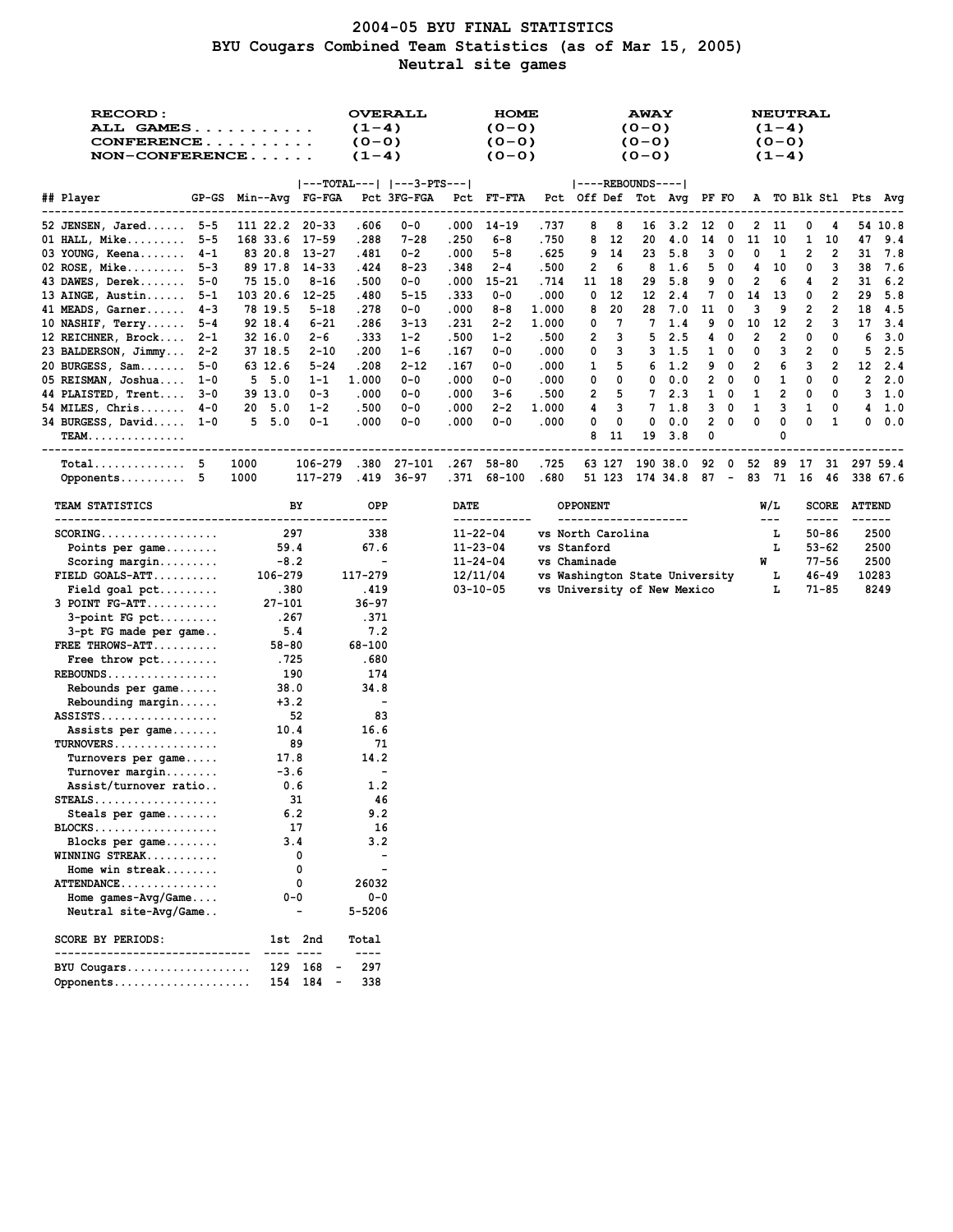## **2004-05 BYU FINAL STATISTICS BYU Cougars Combined Team Statistics (as of Mar 15, 2005) Home games**

| <b>RECORD:</b><br>ALL GAMES<br>CONFERENCE<br>$NON-CONFERENCE$ |                                   |                                     | $(6-8)$<br>$(2-5)$<br>$(4-3)$ | <b>OVERALL</b> |       | <b>HOME</b><br>$(6-8)$<br>$(2-5)$<br>$(4-3)$     |                                                    |                                         |         | <b>AWAY</b><br>$(0 - 0)$<br>$(0 - 0)$<br>$(0 - 0)$ |            |        |                          |        | <b>NEUTRAL</b><br>$(0 - 0)$<br>$(0 - 0)$<br>$(0 - 0)$ |              |                       |                         |          |
|---------------------------------------------------------------|-----------------------------------|-------------------------------------|-------------------------------|----------------|-------|--------------------------------------------------|----------------------------------------------------|-----------------------------------------|---------|----------------------------------------------------|------------|--------|--------------------------|--------|-------------------------------------------------------|--------------|-----------------------|-------------------------|----------|
|                                                               |                                   | $ ---TOTAL--- $ $ ---3-PTS--- $     |                               |                |       |                                                  |                                                    | $ ----REBOUNDS--- $                     |         |                                                    |            |        |                          |        |                                                       |              |                       |                         |          |
| ## Player                                                     | GP-GS Min--Avg FG-FGA Pct 3FG-FGA |                                     |                               |                |       | Pct FT-FTA                                       |                                                    | Pct Off Def Tot Avg PF FO               |         |                                                    |            |        |                          |        |                                                       |              |                       | A TO Blk Stl Pts Avq    |          |
| 01 HALL, Mike 14-14 467 33.4 68-166                           |                                   |                                     |                               | .410 22-69     |       | .319 40-51                                       | .784                                               |                                         | 21 36   |                                                    | 57 4.1     | 28     | 0                        | 28     | 23                                                    |              | 622                   | 198 14.1                |          |
| 02 ROSE, Mike $14-3$                                          | 329 23.5                          | 48-104                              | .462                          | 37-80          | . 463 | $14 - 22$                                        | .636                                               | 3                                       | 25      | 28                                                 | 2.0        | 23     | 0                        | 18     | 14                                                    | $\mathbf{1}$ | 10                    |                         | 147 10.5 |
| 13 AINGE, Austin 14-12                                        | 414 29.6                          | 43-109                              |                               | .394 19-52     | . 365 | $33 - 44$                                        | .750                                               | 6                                       | 45      |                                                    | 51 3.6     | 25     | $\overline{\phantom{0}}$ | 73     | - 46                                                  | 0            | 14                    | 138                     | 9.9      |
| $52$ JENSEN, Jared $13-8$                                     | 299 23.0                          | 38-72                               | .528                          | $0 - 0$        | .000  | 46–51                                            | .902                                               | 27                                      | 27      |                                                    | 54 4.2     | 31     | 0                        | 5      | -15                                                   | 1            | 7                     | 122                     | 9.4      |
| 03 YOUNG, Keena 13-8                                          | 275 21.2 37-75                    |                                     | .493                          | $0 - 0$        | .000  | $20 - 36$                                        | .556                                               | 34                                      | 45      | 79                                                 | 6.1        | 25     | 0                        | 9      | 9                                                     | 8            | 8                     | 94                      | 7.2      |
| 23 BALDERSON, Jimmy 12-8                                      | 218 18.2 26-62                    |                                     | .419                          | $13 - 33$      | .394  | $7 - 12$                                         | .583                                               | 7                                       | 23      | 30                                                 | 2.5        | 18     | -1                       | 10     | 19                                                    | 0            | 7                     | 72                      | 6.0      |
| 41 MEADS, Garner 8-4                                          | 132 16.5 14-31                    |                                     | .452                          | $0 - 0$        | .000  | $6 - 10$                                         | .600                                               | 10                                      | 17      | 27                                                 | 3.4        | 16     | 1                        | 5      | 6                                                     | 2            | 2                     | 34                      | -4.3     |
| 43 DAWES, Derek 13-7                                          | 220 16.9                          | 18-47                               | .383                          | $0 - 0$        | .000  | $16 - 28$                                        | .571                                               | 19                                      | 38      | 57                                                 | 4.4        | 29     | 2                        | 5      | 15                                                    | 14           | з                     | 52                      | 4.0      |
| 54 MILES, Chris 13-3                                          | 204 15.7                          | 16-48                               | . 333                         | $0 - 0$        | .000  | 6-9                                              | . 667                                              | 10                                      | 20      | 30                                                 | 2.3        | 23     | 0                        | 10     | 12                                                    | 18           | 2                     | 38                      | 2.9      |
| 10 NASHIF, Terry 12-2                                         | 124 10.3                          | $8 - 25$                            | .320                          | $5 - 15$       | . 333 | 4-6                                              | .667                                               | 0                                       | 18      | 18                                                 | 1.5        | 6      | 0                        | 18     | 11                                                    | 0            | 6                     | 25                      | - 2.1    |
| 20 BURGESS, Sam 12-1                                          | 73 6.1                            | $6 - 25$                            | .240                          | $4 - 14$       | .286  | 8-9                                              | .889                                               | 4                                       | 5       | 9                                                  | 0.8        | 18     | 0                        | 5      | 7                                                     | 0            | 5                     | 24                      | 2.0      |
| 12 REICHNER, Brock 5-0                                        | 33 6.6                            | $4 - 11$                            | .364                          | $2 - 6$        | .333  | $0 - 2$                                          | .000                                               | 1                                       | 2       | 3                                                  | 0.6        | 3      | 0                        | 2      | 1                                                     | 0            | 1                     | 10                      | 2.0      |
| 04 BURGESS, Joshua 3-0                                        | $10 \quad 3.3$                    | $1 - 2$                             | .500                          | $1 - 1$        | 1.000 | $0 - 0$                                          | .000                                               | 1                                       | 1       | $\mathbf{2}$                                       | 0.7        | 0      | 0                        | 1<br>0 | 0<br>0                                                | 0            | 0                     | 3                       | 1.0      |
| $34$ BURGESS, David $1-0$<br><b>TEAM</b>                      | 2, 2.0                            | $0 - 0$                             | .000                          | $0 - 0$        | .000  | $0 - 0$                                          | .000                                               | 0<br>25                                 | 0<br>20 | 0<br>45                                            | 0.0<br>3.2 | 0<br>0 | 0                        |        | 0                                                     | 0            | 0                     | 0                       | 0.0      |
| $Total$ 14                                                    | 2800                              | 327-777                             |                               |                |       | .421 103-270 .381 200-280                        | .714 168 322 490 35.0 245 4 189 178 50 87 957 68.4 |                                         |         |                                                    |            |        |                          |        |                                                       |              |                       |                         |          |
| Opponents 14                                                  | 2800                              | 335-779                             |                               | .430 86-246    |       | .350 160-237 .675 175 329 504 36.0 263 - 183 209 |                                                    |                                         |         |                                                    |            |        |                          |        |                                                       | 50           | 90                    |                         | 916 65.4 |
| TEAM STATISTICS<br>-----------------------------------        |                                   | BY                                  | OPP<br>----                   |                | DATE  | ------------                                     |                                                    | <b>OPPONENT</b><br>-------------------- |         |                                                    |            |        |                          |        | W/L<br>$\sim$ $\sim$ $\sim$                           |              | <b>SCORE</b><br>----- | <b>ATTEND</b><br>------ |          |
| $SCORING$                                                     | 957                               |                                     | 916                           |                |       | 11/27/04                                         |                                                    | <b>CALIFORNIA</b>                       |         |                                                    |            |        |                          |        | L                                                     |              | $64 - 67$             |                         | 9857     |
| Points per game                                               | 68.4                              |                                     | 65.4                          |                |       | 12/08/04                                         |                                                    | BOISE STATE UNIVERSITY                  |         |                                                    |            |        |                          |        | W                                                     |              | 90-77                 |                         | 8619     |
| $Scoring margin$                                              | $+2.9$                            |                                     | $\blacksquare$                |                |       | 12/18/04                                         |                                                    | <b>UTAH STATE</b>                       |         |                                                    |            |        |                          |        | L                                                     |              | 62-84                 | 11610                   |          |
| $FIELD GOALS-ATT$                                             | 327-777                           |                                     | 335-779                       |                |       | 12/21/04                                         |                                                    | NORTH CAROLINA STATE                    |         |                                                    |            |        |                          |        | L                                                     |              | 61-72                 |                         | 9390     |
| $Field goal pet \dots$                                        | .421                              |                                     | .430                          |                |       | 12/28/04                                         |                                                    | SOUTHERN UTAH UNIVERSITY                |         |                                                    |            |        |                          |        | W                                                     |              | $77 - 52$             | 10239                   |          |
| $3$ POINT $FG-ATT$                                            | 103-270                           |                                     | 86-246                        |                |       | 12/31/04                                         |                                                    | SANTA CLARA                             |         |                                                    |            |        |                          |        | W                                                     |              | $87 - 74$             |                         | 9534     |
| $3$ -point FG pct                                             | .381                              |                                     | .350                          |                |       | *01/08/05                                        |                                                    | SAN DIEGO STATE                         |         |                                                    |            |        |                          |        | г                                                     |              | $57 - 59$             | 12633                   |          |
| 3-pt FG made per game                                         | 7.4                               |                                     | 6.1                           |                |       | 01/11/05                                         |                                                    | MONTANA STATE-BILLINGS                  |         |                                                    |            |        |                          |        | W                                                     |              | 110-70                |                         | 9506     |
| FREE THROWS-ATT                                               | 200-280                           |                                     | 160-237                       |                |       | *01/22/05                                        |                                                    | AIR FORCE                               |         |                                                    |            |        |                          |        | г                                                     |              | $49 - 52$             | 10041                   |          |
| Free throw $\not\vdots$                                       | .714                              |                                     | .675                          |                |       | $*01/24/05$                                      |                                                    | NEW MEXICO                              |         |                                                    |            |        |                          |        | W                                                     |              | 68-53                 | 12161                   |          |
| $REBOUNDS$                                                    | 490                               |                                     | 504                           |                |       | *01/31/05                                        |                                                    | UNIVERSITY OF UTAH                      |         |                                                    |            |        |                          |        | L                                                     |              | $58 - 72$             | 14072                   |          |
| Rebounds per game                                             | 35.0                              |                                     | 36.0                          |                |       | *02/12/05                                        |                                                    | WYOMING                                 |         |                                                    |            |        |                          |        | L                                                     |              | $58 - 59$             | 10996                   |          |
| Rebounding margin                                             | $-1.0$                            |                                     | $\sim$                        |                |       | *02/14/05                                        |                                                    | COLORADO STATE                          |         |                                                    |            |        |                          |        | W                                                     |              | 50-49                 |                         | 8481     |
| $ASSISTS$                                                     | 189                               |                                     | 183                           |                |       | *03/05/05                                        |                                                    | UNLV                                    |         |                                                    |            |        |                          |        | г                                                     |              | 66–76                 | 11721                   |          |
| Assists per game                                              | 13.5                              |                                     | 13.1                          |                |       |                                                  |                                                    |                                         |         |                                                    |            |        |                          |        |                                                       |              |                       |                         |          |
| $TURNOVERS$                                                   | 178                               |                                     | 209                           |                |       |                                                  |                                                    |                                         |         |                                                    |            |        |                          |        |                                                       |              |                       |                         |          |
| Turnovers per game                                            | 12.7                              |                                     | 14.9                          |                |       |                                                  |                                                    |                                         |         |                                                    |            |        |                          |        |                                                       |              |                       |                         |          |
| $Turnover$ margin                                             | $+2.2$                            |                                     | $\overline{\phantom{a}}$      |                |       |                                                  |                                                    |                                         |         |                                                    |            |        |                          |        |                                                       |              |                       |                         |          |
| Assist/turnover ratio                                         | 1.1                               |                                     | 0.9                           |                |       |                                                  |                                                    |                                         |         |                                                    |            |        |                          |        |                                                       |              |                       |                         |          |
| $\texttt{STEALS} \dots \dots \dots \dots \dots \dots \dots$   |                                   | 87                                  | 90                            |                |       |                                                  |                                                    |                                         |         |                                                    |            |        |                          |        |                                                       |              |                       |                         |          |
| Steals per game                                               | 6.2                               |                                     | 6.4                           |                |       |                                                  |                                                    |                                         |         |                                                    |            |        |                          |        |                                                       |              |                       |                         |          |
| $BLOCKS$<br>Blocks per $game$                                 | 3.6                               | 50                                  | 50<br>3.6                     |                |       |                                                  |                                                    |                                         |         |                                                    |            |        |                          |        |                                                       |              |                       |                         |          |
|                                                               |                                   | 0                                   |                               |                |       |                                                  |                                                    |                                         |         |                                                    |            |        |                          |        |                                                       |              |                       |                         |          |
| WINNING STREAK<br>Home win streak                             |                                   | 0                                   |                               |                |       |                                                  |                                                    |                                         |         |                                                    |            |        |                          |        |                                                       |              |                       |                         |          |
| ATTENDANCE                                                    | 148860                            |                                     | 0                             |                |       |                                                  |                                                    |                                         |         |                                                    |            |        |                          |        |                                                       |              |                       |                         |          |
| Home $qames-Wq/Game$                                          | 14-10633                          |                                     | 0-0                           |                |       |                                                  |                                                    |                                         |         |                                                    |            |        |                          |        |                                                       |              |                       |                         |          |
| Neutral site-Avg/Game                                         |                                   |                                     | $0 - 0$                       |                |       |                                                  |                                                    |                                         |         |                                                    |            |        |                          |        |                                                       |              |                       |                         |          |
|                                                               |                                   |                                     |                               |                |       |                                                  |                                                    |                                         |         |                                                    |            |        |                          |        |                                                       |              |                       |                         |          |
| <b>SCORE BY PERIODS:</b>                                      |                                   | 1st 2nd                             | Total<br>----                 |                |       |                                                  |                                                    |                                         |         |                                                    |            |        |                          |        |                                                       |              |                       |                         |          |
| BYU Cougars                                                   |                                   | 442 515                             | 957                           |                |       |                                                  |                                                    |                                         |         |                                                    |            |        |                          |        |                                                       |              |                       |                         |          |
| Opponents                                                     |                                   | 416 500<br>$\overline{\phantom{a}}$ | 916                           |                |       |                                                  |                                                    |                                         |         |                                                    |            |        |                          |        |                                                       |              |                       |                         |          |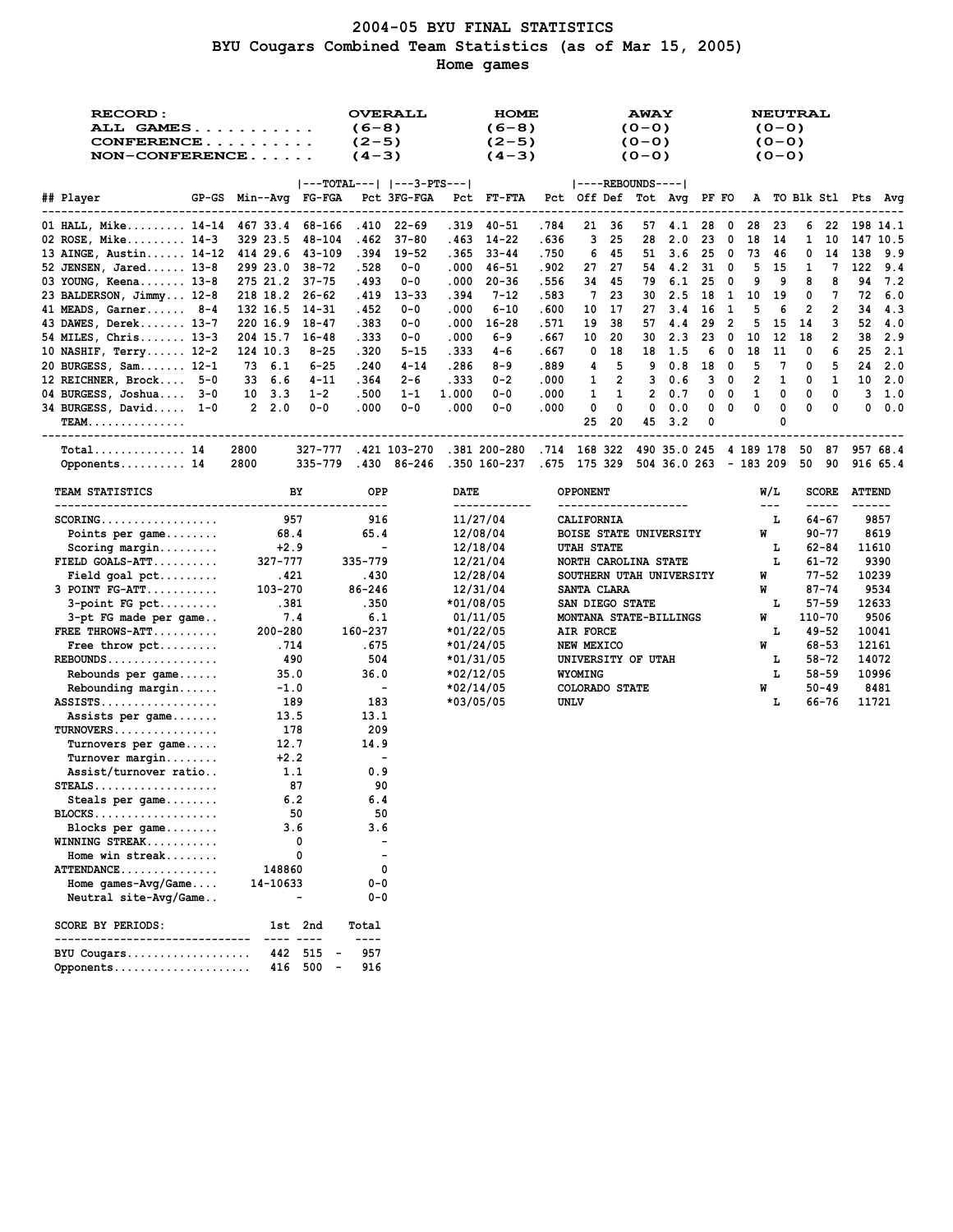# **2004-05 BYU FINAL STATISTICS BYU Cougars Combined Team Statistics (as of Mar 15, 2005) Away games**

| <b>RECORD:</b><br>ALL GAMES<br>CONFERENCE<br>NON-CONFERENCE |                                   |           | <b>OVERALL</b><br>$(2-9)$<br>$(1-6)$<br>$(1-3)$<br>$ ---TOTAL--- $ $ ---3-PTS--- $ |             |             | HOME<br>$(0 - 0)$<br>$(0 - 0)$<br>$(0 - 0)$      |                                                    |                           |    | <b>AWAY</b><br>$(2-9)$<br>$(1-6)$<br>$(1-3)$ |        |      |              |    | <b>NEUTRAL</b><br>$(0 - 0)$<br>$(0 - 0)$<br>$(0 - 0)$ |              |                    |               |                      |
|-------------------------------------------------------------|-----------------------------------|-----------|------------------------------------------------------------------------------------|-------------|-------------|--------------------------------------------------|----------------------------------------------------|---------------------------|----|----------------------------------------------|--------|------|--------------|----|-------------------------------------------------------|--------------|--------------------|---------------|----------------------|
|                                                             |                                   |           |                                                                                    |             |             |                                                  |                                                    | $ ----REBOUNDS--- $       |    |                                              |        |      |              |    |                                                       |              |                    |               |                      |
| ## Player                                                   | GP-GS Min--Avg FG-FGA Pct 3FG-FGA |           |                                                                                    |             |             | Pct FT-FTA                                       |                                                    | Pct Off Def Tot Avg PF FO |    |                                              |        |      |              |    |                                                       |              |                    |               | A TO Blk Stl Pts Avg |
| 01 HALL, Mike 11-11 380 34.5 59-135                         |                                   |           |                                                                                    | .437 25-62  | .403        | 28-36                                            | .778                                               | 8                         | 20 |                                              | 28 2.5 |      | 20 1         | 20 | 20                                                    |              |                    | 3 15 171 15.5 |                      |
| 13 AINGE, Austin 11-10                                      | 314 28.5                          | 42-92     | . 457                                                                              | 15-46       | .326        | 19-22                                            | .864                                               | 5                         | 20 | 25                                           | 2.3    | 22   | -1           | 37 | 38                                                    | $\mathbf{1}$ | 16                 |               | 118 10.7             |
| 23 BALDERSON, Jimmy 11-6                                    | 203 18.5 26-64                    |           | .406                                                                               | $20 - 42$   |             | .476 19-30                                       | . 633                                              | 3                         | 21 |                                              | 24 2.2 | 23   | -2           | 9  | -15                                                   | 0            | з                  | 91            | 8.3                  |
| 03 YOUNG, Keena 8-6                                         | 197 24.6 24-47                    |           | .511                                                                               | $0 - 1$     | .000        | $6 - 7$                                          | .857                                               | 13                        | 25 |                                              | 38 4.8 | 13 0 |              | 8  | - 13                                                  | 7            | 5                  |               | 54 6.8               |
| 52 JENSEN, Jared 11-8                                       | 242 22.0                          | $30 - 55$ | .545                                                                               | $0 - 0$     | .000        | $10 - 14$                                        | .714                                               | 17                        | 31 |                                              | 48 4.4 | 30   | 0            |    | 7 16                                                  | 5            | 6                  | 70            | 6.4                  |
| 43 DAWES, Derek 11-6                                        | 206 18.7 22-48                    |           | .458                                                                               | $0 - 0$     | .000        | $16 - 22$                                        | . 727                                              | 19                        | 28 |                                              | 47 4.3 | 28   | $\mathbf{1}$ | 4  | 18                                                    | 7            | 2                  |               | 60 5.5               |
| 41 MEADS, Garner 6-2                                        | 102 17.0                          | 10-25     | .400                                                                               | $0-1$       | .000        | $7 - 12$                                         | .583                                               | 8                         | 14 | 22                                           | 3.7    | 15   | 0            | 1  | 9                                                     | 3            | 3                  |               | 27, 4.5              |
| $02$ ROSE, Mike 11-1                                        | 162 14.7                          | 15-44     | .341                                                                               | $11 - 35$   | .314        | $5 - 6$                                          | .833                                               | з                         | 13 | 16                                           | 1.5    | 11   | 0            | 9  | 10                                                    | 0            | 0                  |               | 46 4.2               |
| 54 MILES, Chris 11-3                                        | 158 14.4                          | 12-31     | .387                                                                               | $0 - 0$     | .000        | $9 - 13$                                         | . 692                                              | 14                        | 13 | 27                                           | 2.5    | 28   | 0            | 8  | 5                                                     | 11           | з                  |               | 33, 3.0              |
| 12 REICHNER, Brock 5-1                                      | 78 15.6                           | 4-8       | .500                                                                               | $3 - 4$     | .750        | $3 - 6$                                          | .500                                               | 1                         | 9  | 10                                           | 2.0    | 7    | 1            | 4  | 4                                                     | 0            | 5                  |               | 14 2.8               |
| 20 BURGESS, Sam 10-0                                        | 79 7.9                            | $8 - 21$  | .381                                                                               | $4 - 7$     | .571        | $1 - 2$                                          | .500                                               | 4                         | 5  | 9                                            | 0.9    | 9    | 0            | 5  | 9                                                     | 0            | 4                  |               | 21, 2.1              |
| 10 NASHIF, $Terry 10-1$                                     | 96 9.6                            | $5 - 21$  | .238                                                                               | $3 - 13$    | .231        | $0 - 0$                                          | .000.                                              | 1                         | 6  | 7                                            | 0.7    | 7    | 0            | 17 | 9                                                     | 0            | 3                  |               | 13 1.3               |
| 44 PLAISTED, Trent 2-0                                      | $5 \quad 2.5$                     | $0 - 0$   | .000                                                                               | $0 - 0$     | .000        | $0 - 0$                                          | .000                                               | 0                         | 1  | 1                                            | 0.5    | 1    | 0            | 0  | 0                                                     | 0            | 0                  | 0             | 0.0                  |
| 04 BURGESS, Joshua 2-0                                      | $3 \quad 1.5$                     | $0 - 1$   | .000                                                                               | $0 - 1$     | .000        | $0 - 0$                                          | .000                                               | 0                         | 0  | 0                                            | 0.0    | 0    | 0            | 0  | 0                                                     | 0            | 0                  | 0             | 0.0                  |
| <b>TEAM.</b>                                                |                                   |           |                                                                                    |             |             |                                                  |                                                    | 20                        | 15 |                                              | 35 3.2 | 0    |              |    | 6                                                     |              |                    |               |                      |
| $Total$ 11                                                  | 2225                              | 257-592   |                                                                                    |             |             | .434 81-212 .382 123-170                         | .724 116 221 337 30.6 214 6 129 172 37 65 718 65.3 |                           |    |                                              |        |      |              |    |                                                       |              |                    |               |                      |
| Opponents 11                                                | 2225                              | 293-601   | .488                                                                               | 69-187      |             | .369 161-233 .691 125 239 364 33.1 160 - 172 149 |                                                    |                           |    |                                              |        |      |              |    |                                                       | 39           | 86                 |               | 816 74.2             |
| TEAM STATISTICS<br>----------------------------------       |                                   | BY        | OPP                                                                                |             | DATE        |                                                  |                                                    | <b>OPPONENT</b>           |    |                                              |        |      |              |    | W/L                                                   |              | SCORE              | <b>ATTEND</b> |                      |
| $SCORING$                                                   | 718                               |           | ------<br>816                                                                      |             |             | ------------<br>12/01/04                         | at Utah State                                      |                           |    | --------------                               |        |      |              |    | $\sim$ $\sim$ $\sim$<br>L                             |              | -----<br>$57 - 71$ |               | 9620                 |
| Points per game                                             | 65.3                              |           | 74.2                                                                               |             |             | 12/04/04                                         | at USC                                             |                           |    |                                              |        |      |              |    | г                                                     |              | $82 - 87$          |               | 2163                 |
| $Scoring margin$                                            | $-8.9$                            |           | $\overline{\phantom{a}}$                                                           |             |             | $12 - 23 - 04$                                   | at Weber State                                     |                           |    |                                              |        |      |              |    | W                                                     |              | 79-61              |               | 7043                 |
| $FIELD GOALS-ATT$                                           | 257-592                           |           | 293-601                                                                            |             |             | 01/04/05                                         | at Saint Mary's (CA)                               |                           |    |                                              |        |      |              |    | L                                                     |              | 51-72              |               | 2643                 |
| $Field goal pet \dots$                                      | .434                              |           | .488                                                                               |             | *1-15-05    |                                                  | at Colorado State                                  |                           |    |                                              |        |      |              |    | L                                                     |              | 67-74              |               | 3287                 |
| $3$ POINT $FG-ATT$                                          | 81-212                            |           | 69-187                                                                             |             | *1-17-05    |                                                  | at Wyoming Cowboys                                 |                           |    |                                              |        |      |              |    | L                                                     |              | $71 - 83$          |               | 7360                 |
| $3$ -point FG pct                                           | .382                              |           | .369                                                                               |             | *02/05/05   |                                                  | at UNLV                                            |                           |    |                                              |        |      |              |    | W OT                                                  |              | 82-72              | 11591         |                      |
| 3-pt FG made per game                                       | 7.4                               |           | 6.3                                                                                |             | $*02-07-05$ |                                                  | at SAN DIEGO STATE                                 |                           |    |                                              |        |      |              |    | L                                                     |              | $58 - 66$          |               | 6387                 |
| FREE THROWS-ATT                                             | 123-170                           |           | 161-233                                                                            |             | *02/19/05   |                                                  | at New Mexico                                      |                           |    |                                              |        |      |              |    | L                                                     |              | $72 - 91$          | 16087         |                      |
| Free throw $\not\vdots$                                     | .724                              |           | . 691                                                                              |             | *2-21-05    |                                                  | at Air Force                                       |                           |    |                                              |        |      |              |    | L                                                     |              | $39 - 70$          |               | 4006                 |
| $REBOUNDS$                                                  | 337                               |           | 364                                                                                |             | *02/26/05   |                                                  | at Utah                                            |                           |    |                                              |        |      |              |    | г                                                     |              | 60-69              | 15014         |                      |
| Rebounds per game                                           | 30.6                              |           | 33.1                                                                               |             |             |                                                  |                                                    |                           |    |                                              |        |      |              |    |                                                       |              |                    |               |                      |
| Rebounding margin                                           | $-2.5$                            |           | $\blacksquare$                                                                     |             |             |                                                  |                                                    |                           |    |                                              |        |      |              |    |                                                       |              |                    |               |                      |
| $ASSISTS$                                                   | 129                               |           | 172                                                                                |             |             |                                                  |                                                    |                           |    |                                              |        |      |              |    |                                                       |              |                    |               |                      |
| Assists per game                                            | 11.7                              |           | 15.6                                                                               |             |             |                                                  |                                                    |                           |    |                                              |        |      |              |    |                                                       |              |                    |               |                      |
| $TURNOVERS$                                                 | 172                               |           | 149                                                                                |             |             |                                                  |                                                    |                           |    |                                              |        |      |              |    |                                                       |              |                    |               |                      |
| Turnovers per game<br>$Turnover$ margin                     | 15.6<br>$-2.1$                    |           | 13.5<br>$\overline{\phantom{a}}$                                                   |             |             |                                                  |                                                    |                           |    |                                              |        |      |              |    |                                                       |              |                    |               |                      |
| Assist/turnover ratio                                       | 0.8                               |           | 1.2                                                                                |             |             |                                                  |                                                    |                           |    |                                              |        |      |              |    |                                                       |              |                    |               |                      |
| $\texttt{STEALS} \dots \dots \dots \dots \dots \dots \dots$ |                                   | 65        | 86                                                                                 |             |             |                                                  |                                                    |                           |    |                                              |        |      |              |    |                                                       |              |                    |               |                      |
| Steals per game                                             | 5.9                               |           | 7.8                                                                                |             |             |                                                  |                                                    |                           |    |                                              |        |      |              |    |                                                       |              |                    |               |                      |
| $BLOCKS$                                                    |                                   | 37        | 39                                                                                 |             |             |                                                  |                                                    |                           |    |                                              |        |      |              |    |                                                       |              |                    |               |                      |
| Blocks per game                                             |                                   | 3.4       | 3.5                                                                                |             |             |                                                  |                                                    |                           |    |                                              |        |      |              |    |                                                       |              |                    |               |                      |
| WINNING STREAK                                              |                                   | 0         |                                                                                    |             |             |                                                  |                                                    |                           |    |                                              |        |      |              |    |                                                       |              |                    |               |                      |
| Home win streak                                             |                                   | 0         |                                                                                    |             |             |                                                  |                                                    |                           |    |                                              |        |      |              |    |                                                       |              |                    |               |                      |
| ATTENDANCE                                                  |                                   | 0         | 85201                                                                              |             |             |                                                  |                                                    |                           |    |                                              |        |      |              |    |                                                       |              |                    |               |                      |
| Home games- $Avg/Game$                                      | $0 - 0$                           |           | 11-7746                                                                            |             |             |                                                  |                                                    |                           |    |                                              |        |      |              |    |                                                       |              |                    |               |                      |
| Neutral site-Avg/Game                                       |                                   |           | $0 - 0$                                                                            |             |             |                                                  |                                                    |                           |    |                                              |        |      |              |    |                                                       |              |                    |               |                      |
| <b>SCORE BY PERIODS:</b>                                    |                                   | 1st 2nd   | OТ                                                                                 | Total       |             |                                                  |                                                    |                           |    |                                              |        |      |              |    |                                                       |              |                    |               |                      |
| BYU Cougars                                                 |                                   | 316 383   | 19<br>$\sim$                                                                       | ----<br>718 |             |                                                  |                                                    |                           |    |                                              |        |      |              |    |                                                       |              |                    |               |                      |
| Opponents                                                   |                                   | 389 418   | 9<br>$\sim$                                                                        | 816         |             |                                                  |                                                    |                           |    |                                              |        |      |              |    |                                                       |              |                    |               |                      |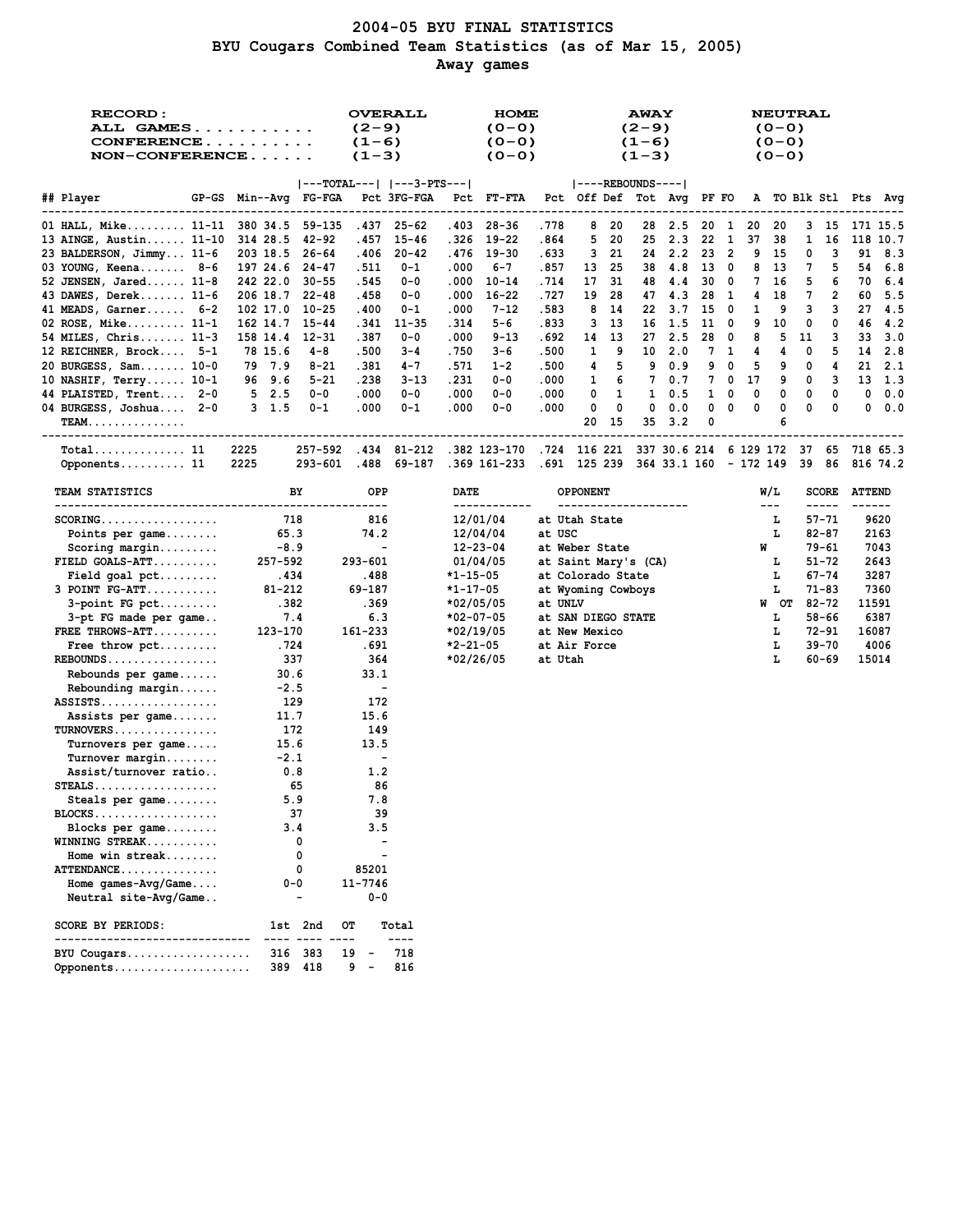## **2004-05 BYU FINAL STATISTICS BYU Cougars Combined Team Statistics (as of Mar 15, 2005) Games won**

| <b>RECORD:</b><br><b>ALL GAMES</b><br>$CONFERENCE$<br>$NON-CONFERENCE$ |                                         | <b>OVERALL</b><br>$(9-0)$<br>$(3-0)$<br>$(6-0)$                               | <b>HOME</b><br>$(6-0)$<br>$(2 - 0)$<br>$(4-0)$ |                                         | <b>AWAY</b><br>$(2-0)$<br>$(1 - 0)$<br>$(1 - 0)$                    | <b>NEUTRAL</b><br>$(1 - 0)$<br>$(0 - 0)$<br>$(1 - 0)$ |                                                                                                                                                                                                                                                                                                                                                                                                                                                                                                                      |
|------------------------------------------------------------------------|-----------------------------------------|-------------------------------------------------------------------------------|------------------------------------------------|-----------------------------------------|---------------------------------------------------------------------|-------------------------------------------------------|----------------------------------------------------------------------------------------------------------------------------------------------------------------------------------------------------------------------------------------------------------------------------------------------------------------------------------------------------------------------------------------------------------------------------------------------------------------------------------------------------------------------|
|                                                                        |                                         | $ ---TOTAL--- $ $ ---3-PTS--- $                                               |                                                |                                         | ----REBOUNDS---- <br>Pct Off Def Tot Avq PF FO A TO Blk Stl Pts Avq |                                                       |                                                                                                                                                                                                                                                                                                                                                                                                                                                                                                                      |
| ## Player                                                              | GP-GS Min--Avg FG-FGA                   | Pct 3FG-FGA                                                                   | <b>PCt FT-FTA</b><br>----------                | -------                                 |                                                                     |                                                       |                                                                                                                                                                                                                                                                                                                                                                                                                                                                                                                      |
| 01 HALL, Mike $9-9$                                                    | 316 35.1 50-100                         | .500 16-41                                                                    | .390 26-33                                     | .788<br>15<br>-24                       | 12 0<br>39<br>4.3                                                   | 25<br>$\mathbf{1}$<br>- 17                            | 19 142 15.8                                                                                                                                                                                                                                                                                                                                                                                                                                                                                                          |
| $52$ JENSEN, Jared 8-6                                                 | 180 22.5<br>33-51                       | $0 - 0$<br>.647                                                               | .000<br>26-30                                  | .867<br>18<br>- 17                      | 22<br>35<br>4.4                                                     | 0<br>6<br>12<br>0                                     | 4<br>92 11.5                                                                                                                                                                                                                                                                                                                                                                                                                                                                                                         |
| 02 ROSE, Mike 9-3                                                      | 181 20.1 33-60                          | .550<br>$25 - 47$                                                             | $.532$ $11-16$                                 | . 688<br>2<br>- 13                      | 5<br>15<br>1.7                                                      | 0<br>14<br>6<br>1                                     | 102 11.3<br>4                                                                                                                                                                                                                                                                                                                                                                                                                                                                                                        |
| 13 AINGE, Austin $9-7$                                                 | 266 29.6 28-70                          | .400<br>$13 - 35$                                                             | .371<br>18-22                                  | .818<br>4<br>-34                        | 38<br>4.2<br>20                                                     | 0<br>48<br>27<br>0                                    | 11<br>87<br>9.7                                                                                                                                                                                                                                                                                                                                                                                                                                                                                                      |
| 03 YOUNG, Keena 9-7                                                    | 231 25.7<br>$34 - 63$                   | .540<br>$0 - 0$                                                               | .000<br>17-24                                  | .708<br>21<br>-29                       | 50<br>5.6<br>19                                                     | 5<br>7<br>0<br>8                                      | 8<br>85<br>9.4                                                                                                                                                                                                                                                                                                                                                                                                                                                                                                       |
| 43 DAWES, Derek 8-5                                                    | 172 21.5<br>21-41                       | .512<br>$0 - 0$                                                               | .000<br>18-29                                  | . 621<br>10<br>-37                      | 22<br>47 5.9                                                        | $\mathbf{1}$<br>7<br>11<br>11                         | 3<br>60<br>7.5                                                                                                                                                                                                                                                                                                                                                                                                                                                                                                       |
| 23 BALDERSON, Jimmy 8-4                                                | 135 16.9 18-44                          | . 409<br>$9 - 22$                                                             | .409<br>$9 - 14$                               | . 643<br>2<br>-19                       | 5<br>2.6<br>21                                                      | 0<br>8<br>9<br>0<br>5                                 | 2<br>54<br>6.8<br>0                                                                                                                                                                                                                                                                                                                                                                                                                                                                                                  |
| 41 MEADS, Garner 5-2<br>$54$ MILES, Chris 9-0                          | 68 13.6<br>$7 - 14$<br>97 10.8<br>10-25 | .500<br>$0 - 1$<br>.400<br>$0 - 0$                                            | .000<br>7-8<br>.000<br>$8 - 9$                 | . 875<br>4<br>16<br>.889<br>5<br>8      | 4.0<br>10<br>20<br>13<br>1.4<br>15                                  | 0<br>4<br>1<br>9<br>7<br>11<br>$\mathbf 0$            | 21<br>- 4.2<br>2<br>28<br>3.1                                                                                                                                                                                                                                                                                                                                                                                                                                                                                        |
| 20 BURGESS, Sam 7-0                                                    | 70 10.0<br>$5 - 21$                     | .238<br>$4 - 11$                                                              | .364<br>$5 - 6$                                | .833<br>3<br>6                          | 9<br>1.3<br>14                                                      | 0<br>6<br>6<br>з                                      | 5<br>2.7<br>19                                                                                                                                                                                                                                                                                                                                                                                                                                                                                                       |
| 10 NASHIF, $Terry$ 8-2                                                 | 80 10.0<br>$6 - 13$                     | . 462<br>$2 - 5$                                                              | .400<br>4-6                                    | . 667<br>12<br>0                        | 12 1.5<br>2                                                         | 0<br>10<br>5<br>1                                     | 6<br>18<br>2.3                                                                                                                                                                                                                                                                                                                                                                                                                                                                                                       |
| 05 REISMAN, Joshua 1-0                                                 | 5, 5.0<br>$1 - 1$                       | 1.000<br>$0 - 0$                                                              | .000<br>$0 - 0$                                | .000<br>0<br>0                          | 2<br>0<br>0.0                                                       | 0<br>0<br>1<br>0                                      | 2, 2.0<br>0                                                                                                                                                                                                                                                                                                                                                                                                                                                                                                          |
| 12 REICHNER, Brock 4-0                                                 | 12 3.0<br>$3 - 5$                       | . 600<br>$1 - 2$                                                              | .500<br>$0 - 2$                                | .000<br>2<br>1                          | $\mathbf{2}$<br>3<br>0.8                                            | 0<br>1<br>1<br>0                                      | 0<br>$7 \quad 1.8$                                                                                                                                                                                                                                                                                                                                                                                                                                                                                                   |
| 04 BURGESS, Joshua 2-0                                                 | 9 4.5<br>$1 - 2$                        | .500<br>$1 - 1$                                                               | 1.000<br>$0 - 0$                               | .000<br>0<br>1                          | $1 \t 0.5$<br>0                                                     | 0<br>1<br>0<br>0                                      | 0<br>3, 1.5                                                                                                                                                                                                                                                                                                                                                                                                                                                                                                          |
| 44 PLAISTED, Trent 1-0                                                 | 3, 3.0<br>$0 - 1$                       | .000<br>$0 - 0$                                                               | .000<br>$0 - 0$                                | 0<br>.000<br>0                          | 0<br>0<br>0.0                                                       | 0<br>0<br>0<br>0                                      | 0<br>0.0<br>0                                                                                                                                                                                                                                                                                                                                                                                                                                                                                                        |
| <b>TEAM</b>                                                            |                                         |                                                                               |                                                | 11<br>10                                | 0<br>21 2.3                                                         | 2                                                     |                                                                                                                                                                                                                                                                                                                                                                                                                                                                                                                      |
| _____________________________                                          |                                         |                                                                               | -----------------------------                  |                                         |                                                                     |                                                       |                                                                                                                                                                                                                                                                                                                                                                                                                                                                                                                      |
| $Total$ 9<br>Opponents 9                                               | 1825<br>250-511<br>1825<br>201-532      | .489 71-165<br>.378 63-185                                                    | .430 149-199                                   | .749<br>95 229                          | .341 99-141 .702 129 192 321 35.7 178 - 114 153                     | 324 36.0 150 1 144 117 36 64 720 80.0                 | 31 49<br>564 62.7                                                                                                                                                                                                                                                                                                                                                                                                                                                                                                    |
|                                                                        |                                         |                                                                               |                                                |                                         |                                                                     |                                                       |                                                                                                                                                                                                                                                                                                                                                                                                                                                                                                                      |
| TEAM STATISTICS                                                        | BY                                      | OPP                                                                           | DATE<br>------------                           | <b>OPPONENT</b><br>-------------------- |                                                                     | W/L<br>$---$                                          | <b>SCORE</b><br><b>ATTEND</b><br>-----<br>$\frac{1}{2} \left( \frac{1}{2} \right) \left( \frac{1}{2} \right) \left( \frac{1}{2} \right) \left( \frac{1}{2} \right) \left( \frac{1}{2} \right) \left( \frac{1}{2} \right) \left( \frac{1}{2} \right) \left( \frac{1}{2} \right) \left( \frac{1}{2} \right) \left( \frac{1}{2} \right) \left( \frac{1}{2} \right) \left( \frac{1}{2} \right) \left( \frac{1}{2} \right) \left( \frac{1}{2} \right) \left( \frac{1}{2} \right) \left( \frac{1}{2} \right) \left( \frac$ |
| $SCORING.$                                                             | 720                                     | 564                                                                           | $11 - 24 - 04$                                 | vs Chaminade                            |                                                                     | W                                                     | $77 - 56$<br>2500                                                                                                                                                                                                                                                                                                                                                                                                                                                                                                    |
| Points per game                                                        | 80.0                                    | 62.7                                                                          | 12/08/04                                       |                                         | BOISE STATE UNIVERSITY                                              | W                                                     | $90 - 77$<br>8619                                                                                                                                                                                                                                                                                                                                                                                                                                                                                                    |
| $Scoring margin$                                                       | $+17.3$                                 | $\overline{\phantom{a}}$                                                      | $12 - 23 - 04$                                 | at Weber State                          |                                                                     | W                                                     | 7043<br>79-61                                                                                                                                                                                                                                                                                                                                                                                                                                                                                                        |
| $FIELD GOALS-ATT$                                                      | 250-511                                 | 201-532                                                                       | 12/28/04                                       |                                         | SOUTHERN UTAH UNIVERSITY                                            | W                                                     | 77-52<br>10239                                                                                                                                                                                                                                                                                                                                                                                                                                                                                                       |
| Field goal $pet$                                                       | .489                                    | .378                                                                          | 12/31/04                                       | SANTA CLARA                             |                                                                     | W                                                     | 9534<br>$87 - 74$                                                                                                                                                                                                                                                                                                                                                                                                                                                                                                    |
| $3$ POINT $FG-ATT$                                                     | $71 - 165$                              | 63-185                                                                        | 01/11/05                                       |                                         | MONTANA STATE-BILLINGS                                              | W                                                     | 9506<br>110-70                                                                                                                                                                                                                                                                                                                                                                                                                                                                                                       |
| $3$ -point FG pct                                                      | .430                                    | .341                                                                          | *01/24/05                                      | NEW MEXICO                              |                                                                     | W                                                     | $68 - 53$<br>12161                                                                                                                                                                                                                                                                                                                                                                                                                                                                                                   |
| 3-pt FG made per game                                                  | 7.9                                     | 7.0                                                                           | *02/05/05                                      | at UNLV                                 |                                                                     | OT 82-72<br>W                                         | 11591                                                                                                                                                                                                                                                                                                                                                                                                                                                                                                                |
| FREE THROWS-ATT                                                        | 149-199<br>.749                         | 99-141<br>.702                                                                | *02/14/05                                      | COLORADO STATE                          |                                                                     | W                                                     | 8481<br>$50 - 49$                                                                                                                                                                                                                                                                                                                                                                                                                                                                                                    |
| Free throw pct                                                         | 324                                     | 321                                                                           |                                                |                                         |                                                                     |                                                       |                                                                                                                                                                                                                                                                                                                                                                                                                                                                                                                      |
| Rebounds per game                                                      | 36.0                                    | 35.7                                                                          |                                                |                                         |                                                                     |                                                       |                                                                                                                                                                                                                                                                                                                                                                                                                                                                                                                      |
| Rebounding margin                                                      | $+0.3$                                  | $\overline{\phantom{a}}$                                                      |                                                |                                         |                                                                     |                                                       |                                                                                                                                                                                                                                                                                                                                                                                                                                                                                                                      |
| $ASSISTS \ldots \ldots \ldots \ldots$                                  | 144                                     | 114                                                                           |                                                |                                         |                                                                     |                                                       |                                                                                                                                                                                                                                                                                                                                                                                                                                                                                                                      |
| Assists per game                                                       | 16.0                                    | 12.7                                                                          |                                                |                                         |                                                                     |                                                       |                                                                                                                                                                                                                                                                                                                                                                                                                                                                                                                      |
| $TURNOVERS \ldots \ldots \ldots \ldots \ldots$                         | 117                                     | 153                                                                           |                                                |                                         |                                                                     |                                                       |                                                                                                                                                                                                                                                                                                                                                                                                                                                                                                                      |
| Turnovers per game                                                     | 13.0                                    | 17.0                                                                          |                                                |                                         |                                                                     |                                                       |                                                                                                                                                                                                                                                                                                                                                                                                                                                                                                                      |
| Turnover margin                                                        | $+4.0$                                  | $\blacksquare$                                                                |                                                |                                         |                                                                     |                                                       |                                                                                                                                                                                                                                                                                                                                                                                                                                                                                                                      |
| Assist/turnover ratio                                                  | 1.2                                     | 0.7                                                                           |                                                |                                         |                                                                     |                                                       |                                                                                                                                                                                                                                                                                                                                                                                                                                                                                                                      |
| <b>STEALS.</b> .                                                       | 64                                      | 49                                                                            |                                                |                                         |                                                                     |                                                       |                                                                                                                                                                                                                                                                                                                                                                                                                                                                                                                      |
| Steals per game                                                        | 7.1                                     | 5.4                                                                           |                                                |                                         |                                                                     |                                                       |                                                                                                                                                                                                                                                                                                                                                                                                                                                                                                                      |
| $BLOCKS$                                                               | 36                                      | 31                                                                            |                                                |                                         |                                                                     |                                                       |                                                                                                                                                                                                                                                                                                                                                                                                                                                                                                                      |
| Blocks per game                                                        | 4.0                                     | 3.4<br>$\blacksquare$                                                         |                                                |                                         |                                                                     |                                                       |                                                                                                                                                                                                                                                                                                                                                                                                                                                                                                                      |
| WINNING STREAK<br>Home win streak                                      | 9<br>6                                  |                                                                               |                                                |                                         |                                                                     |                                                       |                                                                                                                                                                                                                                                                                                                                                                                                                                                                                                                      |
| ATTENDANCE                                                             | 58540                                   | 21134                                                                         |                                                |                                         |                                                                     |                                                       |                                                                                                                                                                                                                                                                                                                                                                                                                                                                                                                      |
| Home $qames-Wq/Game$                                                   | $6 - 9757$                              | 2-9317                                                                        |                                                |                                         |                                                                     |                                                       |                                                                                                                                                                                                                                                                                                                                                                                                                                                                                                                      |
| Neutral site-Avg/Game                                                  | $\qquad \qquad \blacksquare$            | $1 - 2500$                                                                    |                                                |                                         |                                                                     |                                                       |                                                                                                                                                                                                                                                                                                                                                                                                                                                                                                                      |
| <b>SCORE BY PERIODS:</b>                                               | 1st 2nd                                 | OТ<br>Total                                                                   |                                                |                                         |                                                                     |                                                       |                                                                                                                                                                                                                                                                                                                                                                                                                                                                                                                      |
| ----------------------                                                 |                                         | ----                                                                          |                                                |                                         |                                                                     |                                                       |                                                                                                                                                                                                                                                                                                                                                                                                                                                                                                                      |
| BYU Cougars<br>Opponents                                               | 316<br>385<br>241 314                   | 720<br>19<br>$\overline{\phantom{a}}$<br>564<br>9<br>$\overline{\phantom{a}}$ |                                                |                                         |                                                                     |                                                       |                                                                                                                                                                                                                                                                                                                                                                                                                                                                                                                      |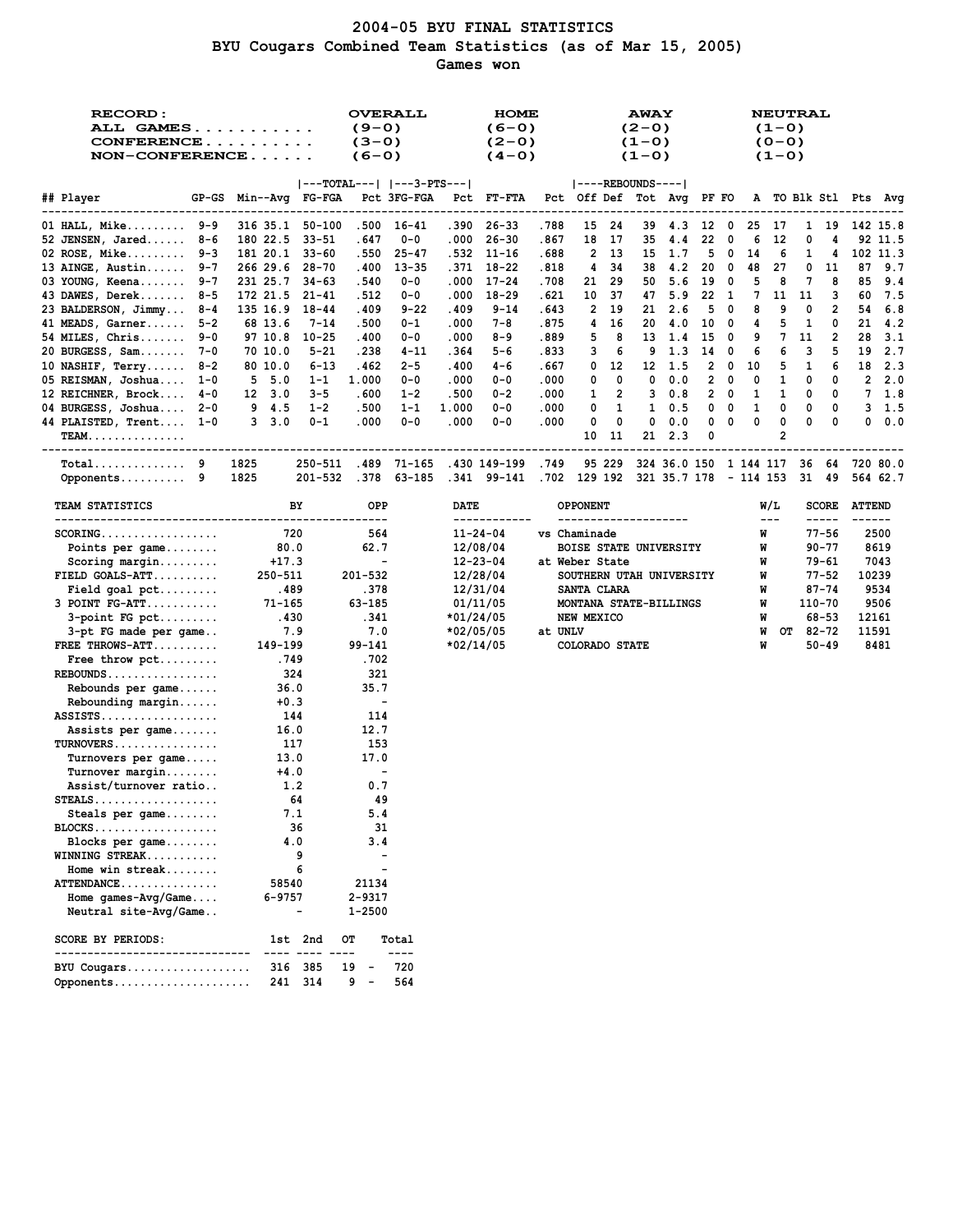## **2004-05 BYU FINAL STATISTICS BYU Cougars Combined Team Statistics (as of Mar 15, 2005) Games lost**

| <b>RECORD:</b><br>ALL GAMES<br>CONFERENCE<br>$NON-CONFERENCE$ |                                                      | <b>OVERALL</b><br>$(0-21)$<br>$(0-11)$<br>$(0-10)$                                                                                                                                                                                                                                                                                                                                                    | <b>HOME</b><br>$(0-8)$<br>$(0-5)$<br>$(0-3)$ |               |                                                     | <b>AWAY</b><br>$(0-9)$<br>$(0-6)$<br>$(0-3)$ |          |              |            | $(0-4)$<br>$(0 - 0)$<br>$(0-4)$ | <b>NEUTRAL</b>         |        |               |               |
|---------------------------------------------------------------|------------------------------------------------------|-------------------------------------------------------------------------------------------------------------------------------------------------------------------------------------------------------------------------------------------------------------------------------------------------------------------------------------------------------------------------------------------------------|----------------------------------------------|---------------|-----------------------------------------------------|----------------------------------------------|----------|--------------|------------|---------------------------------|------------------------|--------|---------------|---------------|
|                                                               |                                                      | $ ---TOTAL--- $ $ ---3-PTS--- $                                                                                                                                                                                                                                                                                                                                                                       |                                              |               |                                                     | $ ----REBOUNDS--- $                          |          |              |            |                                 |                        |        |               |               |
| ## Player                                                     | GP-GS Min--Avg FG-FGA Pct 3FG-FGA                    |                                                                                                                                                                                                                                                                                                                                                                                                       | <b>Pct FT-FTA</b>                            |               | Pct Off Def Tot Avq PF FO A TO Blk Stl Pts Avq      |                                              |          |              |            |                                 |                        |        |               |               |
| 01 HALL, Mike 21-21 699 33.3 94-260                           |                                                      | $.362$ $38-118$                                                                                                                                                                                                                                                                                                                                                                                       | .322 48-62                                   | .774          | 22 44                                               | 66 3.1                                       |          |              | 50 1 34 36 |                                 |                        |        |               | 9 28 274 13.0 |
| 13 AINGE, Austin 21-16                                        | 565 26.9<br>69-156                                   | .442<br>26-78                                                                                                                                                                                                                                                                                                                                                                                         | . 333<br>$34 - 44$                           | .773          | 7<br>43                                             | 50<br>2.4                                    | 34       | 1            | 76         | 70                              | $\mathbf{1}$<br>21     |        | 198           | 9.4           |
| 52 JENSEN, Jared 21-15                                        | 472 22.5 55-109                                      | .505<br>0-0                                                                                                                                                                                                                                                                                                                                                                                           | $.000$ 44-54                                 | .815          | 34<br>49                                            | 83 4.0                                       |          | 51 0         | 8          | -30                             | 6<br>13                |        | - 154         | 7.3           |
| 23 BALDERSON, Jimmy 17-12 323 19.0                            | 36-92                                                | . 391<br>$25 - 59$                                                                                                                                                                                                                                                                                                                                                                                    | .424<br>17-28                                | .607          | 8<br>28                                             | 36<br>2.1                                    |          | 37 3         | 11         | -28                             | 2                      | 8      | 114           | 6.7           |
| 02 ROSE, Mike $21-4$                                          | 399 19.0<br>44-121                                   | .364<br>$31 - 91$                                                                                                                                                                                                                                                                                                                                                                                     | .341<br>10-16                                | .625          | 6<br>31                                             | 37<br>1.8                                    | 34       | $\mathbf{0}$ | 17         | -28                             | 0                      | 9      | 129           | 6.1           |
| 03 YOUNG, Keena 16-8                                          | 324 20.3<br>40-86                                    | .465<br>$0 - 3$                                                                                                                                                                                                                                                                                                                                                                                       | .000<br>14-27                                | .519          | 35<br>55                                            | 90<br>5.6                                    | 22       | 0            | 12         | 15                              | 10                     | 7      | 94            | 5.9           |
| 41 MEADS, Garner 13-7                                         | 244 18.8<br>22-60                                    | .367<br>$0 - 0$                                                                                                                                                                                                                                                                                                                                                                                       | .000<br>14-22                                | . 636         | 22<br>35                                            | 57<br>4.4                                    | 32       | $\mathbf{1}$ | 5          | -19                             | 6                      | 7      | 58            | 4.5           |
| 43 DAWES, Derek $21-8$                                        | 329 15.7<br>$27 - 70$                                | .386<br>$0 - 0$                                                                                                                                                                                                                                                                                                                                                                                       | .000<br>$29 - 42$                            | . 690         | 39<br>47                                            | 86<br>4.1                                    | 44       | 2            | 4          | 28                              | 14                     | 4      | 83            | 4.0           |
| 12 REICHNER, Brock 8-2                                        | $7 - 20$<br>131 16.4<br>19-56                        | .350<br>$5 - 10$<br>.339<br>$0 - 0$                                                                                                                                                                                                                                                                                                                                                                   | .500<br>4-8<br>.000<br>$9 - 15$              | .500          | з<br>-12<br>23<br>28                                | 15 1.9<br>51<br>2.7                          | 12<br>39 | 1<br>0       | 7<br>10    | 6<br>13                         | 0<br>19                | 6<br>3 | 23<br>47      | 2.9<br>2.5    |
| 54 MILES, Chris 19-6<br>10 NASHIF, Terry $19-5$               | 285 15.0<br>232 12.2 13-54                           | .241<br>9-36                                                                                                                                                                                                                                                                                                                                                                                          | .250<br>$2 - 2$                              | .600<br>1.000 | 1<br>19                                             | 20<br>1.1                                    | 20       | 0            | 35         | 27                              | 1                      | 6      | 37            | 1.9           |
| 20 BURGESS, Sam 20-1                                          | 145 7.3 14-49                                        | .286<br>$6 - 22$                                                                                                                                                                                                                                                                                                                                                                                      | .273<br>$4 - 5$                              | .800          | 6<br>9                                              | 15<br>0.8                                    | 22       | $\mathbf{0}$ | 6          | 16                              | 0                      | 6      | 38            | 1.9           |
| 44 PLAISTED, Trent 4-0                                        | 41 10.3<br>$0 - 2$                                   | .000<br>$0 - 0$                                                                                                                                                                                                                                                                                                                                                                                       | .000<br>$3 - 6$                              | .500          | 2<br>6                                              | 8<br>2.0                                     | 2        | 0            | 1          | 2                               | 0                      | 0      | 3             | 0.8           |
| 04 BURGESS, Joshua 3-0                                        | $4 \quad 1.3$<br>$0 - 1$                             | .000<br>$0 - 1$                                                                                                                                                                                                                                                                                                                                                                                       | .000<br>$0 - 0$                              | .000          | 1<br>0                                              | 1<br>0.3                                     | 0        | 0            | 0          | 0                               | 0                      | 0      | 0             | 0.0           |
| $34$ BURGESS, David $2-0$                                     | 7, 3.5<br>$0 - 1$                                    | .000<br>$0 - 0$                                                                                                                                                                                                                                                                                                                                                                                       | .000<br>$0 - 0$                              | .000          | 0<br>0                                              | 0<br>0.0                                     | 2        | 0            | 0          | 0                               | 0                      | 1      | 0             | 0.0           |
| <b>TEAM</b>                                                   |                                                      |                                                                                                                                                                                                                                                                                                                                                                                                       |                                              |               | 43<br>-35                                           | 78<br>3.7                                    | 0        |              |            | 4                               |                        |        |               |               |
| _____________________________                                 |                                                      |                                                                                                                                                                                                                                                                                                                                                                                                       |                                              |               |                                                     |                                              |          |              |            |                                 |                        |        |               |               |
| Total 21<br>Opponents 21                                      | 4200<br>4200                                         | 440-1137 .387 140-418 .335 232-331 .701 252 441 693 33.0 401 9 226 322 68 119 1252 59.6<br>544-1127 .483 128-345 .371 290-429 .676 222 499 721 34.3 332 - 324 276                                                                                                                                                                                                                                     |                                              |               |                                                     |                                              |          |              |            |                                 | 74 173 1506 71.7       |        |               |               |
| <b>TEAM STATISTICS</b>                                        | BY                                                   | OPP                                                                                                                                                                                                                                                                                                                                                                                                   | DATE                                         |               | <b>OPPONENT</b>                                     |                                              |          |              |            | W/L                             | <b>SCORE</b>           |        | <b>ATTEND</b> |               |
|                                                               |                                                      |                                                                                                                                                                                                                                                                                                                                                                                                       | ------------                                 |               | --------------------                                |                                              |          |              |            | $---$                           | -----                  |        | ------        |               |
| $SCORING.$                                                    | 1252                                                 | 1506                                                                                                                                                                                                                                                                                                                                                                                                  | $11 - 22 - 04$                               |               | vs North Carolina                                   |                                              |          |              |            | L.                              | $50 - 86$              |        |               | 2500          |
| Points per game                                               | 59.6                                                 | 71.7                                                                                                                                                                                                                                                                                                                                                                                                  | $11 - 23 - 04$                               |               | vs Stanford                                         |                                              |          |              |            | L.                              | $53 - 62$              |        | 2500          |               |
| Scoring margin                                                | $-12.1$                                              | $\overline{\phantom{a}}$                                                                                                                                                                                                                                                                                                                                                                              | 11/27/04                                     |               | <b>CALIFORNIA</b>                                   |                                              |          |              |            | ъ.                              | 64-67                  |        |               | 9857          |
| FIELD GOALS-ATT                                               | 440-1137                                             | 544-1127                                                                                                                                                                                                                                                                                                                                                                                              | 12/01/04                                     |               | at Utah State                                       |                                              |          |              |            | L                               | $57 - 71$              |        |               | 9620          |
| $Field goal pet \dots$<br>$3$ POINT $FG-ATT$                  | .387<br>140-418                                      | .483<br>128-345                                                                                                                                                                                                                                                                                                                                                                                       | 12/04/04<br>12/11/04                         | at USC        |                                                     |                                              |          |              |            | г<br>г                          | $82 - 87$<br>$46 - 49$ |        | 2163<br>10283 |               |
| $3$ -point FG pct                                             | .335                                                 | .371                                                                                                                                                                                                                                                                                                                                                                                                  | 12/18/04                                     |               | vs Washington State University<br><b>UTAH STATE</b> |                                              |          |              |            | г                               | $62 - 84$              |        | 11610         |               |
| 3-pt FG made per game                                         | 6.7                                                  | 6.1                                                                                                                                                                                                                                                                                                                                                                                                   | 12/21/04                                     |               | NORTH CAROLINA STATE                                |                                              |          |              |            | г                               | $61 - 72$              |        | 9390          |               |
| FREE THROWS-ATT                                               | 232-331                                              | 290-429                                                                                                                                                                                                                                                                                                                                                                                               | 01/04/05                                     |               | at Saint Mary's (CA)                                |                                              |          |              |            | г                               | $51 - 72$              |        |               | 2643          |
| Free throw $\not\vdots$                                       | .701                                                 | .676                                                                                                                                                                                                                                                                                                                                                                                                  | *01/08/05                                    |               | SAN DIEGO STATE                                     |                                              |          |              |            | L                               | $57 - 59$              |        | 12633         |               |
| $REBOUNDS$                                                    | 693                                                  | 721                                                                                                                                                                                                                                                                                                                                                                                                   | *1-15-05                                     |               | at Colorado State                                   |                                              |          |              |            | г                               | $67 - 74$              |        |               | 3287          |
| Rebounds per game                                             | 33.0                                                 | 34.3                                                                                                                                                                                                                                                                                                                                                                                                  | *1-17-05                                     |               | at Wyoming Cowboys                                  |                                              |          |              |            | г                               | $71 - 83$              |        | 7360          |               |
| Rebounding margin                                             | $-1.3$                                               | $\blacksquare$                                                                                                                                                                                                                                                                                                                                                                                        | *01/22/05                                    |               | AIR FORCE                                           |                                              |          |              |            | L                               | 49-52                  |        | 10041         |               |
| $ASSISTS$                                                     | 226                                                  | 324                                                                                                                                                                                                                                                                                                                                                                                                   | *01/31/05                                    |               | UNIVERSITY OF UTAH                                  |                                              |          |              |            | L                               | $58 - 72$              |        | 14072         |               |
| Assists per game                                              | 10.8                                                 | 15.4                                                                                                                                                                                                                                                                                                                                                                                                  | $*02-07-05$                                  |               | at SAN DIEGO STATE                                  |                                              |          |              |            | г                               | $58 - 66$              |        |               | 6387          |
| TURNOVERS                                                     | 322                                                  | 276                                                                                                                                                                                                                                                                                                                                                                                                   | *02/12/05                                    |               | <b>WYOMING</b>                                      |                                              |          |              |            | L                               | $58 - 59$              |        | 10996         |               |
| Turnovers per game                                            | 15.3                                                 | 13.1<br>$\blacksquare$                                                                                                                                                                                                                                                                                                                                                                                | *02/19/05                                    |               | at New Mexico                                       |                                              |          |              |            | г                               | 72-91                  |        | 16087         |               |
| $Turnover$ margin<br>Assist/turnover ratio                    | $-2.2$<br>0.7                                        | 1.2                                                                                                                                                                                                                                                                                                                                                                                                   | *2-21-05<br>*02/26/05                        | at Utah       | at Air Force                                        |                                              |          |              |            | г<br>L                          | $39 - 70$<br>$60 - 69$ |        | 15014         | 4006          |
| $STEALS$                                                      | 119                                                  | 173                                                                                                                                                                                                                                                                                                                                                                                                   | *03/05/05                                    |               | <b>UNLV</b>                                         |                                              |          |              |            | L                               | $66 - 76$              |        | 11721         |               |
| Steals per game                                               | 5.7                                                  | 8.2                                                                                                                                                                                                                                                                                                                                                                                                   | $03 - 10 - 05$                               |               | vs University of New Mexico                         |                                              |          |              |            | г                               | 71-85                  |        |               | 8249          |
| $BLOCKS$                                                      | 68                                                   | 74                                                                                                                                                                                                                                                                                                                                                                                                    |                                              |               |                                                     |                                              |          |              |            |                                 |                        |        |               |               |
| Blocks per game                                               | 3.2                                                  | 3.5                                                                                                                                                                                                                                                                                                                                                                                                   |                                              |               |                                                     |                                              |          |              |            |                                 |                        |        |               |               |
| WINNING STREAK                                                | 0                                                    | $\overline{\phantom{a}}$                                                                                                                                                                                                                                                                                                                                                                              |                                              |               |                                                     |                                              |          |              |            |                                 |                        |        |               |               |
| Home win streak                                               | 0                                                    |                                                                                                                                                                                                                                                                                                                                                                                                       |                                              |               |                                                     |                                              |          |              |            |                                 |                        |        |               |               |
| ATTENDANCE                                                    | 90320                                                | 90099                                                                                                                                                                                                                                                                                                                                                                                                 |                                              |               |                                                     |                                              |          |              |            |                                 |                        |        |               |               |
| Home games- $Avg/Game$                                        | 8-11290                                              | 9-7396                                                                                                                                                                                                                                                                                                                                                                                                |                                              |               |                                                     |                                              |          |              |            |                                 |                        |        |               |               |
| Neutral site-Avg/Game                                         | $\overline{\phantom{0}}$                             | 4-5883                                                                                                                                                                                                                                                                                                                                                                                                |                                              |               |                                                     |                                              |          |              |            |                                 |                        |        |               |               |
| SCORE BY PERIODS:<br>--------------------------               | 1st 2nd                                              | Total<br>$\frac{1}{2} \frac{1}{2} \frac{1}{2} \frac{1}{2} \frac{1}{2} \frac{1}{2} \frac{1}{2} \frac{1}{2} \frac{1}{2} \frac{1}{2} \frac{1}{2} \frac{1}{2} \frac{1}{2} \frac{1}{2} \frac{1}{2} \frac{1}{2} \frac{1}{2} \frac{1}{2} \frac{1}{2} \frac{1}{2} \frac{1}{2} \frac{1}{2} \frac{1}{2} \frac{1}{2} \frac{1}{2} \frac{1}{2} \frac{1}{2} \frac{1}{2} \frac{1}{2} \frac{1}{2} \frac{1}{2} \frac{$ |                                              |               |                                                     |                                              |          |              |            |                                 |                        |        |               |               |
| BYU Cougars<br>Opponents                                      | 681<br>571<br>788<br>718<br>$\overline{\phantom{a}}$ | 1252<br>1506                                                                                                                                                                                                                                                                                                                                                                                          |                                              |               |                                                     |                                              |          |              |            |                                 |                        |        |               |               |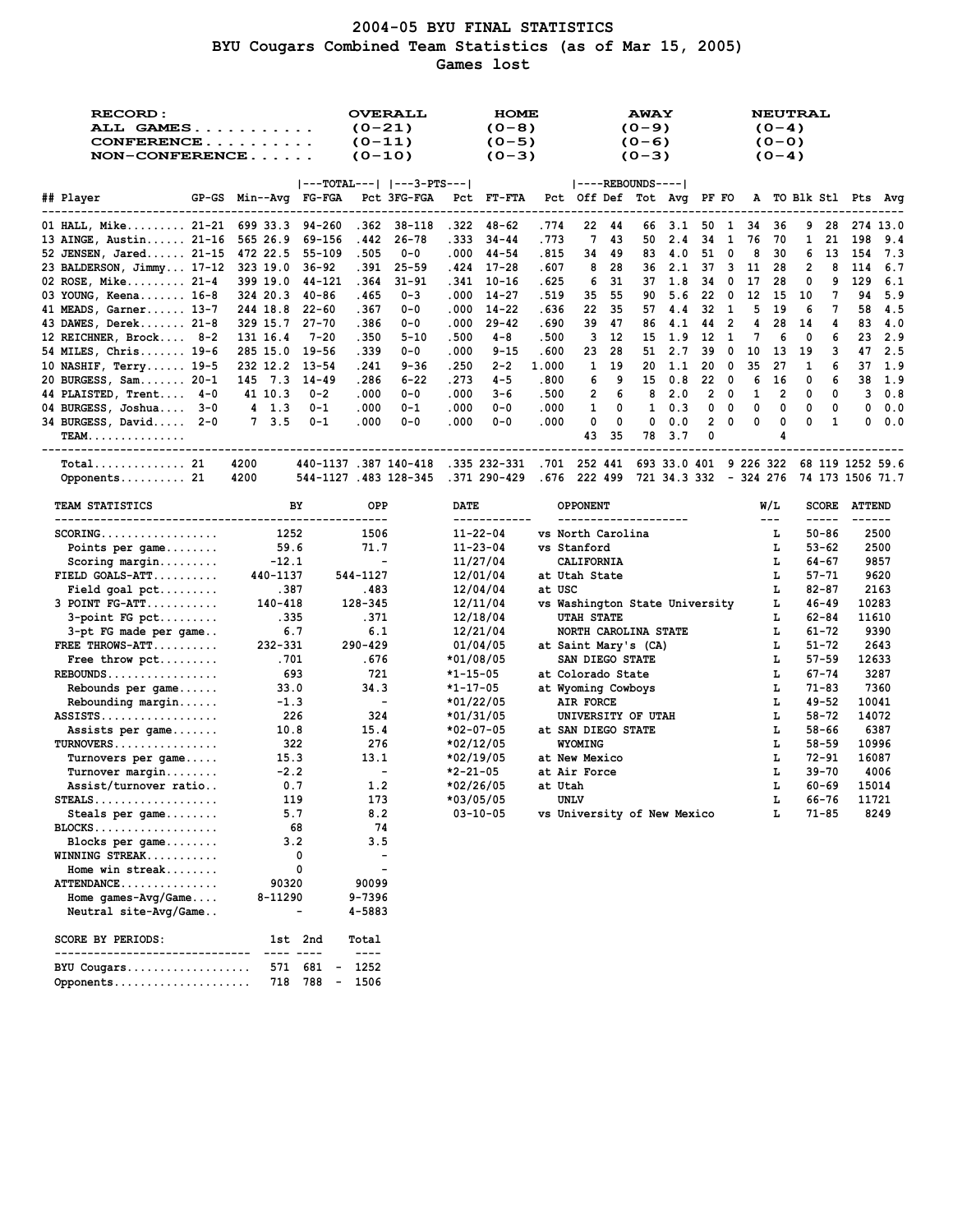## **2004-05 BYU FINAL STATISTICS BYU Cougars Team Game-by-Game (as of Mar 15, 2005) All games**

#### **TEAM STATISTICS**

|                                       |                |           |     |                                         |       | ---TOTAL---   --3-PTRS--                      |       |             |       |    |     | ----REBOUNDS---- |                                            |     |      |      |   |                |     |                        |
|---------------------------------------|----------------|-----------|-----|-----------------------------------------|-------|-----------------------------------------------|-------|-------------|-------|----|-----|------------------|--------------------------------------------|-----|------|------|---|----------------|-----|------------------------|
| Opponent                              | Date           | Score     | W/L | FG-FGA                                  |       | Pct 3FG-FGA Pct FT-FTA Pct Off Def Tot Avg PF |       |             |       |    |     |                  |                                            |     |      |      |   |                |     | A TO Blk Stl Pts---Avg |
| vs North Carolina                     | $11 - 22 - 04$ | $50 - 86$ | L   | $18 - 57$                               | .316  | $6 - 23$                                      | .261  | $8 - 14$    | .571  | 15 | 28  |                  | 43 43.0                                    | 21  | 8    | 27   | 4 | 7              | 50  | 50.0                   |
| vs Stanford                           | 11-23-04       | $53 - 62$ | L   | $17 - 48$                               | .354  | $4 - 16$                                      | . 250 | $15 - 23$   | .652  | 11 | 27  |                  | 38 40.5                                    | 20  | 4    | 19   | 1 | 3              | 53  | 51.5                   |
| vs Chaminade                          | $11 - 24 - 04$ | 77-56     | W   | 31-63                                   | . 492 | 5-15                                          | . 333 | 10-10 1.000 |       | 12 | 24  |                  | 3639.0                                     | 17  | 16   | 15   | 5 | 10             | 77  | 60.0                   |
| CALIFORNIA                            | 11/27/04       | 64-67     | L   | $21 - 64$                               | .328  | 6-21                                          | . 286 | $16 - 19$   | .842  | 19 | 20  |                  | 39 39.0                                    | 19  | 12   | 8    | 5 | 6              | 64  | 61.0                   |
| at Utah State                         | 12/01/04       | $57 - 71$ | L   | $22 - 53$                               | . 415 | $8 - 21$                                      | .381  | 5-8         | . 625 | 11 | -19 |                  | 3037.2                                     | 17  | 10   | 15   | 5 | 7              | 57  | 60.2                   |
| at USC                                | 12/04/04       | $82 - 87$ | L   | $26 - 55$                               | .473  | $13 - 25$                                     | .520  | $17 - 26$   | . 654 | 14 | 26  |                  | 40 37.7                                    | 19  | 18   | 21   | 1 | 5              | 82  | 63.8                   |
| BOISE STATE UNIVERSIT 12/08/04        |                | $90 - 77$ | W   | $28 - 57$                               | . 491 | $11 - 21$                                     | .524  | $23 - 31$   | .742  | 8  | 35  |                  | 43 38.4                                    | 16  | 15   | -15  | 4 | 5              | 90  | 67.6                   |
| vs Washington State U 12/11/04        |                | 46-49     | L   | $17 - 48$                               | .354  | 6-25                                          | .240  | $6 - 9$     | . 667 | 6  | 25  |                  | 31 37.5                                    | 14  | 11   | 14   | 3 | 6              | 46  | 64.9                   |
| <b>UTAH STATE</b>                     | 12/18/04       | 62-84     | L   | $23 - 58$                               | . 397 | $7 - 19$                                      | .368  | $9 - 14$    | .643  | 11 | -18 |                  | 29 36.6                                    | 22  | 10   | 13   | 7 | 6              | 62  | 64.6                   |
| NORTH CAROLINA STATE                  | 12/21/04       | $61 - 72$ | L   | $21 - 55$                               | .382  | $5 - 16$                                      | .313  | $14 - 15$   | .933  | 7  | 25  |                  | 32 36.1                                    | 18  | 16   | 13   | 1 | 6              | 61  | 64.2                   |
| at Weber State                        | 12-23-04       | 79-61     | W   | 32-53                                   | . 604 | 6-11                                          | .545  | 9-9         | 1.000 | 7  | 20  |                  | 27 35.3                                    | 19  | 15   | 8    | 3 | 6              | 79  | 65.5                   |
| SOUTHERN UTAH UNIVERS 12/28/04        |                | $77 - 52$ | W   | $27 - 54$                               | .500  | $12 - 21$                                     | .571  | $11 - 19$   | .579  | 11 | 22  |                  | 33 35.1                                    | 15  | 18   | 11   | 3 | 6              | 77  | 66.5                   |
| SANTA CLARA                           | 12/31/04       | 87-74     | W   | $24 - 46$                               | .522  | 6-17                                          | .353  | $33 - 36$   | .917  | 5  | 25  |                  | 30 34.7                                    | 20  | 19   | 13   | 5 | 4              | 87  | 68.1                   |
| at Saint Mary's (CA)                  | 01/04/05       | $51 - 72$ | L   | $21 - 51$                               | . 412 | $6 - 13$                                      | .462  | $3 - 3$     | 1.000 | 7  | 25  |                  | 32 34.5                                    | -19 | 8    | 25   | 3 | 4              | 51  | 66.9                   |
| SAN DIEGO STATE                       | 01/08/05       | $57 - 59$ | L   | $20 - 57$                               | . 351 | 3-19                                          | . 158 | $14 - 17$   | .824  | 18 | 29  |                  | 47 35.3                                    | -13 | 8    | 17   | 1 | 5              | 57  | 66.2                   |
| MONTANA STATE-BILLING 01/11/05 110-70 |                |           | W   | $40 - 73$                               | .548  | $10 - 16$                                     | .625  | $20 - 30$   | . 667 | 16 | 31  |                  | 47 36.1                                    | 16  | 23   | 13   | 4 | 12             | 110 | 68.9                   |
| at Colorado State                     | $1 - 15 - 05$  | $67 - 74$ | L   | $24 - 69$                               | .348  | $8 - 30$                                      | .267  | $11 - 13$   | .846  | 17 | 18  |                  | 35 36.0                                    | 29  | 14   | 10   | 2 | 6              | 67  | 68.8                   |
| at Wyoming Cowboys                    | $1 - 17 - 05$  | $71 - 83$ | L   | $23 - 61$                               | .377  | $4 - 18$                                      | . 222 | $21 - 27$   | .778  | 14 | 24  |                  | 38 36.1                                    | -17 | 7    | -14  | 5 | 6              | 71  | 68.9                   |
| <b>AIR FORCE</b>                      | 01/22/05       | 49-52     | L   | $20 - 42$                               | .476  | $6 - 15$                                      | .400  | $3 - 8$     | .375  | 7  | 21  |                  | 28 35.7                                    | 12  | 11   | -15  | 4 | $\overline{2}$ | 49  | 67.9                   |
| NEW MEXICO                            | 01/24/05       | $68 - 53$ | W   | $26 - 58$                               | .448  | 6-23                                          | . 261 | $10 - 14$   | .714  | 11 | -29 |                  | 40 35.9                                    | 16  | 18   | 10   | 5 | 6              | 68  | 67.9                   |
| UNIVERSITY OF UTAH                    | 01/31/05       | 58-72     | г   | $19 - 44$                               | .432  | $5 - 11$                                      | .455  | $15 - 23$   | . 652 | 9  | 11  |                  | 20 35.1                                    | 22  | 10   | 12   | 4 | 8              | 58  | 67.4                   |
| at UNLV                               | 02/05/05       | 82-72     | Wot | $24 - 59$                               | .407  | $9 - 24$                                      | .375  | $25 - 33$   | .758  | 12 | 26  |                  | 38 35.3                                    | 16  | 11   | 18   | 3 | 7              | 82  | 68.1                   |
| at SAN DIEGO STATE                    | $02 - 07 - 05$ | $58 - 66$ | г   | $21 - 46$                               | . 457 | $8 - 20$                                      | .400  | $8 - 14$    | .571  | 7  | 17  |                  | 24 34.8                                    | 16  | 11   | 14   | 5 | 3              | 58  | 67.7                   |
| WYOMING                               | 02/12/05       | $58 - 59$ | L   | $18 - 60$                               | .300  | 8-26                                          | .308  | $14 - 23$   | .609  | 17 | 25  |                  | 42 35.1                                    | -23 | 8    | -11  | 1 | 6              | 58  | 67.2                   |
| COLORADO STATE                        | 02/14/05       | $50 - 49$ | W   | $18 - 48$                               | . 375 | 6-17                                          | . 353 | 8-17        | .471  | 13 | 17  |                  | 3034.9                                     | -15 | 9    | -14  | 4 | 8              | 50  | 66.6                   |
| at New Mexico                         | 02/19/05       | $72 - 91$ | L   | $27 - 49$                               | . 551 | 6-16                                          | . 375 | $12 - 19$   | . 632 | 11 | -14 |                  | 25 34.5                                    | 21  | 17   | 17   | 3 | 9              | 72  | 66.8                   |
| at Air Force                          | 2-21-05        | 39-70     | L   | $14 - 50$                               | .280  | 6-22                                          | .273  | $5 - 8$     | . 625 | 11 | 13  |                  | 24 34.1                                    | -13 | 5    | 17   | 2 | 4              | 39  | 65.7                   |
| at Utah                               | 02/26/05       | 60-69     | L   | $23 - 46$                               | .500  | $7 - 12$                                      | .583  | $7 - 10$    | .700  | 5  | 19  |                  | 24 33.8                                    | 28  | 13   | 13   | 5 | 8              | 60  | 65.5                   |
| UNLV                                  | 03/05/05       | 66-76     | г   | $22 - 61$                               | . 361 | $12 - 28$                                     | 429   | $10 - 14$   | .714  | 16 | 14  |                  | 30 33.6                                    | 18  | 12   | 13   | 2 | 7              | 66  | 65.6                   |
| vs University of New 03-10-05         |                | 71-85     | L   | $23 - 63$                               | .365  | 6-22                                          | .273  | $19 - 24$   | .792  | 19 | -23 |                  | 42 33.9                                    | 20  | - 13 | - 14 | 4 | 5              | 71  | 65.7                   |
| <b>BYU</b> Cougars                    |                | 1972      |     | 690-1648 .419 211-583 .362 381-530 .719 |       |                                               |       |             |       |    |     |                  | 347 670 1017 33.9 551 370 439 104 183 1972 |     |      |      |   |                |     | 65.7                   |
| Opponents                             |                | 2070      |     | 745-1659.449 191-530.360 389-570.682    |       |                                               |       |             |       |    |     |                  | 351 691 1042 34.7 510 438 429 105 222 2070 |     |      |      |   |                |     | 69.0                   |

**FT Pct: 71.9 Steals/game: 6.1**

**Games played: 30 Rebounds/game: 33.9 Points/game: 65.7 Assists/game: 12.3 FG Pct: 41.9 Turnovers/game: 14.6 3FG Pct: 36.2 Assist/turnover ratio: 0.8 Blocks/game: 3.5**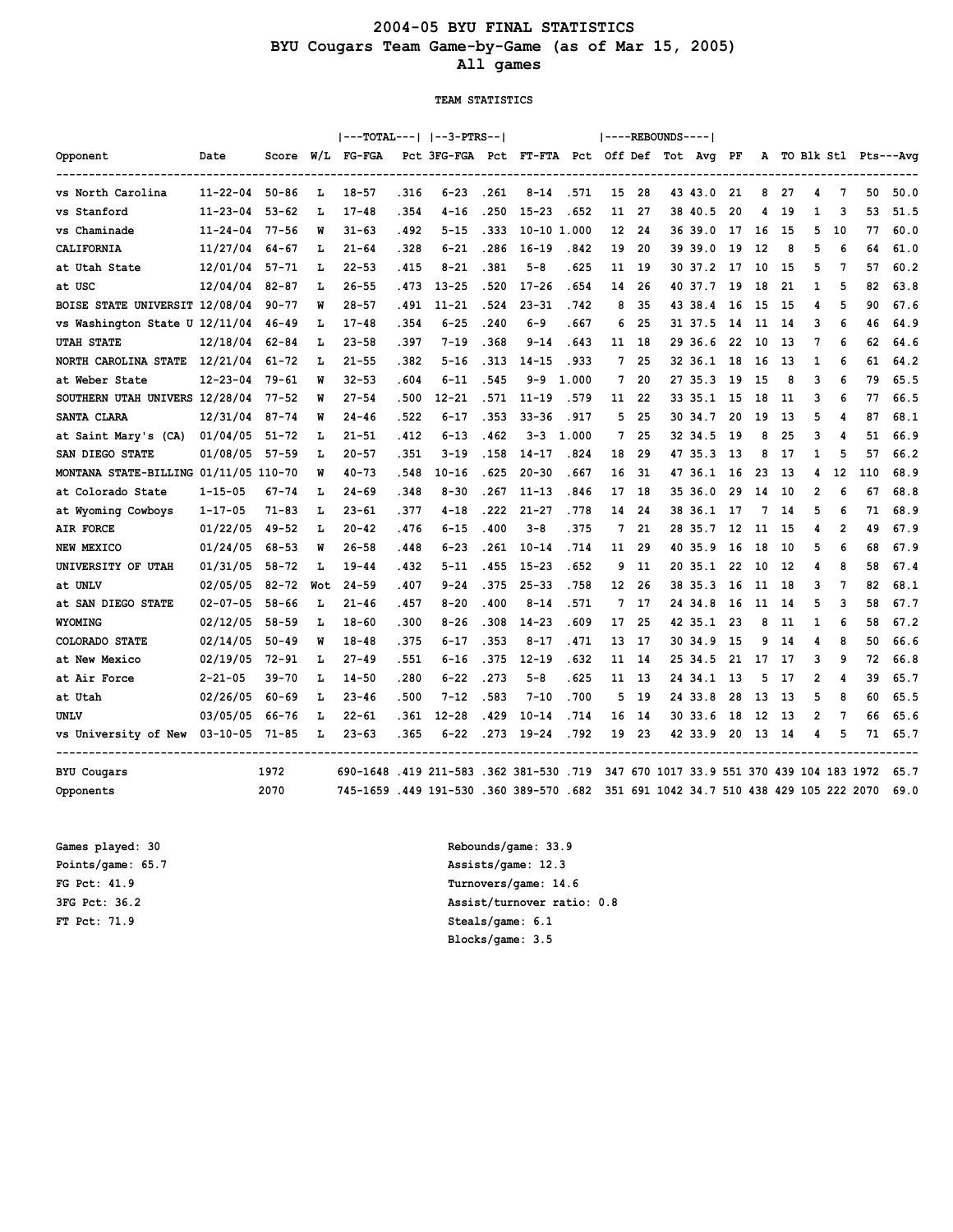## **2004-05 BYU FINAL STATISTICS BYU Cougars Opponent Game-by-Game (as of Mar 15, 2005) All games**

#### **OPPONENT STATISTICS**

|                                       |                |           |     |                                         |       | ---TOTAL---   --3-PTRS--                      |       |           |       |                |     | ----REBOUNDS---- |                                            |     |     |      |                |                |    |                        |
|---------------------------------------|----------------|-----------|-----|-----------------------------------------|-------|-----------------------------------------------|-------|-----------|-------|----------------|-----|------------------|--------------------------------------------|-----|-----|------|----------------|----------------|----|------------------------|
| Opponent                              | Date           | Score     | W/L | FG-FGA                                  |       | Pct 3FG-FGA Pct FT-FTA Pct Off Def Tot Avg PF |       |           |       |                |     |                  |                                            |     |     |      |                |                |    | A TO Blk Stl Pts---Avg |
| vs North Carolina                     | $11 - 22 - 04$ | $50 - 86$ | ъ   | 30-69                                   | . 435 | $8 - 26$                                      | .308  | 18-23     | .783  | 14             | -28 |                  | 42 42.0                                    | 17  | -19 | -12  | $\mathbf{1}$   | -15            | 86 | 86.0                   |
| vs Stanford                           | $11 - 23 - 04$ | $53 - 62$ | L   | $21 - 55$                               | . 382 | $2 - 11$                                      | .182  | $18 - 25$ | .720  | 11             | 23  |                  | 34 38.0                                    | 23  | 13  | 11   | 4              | 7              | 62 | 74.0                   |
| vs Chaminade                          | $11 - 24 - 04$ | $77 - 56$ | W   | $22 - 53$                               | .415  | $6 - 23$                                      | .261  | $6 - 13$  | .462  | 9              | 21  |                  | 30 35.3                                    | 16  | 12  | 21   | 4              | 8              | 56 | 68.0                   |
| CALIFORNIA                            | 11/27/04       | 64-67     | L   | $26 - 58$                               | .448  | $3 - 9$                                       | . 333 | $12 - 22$ | .545  | 18             | 27  |                  | 45 37.8                                    | 17  | 6   | 14   | 5              | 4              | 67 | 67.8                   |
| at Utah State                         | 12/01/04       | $57 - 71$ | г   | $25 - 54$                               | . 463 | $3 - 17$                                      | .176  | $18 - 23$ | .783  | 12             | 21  |                  | 33 36.8                                    | 11  | 13  | 9    | 4              | 8              | 71 | 68.4                   |
| at USC                                | 12/04/04       | $82 - 87$ | L   | 32-67                                   | .478  | $11 - 25$                                     | .440  | $12 - 17$ | .706  | 10             | 20  |                  | 30 35.7                                    | 19  | 21  | -11  | 2              | 10             | 87 | 71.5                   |
| BOISE STATE UNIVERSIT 12/08/04        |                | $90 - 77$ | W   | $30 - 74$                               | .405  | $10 - 28$                                     | .357  | $7 - 13$  | .538  | 14             | 25  |                  | 39 36.1                                    | 22  | 17  | 14   | 3              | $\overline{2}$ | 77 | 72.3                   |
| vs Washington State U 12/11/04        |                | 46-49     | L   | $16 - 49$                               | . 327 | $10 - 19$                                     | .526  | $7 - 11$  | .636  | 10             | 26  |                  | 36 36.1                                    | -11 | 13  | 15   | 2              | 6              | 49 | 69.4                   |
| <b>UTAH STATE</b>                     | 12/18/04       | 62-84     | L   | 30-59                                   | .508  | $9 - 18$                                      | .500  | $15 - 24$ | .625  | 18             | 28  |                  | 46 37.2                                    | 18  | 22  | 15   | 4              | 8              | 84 | 71.0                   |
| NORTH CAROLINA STATE                  | 12/21/04       | $61 - 72$ | L   | $28 - 60$                               | .467  | $5 - 28$                                      | . 179 | $11 - 16$ | . 688 | 10             | 25  |                  | 35 37.0                                    | 14  | 13  | 10   | 3              | 8              | 72 | 71.1                   |
| at Weber State                        | 12-23-04       | $79 - 61$ | W   | $22 - 53$                               | .415  | 5-15                                          | .333  | $12 - 16$ | .750  | 14             | 14  |                  | 28 36.2                                    | 12  | 9   | -14  | 0              | 1              | 61 | 70.2                   |
| SOUTHERN UTAH UNIVERS 12/28/04        |                | $77 - 52$ | W   | $17 - 47$                               | . 362 | 6-15                                          | .400  | $12 - 17$ | .706  | 11             | 20  |                  | 31 35.8                                    | 19  | 12  | -15  | $\overline{2}$ | 8              | 52 | 68.7                   |
| SANTA CLARA                           | 12/31/04       | 87-74     | W   | $26 - 64$                               | .406  | $12 - 26$                                     | .462  | $10 - 16$ | .625  | 19             | 18  |                  | 37 35.8                                    | 31  | 16  | 17   | 1              | 5              | 74 | 69.1                   |
| at Saint Mary's (CA)                  | 01/04/05       | $51 - 72$ | L   | $28 - 63$                               | . 444 | $7 - 18$                                      | .389  | 9-17      | .529  | 15             | 23  |                  | 38 36.0                                    | -13 | 18  | -16  | 2              | 12             | 72 | 69.3                   |
| SAN DIEGO STATE                       | 01/08/05       | $57 - 59$ | L   | $25 - 62$                               | . 403 | $2 - 14$                                      | . 143 | $7 - 12$  | .583  | 11             | 22  |                  | 33 35.8                                    | 16  | 17  | 12   | 2              | 8              | 59 | 68.6                   |
| MONTANA STATE-BILLING 01/11/05 110-70 |                |           | W   | $23 - 70$                               | . 329 | $14 - 36$                                     | . 389 | $10 - 12$ | .833  | 18             | 21  |                  | 39 36.0                                    | 23  | 14  | 23   | 6              | 8              | 70 | 68.7                   |
| at Colorado State                     | $1 - 15 - 05$  | $67 - 74$ | L   | $22 - 45$                               | .489  | $4 - 13$                                      | .308  | $26 - 38$ | . 684 | 10             | 29  |                  | 39 36.2                                    | 17  | 15  | 16   | 7              | 6              | 74 | 69.0                   |
| at Wyoming Cowboys                    | $1 - 17 - 05$  | $71 - 83$ | г   | $32 - 63$                               | .508  | $9 - 23$                                      | .391  | $10 - 20$ | .500  | 12             | 27  |                  | 39 36.3                                    | 17  | 15  | 13   | 4              | 4              | 83 | 69.8                   |
| <b>AIR FORCE</b>                      | 01/22/05       | 49-52     | г   | $21 - 43$                               | .488  | $7 - 16$                                      | .438  | $3 - 4$   | .750  | $\overline{2}$ | 19  |                  | 21 35.5                                    | -13 | 13  | 8    | 1              | -12            | 52 | 68.8                   |
| NEW MEXICO                            | 01/24/05       | 68-53     | W   | $18 - 55$                               | .327  | $5 - 15$                                      | .333  | $12 - 18$ | .667  | 10             | 24  |                  | 34 35.5                                    | 15  | 9   | 11   | 1              | 4              | 53 | 68.1                   |
| UNIVERSITY OF UTAH                    | 01/31/05       | 58-72     | г   | $26 - 42$                               | .619  | $2 - 8$                                       | . 250 | $18 - 23$ | .783  | 7              | 20  |                  | 27 35.0                                    | 20  | 13  | 16   | 6              | 5              | 72 | 68.2                   |
| at UNLV                               | 02/05/05       | $82 - 72$ | Wot | $25 - 64$                               | .391  | 3-17                                          | .176  | $19 - 22$ | .864  | 15             | 26  |                  | 41 35.3                                    | 20  | 15  | -19  | 8              | 7              | 72 | 68.4                   |
| at SAN DIEGO STATE                    | $02 - 07 - 05$ | $58 - 66$ | L   | $25 - 53$                               | . 472 | $4 - 13$                                      | .308  | $12 - 18$ | . 667 | 14             | 18  |                  | 32 35.2                                    | -13 | 13  | -13  | 3              | 7              | 66 | 68.3                   |
| WYOMING                               | 02/12/05       | $58 - 59$ | L   | $21 - 44$                               | .477  | $4 - 14$                                      | . 286 | $13 - 22$ | .591  | 6              | 33  |                  | 39 35.3                                    | 19  | 10  | 17   | 6              | 6              | 59 | 67.9                   |
| <b>COLORADO STATE</b>                 | 02/14/05       | $50 - 49$ | W   | $18 - 52$                               | . 346 | $2 - 10$                                      | . 200 | $11 - 14$ | .786  | 19             | 23  |                  | 42 35.6                                    | 20  | 10  | 19   | 6              | 6              | 49 | 67.2                   |
| at New Mexico                         | 02/19/05       | 72-91     | L   | 31-50                                   | . 620 | $13 - 19$                                     | . 684 | $16 - 23$ | . 696 | 8              | -14 |                  | 22 35.1                                    | 14  | 22  | -12  | 1              | 10             | 91 | 68.1                   |
| at Air Force                          | $2 - 21 - 05$  | 39-70     | L   | $27 - 48$                               | .563  | $7 - 19$                                      | .368  | $9 - 12$  | .750  | 9              | 27  |                  | 36 35.1                                    | 10  | 13  | -14  | 6              | -13            | 70 | 68.1                   |
| at Utah                               | 02/26/05       | $60 - 69$ | L   | $24 - 41$                               | .585  | $3 - 8$                                       | . 375 | $18 - 27$ | . 667 | 6              | 20  |                  | 26 34.8                                    | 14  | 18  | 12   | 2              | 8              | 69 | 68.2                   |
| UNLV                                  | 03/05/05       | 66-76     | г   | $26 - 49$                               | .531  | $5 - 9$                                       | . 556 | $19 - 24$ | .792  | 12             | 24  |                  | 3634.8                                     | 16  | 11  | 18   | 4              | 6              | 76 | 68.4                   |
| vs University of New 03-10-05 71-85   |                |           | L   | $28 - 53$                               | .528  | $10 - 18$                                     | .556  | $19 - 28$ | .679  | 7              | 25  |                  | 3234.7                                     | 20  | 26  | - 12 | 5.             | 10             | 85 | 69.0                   |
| Opponents                             |                | 2070      |     | 745-1659.449 191-530.360 389-570.682    |       |                                               |       |           |       |                |     |                  | 351 691 1042 34.7 510 438 429 105 222 2070 |     |     |      |                |                |    | 69.0                   |
| <b>BYU</b> Cougars                    |                | 1972      |     | 690-1648 .419 211-583 .362 381-530 .719 |       |                                               |       |           |       |                |     |                  | 347 670 1017 33.9 551 370 439 104 183 1972 |     |     |      |                |                |    | 65.7                   |

**FT Pct: 68.2 Steals/game: 7.4**

**Games played: 30 Rebounds/game: 34.7 Points/game: 69.0 Assists/game: 14.6 FG Pct: 44.9 Turnovers/game: 14.3 3FG Pct: 36.0 Assist/turnover ratio: 1.0 Blocks/game: 3.5**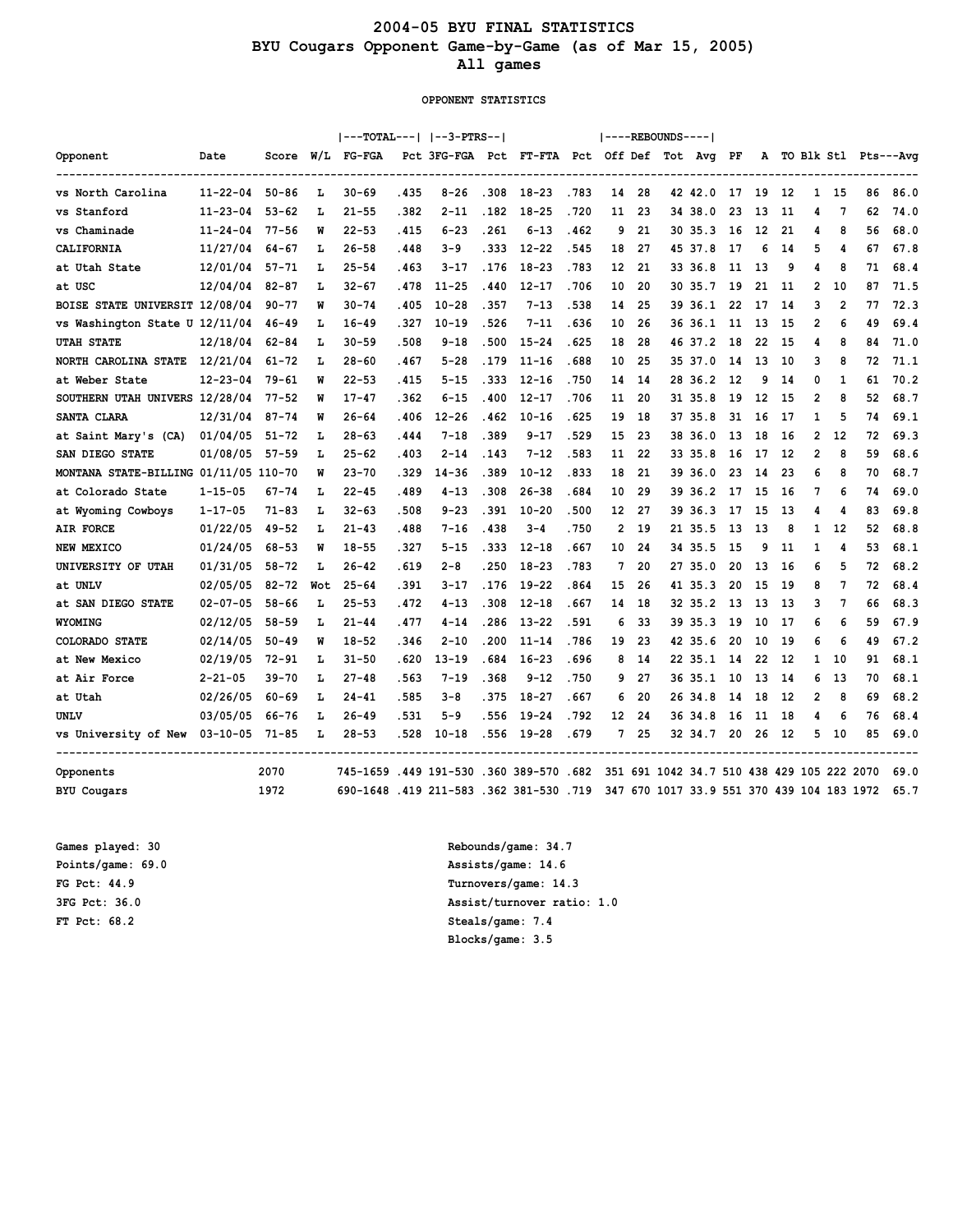#### **2004-05 BYU FINAL STATISTICS BYU Cougars Category Leaders (as of Mar 15, 2005) All games**

| FG PERCENTAGE                  |             |             | FG ATT Pct  |
|--------------------------------|-------------|-------------|-------------|
| REISMAN, Joshua                |             |             | 1 11.000    |
| JENSEN, Jared                  |             |             | 88 160 .550 |
| YOUNG, Keena                   |             | 74 149      | .497        |
| DAWES, Derek                   |             | 48 111      | .432        |
| AINGE, Austin                  |             | 97 226      | .429        |
| ROSE, Mike                     |             | 77 181      | .425        |
| HALL, Mike                     |             | 144 360     | .400        |
| REICHNER, Brock                |             | 10 25       | .400        |
| BALDERSON, Jimmy               |             | 54 136      | .397        |
| MEADS, Garner                  |             | 29 74       | .392        |
| MILES, Chris                   |             | 29 81       | .358        |
| BURGESS, Joshua                |             | $1 \quad 3$ | .333        |
| 3-POINT PERCENTAGE 3FG ATT Pct |             |             |             |
| BURGESS, Joshua                | $1 \quad 2$ |             | .500        |
| REICHNER, Brock                |             | 6 12        | .500        |
| BALDERSON, Jimmy               |             | 34 81       | .420        |
| ROSE, Mike                     |             | 56 138      | .406        |
| AINGE, Austin                  |             | 39 113      | .345        |
| HALL, Mike                     |             | 54 159      | .340        |
| BURGESS, Sam                   |             | 10 33       | .303        |
| NASHIF, Terry                  |             | 11 41       | .268        |
| YOUNG, Keena                   |             | $0 \quad 3$ | .000        |
| MEADS, Garner                  |             | $0\quad 1$  | .000        |

| FT PERCENTAGE    |                          | FT ATT | Pct    |
|------------------|--------------------------|--------|--------|
|                  |                          |        |        |
| JENSEN, Jared    | 70                       | 84     | .833   |
| BURGESS, Sam     | -9                       | 11     | .818   |
| AINGE, Austin    | 52                       | 66     | .788   |
| HALL, Mike       | 74                       | 95     | .779   |
| NASHIF, Terry    | - 6                      | - 8    | . 750  |
| MILES, Chris     | 17                       | 24     | .708   |
| MEADS, Garner    | 21                       | 30     | .700   |
| DAWES, Derek     | 47                       | 71     | . 662  |
| ROSE, Mike       | 21                       | 32     | . 656  |
| BALDERSON, Jimmy | 26                       | 42     | . 619  |
| YOUNG, Keena     | 31                       | 51     | .608   |
|                  | $\overline{\phantom{a}}$ | $\sim$ | $-0.0$ |

| <b>POINTS</b><br>_________________________ | G Pts | Pts/G | G Pts Avg/G<br><b>POINTS AVERAGE</b><br>-------------------------- |      |
|--------------------------------------------|-------|-------|--------------------------------------------------------------------|------|
| HALL, Mike 30 416                          |       | 13.9  | HALL, Mike 30 416                                                  | 13.9 |
| AINGE, Austin 30 285                       |       | 9.5   | AINGE, Austin 30<br>285                                            | 9.5  |
| <b>JENSEN, Jared 29 246</b>                |       | 8.5   | JENSEN, Jared 29<br>246                                            | 8.5  |
| ROSE, Mike 30 231                          |       | 7.7   | $ROSE$ , Mike 30<br>-231                                           | 7.7  |
| YOUNG, Keena 25 179                        |       | 7.2   | YOUNG, Keena 25<br>179                                             | 7.2  |
| BALDERSON, Jimmy 25                        | 168   | 6.7   | BALDERSON, Jimmy 25<br>168                                         | 6.7  |
| $DAWES$ , $Derek$ , $\ldots$ ,  29         | 143   | 4.9   | 143<br>DAWES, Derek 29                                             | 4.9  |
| MEADS, Garner 18                           | 79    | 4.4   | MEADS, Garner 18<br>79                                             | 4.4  |
| MILES, Chris 28                            | 75    | 2.7   | 75<br>MILES, Chris 28                                              | 2.7  |
| BURGESS, Sam 27                            | 57    | 2.1   | 30<br>REICHNER, Brock 12                                           | 2.5  |
| NASHIF, Terry 27                           | 55    | 2.0   | 57<br>BURGESS, Sam 27                                              | 2.1  |
| REICHNER, Brock 12                         | 30    | 2.5   | 55<br>NASHIF, Terry 27                                             | 2.0  |

| <b>FG PERCENTAGE</b><br>---------------------------------- |                         | FG ATT         | Pct        | FIELD GOAL ATTEMPTS<br>---------------------------------    | G        | Att Att/G<br>$---$ |
|------------------------------------------------------------|-------------------------|----------------|------------|-------------------------------------------------------------|----------|--------------------|
| REISMAN, Joshua                                            | $\mathbf{1}$            |                | 1 1.000    | $HALL, Mike \ldots 30$                                      | 360      | 12.0               |
| JENSEN, Jared                                              |                         | 88 160         | .550       |                                                             | 226      | 7.5                |
|                                                            |                         |                |            | AINGE, Austin 30                                            |          |                    |
| YOUNG, Keena                                               |                         | 74 149         | .497       | $ROSE$ , Mike 30                                            | 181      | 6.0                |
| DAWES, Derek                                               |                         | 48 111         | .432       | JENSEN, Jared 29                                            | 160      | 5.5                |
| AINGE, Austin                                              |                         | 97 226         | .429       | YOUNG, Keena 25                                             | 149      | 6.0                |
| <b>ROSE, Mike</b>                                          |                         | 77 181         | .425       |                                                             |          |                    |
| <b>HALL, Mike</b>                                          |                         | 144 360        | .400       | FIELD GOALS MADE G Made Made/G                              |          |                    |
| REICHNER, Brock                                            | 10                      | 25             | .400       | -----------------------------                               |          |                    |
| BALDERSON, Jimmy                                           |                         | 54 136         | .397       | HALL, Mike 30                                               | 144      | 4.8                |
| <b>MEADS, Garner</b>                                       | 29                      | 74             | .392       | AINGE, Austin 30                                            | 97       | 3.2                |
| MILES, Chris                                               | 29                      | 81             | .358       | JENSEN, Jared 29                                            | 88       | 3.0                |
| BURGESS, Joshua                                            | $\overline{\mathbf{1}}$ | 3              | .333       | $ROSE$ , Mike 30                                            | 77       | 2.6                |
|                                                            |                         |                |            | YOUNG, Keena 25                                             | 74       | 3.0                |
|                                                            |                         |                |            |                                                             |          |                    |
| <b>3-POINT PERCENTAGE</b>                                  |                         | <b>3FG ATT</b> | Pct        | 3-POINT FG ATTEMPTS G Att Att/G                             |          |                    |
| ----------------------                                     |                         |                |            |                                                             |          |                    |
| BURGESS, Joshua                                            | 1                       | 2              | .500       | HALL, Mike 30                                               | 159      | 5.3                |
| REICHNER, Brock                                            | - 6                     | 12             | .500       | $ROSE$ , Mike 30                                            | 138      | 4.6                |
| BALDERSON, Jimmy                                           |                         | 34 81          | .420       | AINGE, Austin 30                                            | 113      | 3.8                |
| <b>ROSE, Mike</b>                                          |                         | 56 138         | .406       | BALDERSON, Jimmy 25                                         | 81       | 3.2                |
| AINGE, Austin                                              |                         | 39 113         | .345       | NASHIF, Terry 27                                            | 41       | 1.5                |
| <b>HALL, Mike</b>                                          |                         | 54 159         | .340       |                                                             |          |                    |
| BURGESS, Sam                                               | 10                      | 33             | .303       | 3-POINT FGS MADE G Made Made/G                              |          |                    |
|                                                            |                         |                |            | ----------------------                                      |          |                    |
| <b>NASHIF, Terry</b>                                       | 11                      | 41             | .268       |                                                             |          |                    |
| YOUNG, Keena                                               | $\overline{\mathbf{0}}$ | 3              | .000       | ROSE, Mike 30                                               | 56       | 1.9                |
| <b>MEADS, Garner</b>                                       | 0                       | $\mathbf{1}$   | .000       | $HALL, Mike \ldots 30$                                      | 54       | 1.8                |
|                                                            |                         |                |            | AINGE, Austin 30                                            | 39       | 1.3                |
|                                                            |                         |                |            | BALDERSON, Jimmy 25                                         | 34       | 1.4                |
|                                                            |                         |                |            | NASHIF, Terry 27                                            | 11       | 0.4                |
|                                                            |                         |                |            |                                                             |          |                    |
| <b>FT PERCENTAGE</b><br>-----------------------            |                         | FT ATT         | Pct        | FREE THROW ATTEMPTS G Att Att/G<br>------------------------ |          |                    |
|                                                            |                         |                |            |                                                             |          |                    |
| JENSEN, Jared                                              | 70                      | 84             | .833       | HALL, Mike 30                                               | 95       | 3.2                |
| BURGESS, Sam                                               | 9                       | 11             | .818       | JENSEN, Jared 29                                            | 84       | 2.9                |
| AINGE, Austin                                              | 52                      | 66             | .788       | DAWES, Derek 29                                             | 71       | 2.4                |
| <b>HALL, Mike</b>                                          | 74                      | 95             | .779       | AINGE, Austin 30                                            | 66       | 2.2                |
| <b>NASHIF, Terry</b>                                       | - 6                     | - 8            | .750       | YOUNG, Keena 25                                             | 51       | 2.0                |
| MILES, Chris                                               | 17                      | 24             | .708       |                                                             |          |                    |
| <b>MEADS, Garner</b>                                       | 21                      | 30             | .700       | FREE THROWS MADE G Made Made/G                              |          |                    |
| DAWES, Derek                                               | 47                      | 71             | . 662      | -----------------------------------                         |          |                    |
| $\verb ROSE , \verb Mike $                                 | 21                      | 32             | . 656      | HALL, Mike 30                                               | 74       | 2.5                |
|                                                            |                         |                |            |                                                             |          |                    |
| BALDERSON, Jimmy                                           | 26                      | 42             | .619       | AINGE, Austin 30                                            | 52       | 1.7                |
| YOUNG, Keena                                               | 31                      | 51             | .608       | JENSEN, Jared 29                                            | 70       | 2.4                |
| <b>PLAISTED, Trent</b>                                     | 3                       | 6              | .500       | ROSE, Mike 30                                               | 21       | 0.7                |
|                                                            |                         |                |            | YOUNG, Keena 25                                             | 31       | 1.2                |
| <b>POINTS</b>                                              | G                       | Pts            | $P$ ts/G   | <b>POINTS AVERAGE</b>                                       | G        | Pts Avg/G          |
| -----------------                                          |                         |                |            | ------------                                                |          |                    |
| <b>HALL, Mike 30</b>                                       |                         | 416            | 13.9       | $HALL, Mike \ldots 30$                                      | 416      | 13.9               |
| AINGE, Austin 30                                           |                         | 285            | 9.5        | AINGE, Austin<br>30                                         | 285      | 9.5                |
| JENSEN, Jared 29                                           |                         | 246            | 8.5        | JENSEN, Jared 29                                            | 246      | 8.5                |
| <b>ROSE, Mike 30</b>                                       |                         | 231            | 7.7        | $ROSE$ , Mike 30                                            | 231      | 7.7                |
| YOUNG, Keena 25                                            |                         | 179            | 7.2        | YOUNG, Keena 25                                             | 179      | 7.2                |
| BALDERSON, Jimmy 25                                        |                         | 168            | 6.7        | BALDERSON, Jimmy 25                                         | 168      | 6.7                |
| DAWES, Derek 29                                            |                         | 143            | 4.9        | DAWES, Derek 29                                             | 143      | 4.9                |
| MEADS, Garner 18                                           |                         |                | 4.4        | MEADS, Garner 18                                            | 79       | 4.4                |
| MILES, Chris 28                                            |                         |                |            |                                                             |          |                    |
|                                                            |                         | 79             |            |                                                             |          |                    |
|                                                            |                         | 75             | 2.7        | MILES, Chris 28                                             | 75       | 2.7                |
| BURGESS, Sam 27                                            |                         | 57             | 2.1        | REICHNER, Brock 12                                          | 30       | 2.5                |
| <b>NASHIF, Terry 27</b><br>REICHNER, Brock 12              |                         | 55<br>30       | 2.0<br>2.5 | BURGESS, Sam 27<br>NASHIF, Terry 27                         | 57<br>55 | 2.1<br>2.0         |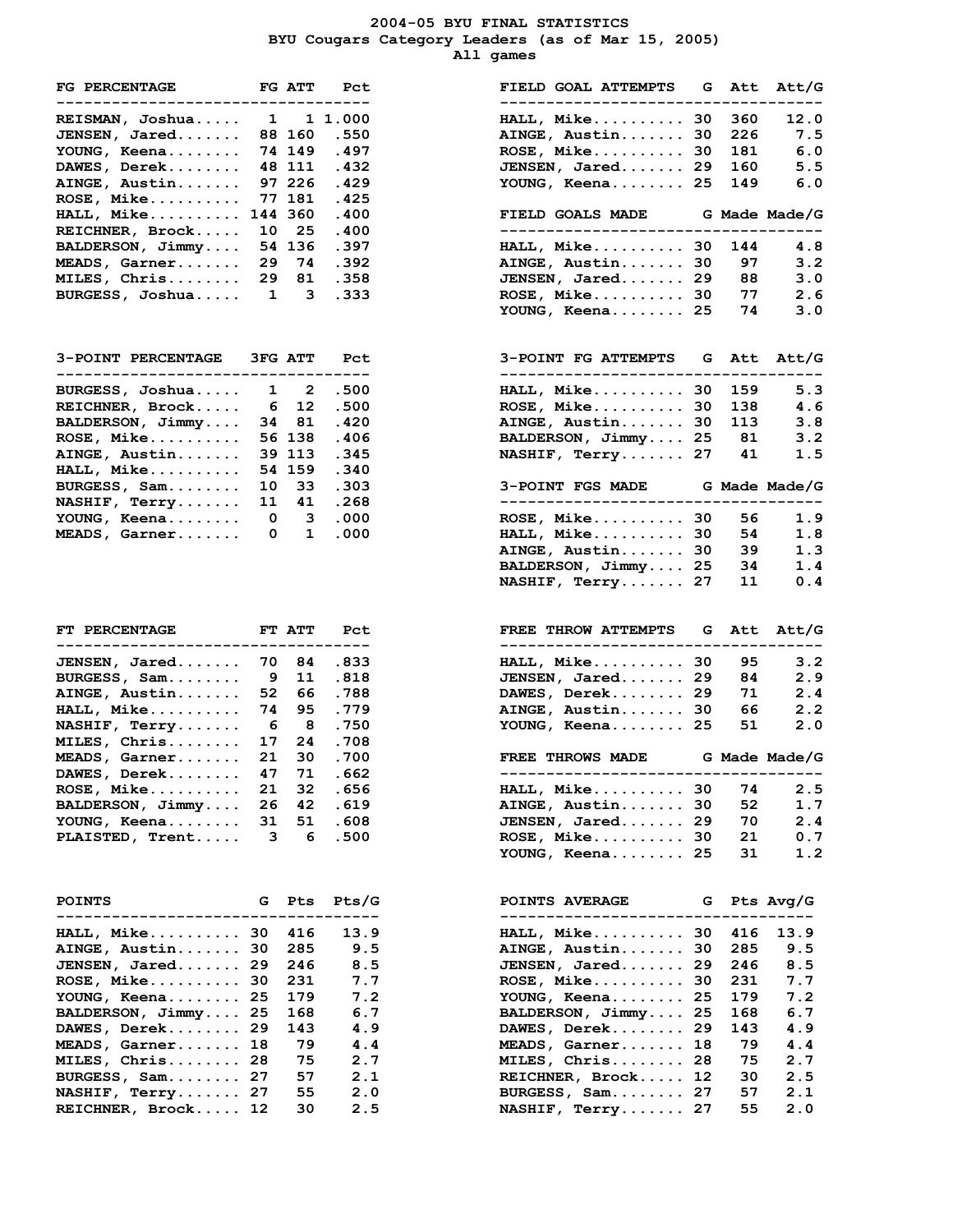#### **2004-05 BYU FINAL STATISTICS BYU Cougars Category Leaders (as of Mar 15, 2005) All games**

| <b>REBOUNDS</b>                                                   |    |           | G Reb Reb/G           |
|-------------------------------------------------------------------|----|-----------|-----------------------|
| YOUNG, Keena 25 140                                               |    |           | 5.6                   |
| DAWES, Derek 29                                                   |    | 133       | 4.6                   |
| <b>JENSEN, Jared 29 118</b><br>HALL, Mike 30 105                  |    |           | 4.1                   |
|                                                                   |    |           | 3.5                   |
| AINGE, Austin 30 88 2.9                                           |    |           |                       |
| <b>REBOUND AVERAGE</b><br>_____________________                   | .  |           | G Reb Avg/G<br>------ |
| YOUNG, Keena 25                                                   |    | 140       | 5.6                   |
| DAWES, Derek 29                                                   |    |           | 4.6                   |
| MEADS, Garner 18                                                  |    | 133<br>77 | 4.3                   |
| JENSEN, Jared 29 118 4.1                                          |    |           |                       |
| HALL, Mike 30 105 3.5                                             |    |           |                       |
|                                                                   |    |           |                       |
| OFFENSIVE REBOUNDS G No. Avg/G<br>-------------------             |    |           |                       |
| YOUNG, Keena 25 56 2.2                                            |    |           |                       |
| $JENSEN, Jared. \ldots. 29 52$                                    |    |           | 1.8                   |
| DAWES, Derek 29                                                   |    | 49        | 1.7                   |
| HALL, Mike 30 37                                                  |    |           | 1.2                   |
| MILES, Chris 28 28                                                |    |           | 1.0                   |
|                                                                   |    |           |                       |
| DEFENSIVE REBOUNDS G No. Avg/G                                    |    |           |                       |
| ---------------------                                             |    |           | 2.9                   |
| DAWES, Derek 29 84<br>YOUNG, Keena 25                             |    | 84        | 3.4                   |
| AINGE, Austin 30 77                                               |    |           | 2.6                   |
| HALL, Mike 30 68                                                  |    |           | 2.3                   |
| JENSEN, Jared 29 66                                               |    |           | 2.3                   |
| <b>FOULS</b>                                                      |    |           | G No. Per/G           |
| -------<br>------                                                 |    |           |                       |
| JENSEN, Jared 29 73                                               |    |           | 2.5                   |
| DAWES, Derek 29 66                                                |    |           | 2.3                   |
|                                                                   |    |           | 2.1                   |
| HALL, Mike 30 62<br>MILES, Chris 28 54<br>AINGE, Austin 30 54 1.8 |    |           | 1.9                   |
| FOULOUTS G No.                                                    |    |           |                       |
| BALDERSON, Jimmy 25                                               |    | з         |                       |
| DAWES, Derek                                                      | 29 | 3         |                       |
| MEADS, Garner                                                     | 18 | 1         |                       |
| REICHNER, Brock                                                   | 12 | 1         |                       |
| AINGE, Austin                                                     | 30 | 1         |                       |

| <b>REBOUNDS</b><br>-------------------- | G  | Reb   | Reb/G<br>---     | ASSISTS<br>-------------------- | G  | No. | A/G   |
|-----------------------------------------|----|-------|------------------|---------------------------------|----|-----|-------|
| YOUNG, Keena 25                         |    | 140   | 5.6              | AINGE, Austin 30                |    | 124 | 4.1   |
| DAWES, Derek 29                         |    | 133   | 4.6              | HALL, Mike 30                   |    | 59  | 2.0   |
| JENSEN, Jared 29                        |    | 118   | 4.1              | NASHIF, Terry 27                |    | 45  | 1.7   |
| <b>HALL, Mike 30</b>                    |    | 105   | 3.5              | $ROSE$ , $Mike$                 | 30 | 31  | 1.0   |
| AINGE, Austin 30                        |    | 88    | 2.9              | BALDERSON, Jimmy 25             |    | 19  | 0.8   |
|                                         |    |       |                  | MILES, Chris 28                 |    | 19  | 0.7   |
| <b>REBOUND AVERAGE</b>                  |    | G Reb | Avg/G            |                                 |    |     |       |
| YOUNG, Keena 25                         |    | 140   | 5.6              | <b>STEALS</b>                   | G  | No. | S/G   |
| DAWES, Derek 29                         |    | 133   | 4.6              | $HALL, Mike$ 30                 |    | 47  | 1.6   |
| MEADS, Garner 18                        |    | - 77  | 4.3              | AINGE, Austin                   | 30 | 32  | 1.1   |
| JENSEN, Jared 29                        |    | 118   | 4.1              | JENSEN, Jared                   | 29 | 17  | 0.6   |
| HALL, Mike                              | 30 | 105   | 3.5              | YOUNG, Keena 25                 |    | 15  | 0.6   |
|                                         |    |       |                  | $ROSE$ , Mike 30                |    | 13  | 0.4   |
|                                         |    |       |                  |                                 |    |     |       |
| <b>OFFENSIVE REBOUNDS G</b>             |    | No.   | Avq/G<br>$- - -$ | <b>BLOCKED SHOTS</b>            | G  | No. | Blk/G |
| YOUNG, Keena 25                         |    | 56    | 2.2              | MILES, Chris 28                 |    | 30  | 1.1   |
| JENSEN, Jared 29                        |    | 52    | 1.8              | DAWES, Derek 29                 |    | 25  | 0.9   |
| DAWES, Derek 29                         |    | 49    | 1.7              | YOUNG, Keena 25                 |    | 17  | 0.7   |
| <b>HALL, Mike 30</b>                    |    | 37    | 1.2              | HALL, Mike 30                   |    | 10  | 0.3   |
| MILES, Chris 28                         |    | 28    | 1.0              | MEADS, Garner 18                |    | 7   | 0.4   |
| <b>DEFENSIVE REBOUNDS</b>               |    | G No. | Avq/G            | <b>MINUTES</b>                  | G  | No. | Min/G |
| DAWES, Derek 29                         |    | 84    | 2.9              | HALL, Mike 30 1015              |    |     | 33.8  |
| YOUNG, Keena 25                         |    | 84    | 3.4              | AINGE, Austin 30                |    | 831 | 27.7  |
| AINGE, Austin 30                        |    | 77    | 2.6              | JENSEN, Jared 29                |    | 652 | 22.5  |
| <b>HALL, Mike 30</b>                    |    | 68    | 2.3              | $ROSE$ , Mike 30                |    | 580 | 19.3  |
| JENSEN, Jared 29                        |    | 66    | 2.3              | YOUNG, Keena 25                 |    | 555 | 22.2  |
| <b>FOULS</b>                            | G. | No.   | Per/G            | <b>TURNOVERS</b>                | G. | No. | TO/G  |
| <b>JENSEN, Jared 29</b>                 |    | 73    | 2.5              | AINGE, Austin 30                |    | 97  | 3.2   |
| DAWES, Derek 29                         |    | 66    | 2.3              | HALL, Mike                      | 30 | 53  | 1.8   |
| <b>HALL, Mike 30</b>                    |    | 62    | 2.1              | JENSEN, Jared 29                |    | 42  | 1.4   |
| MILES, Chris 28                         |    | 54    | 1.9              | DAWES, Derek 29                 |    | 39  | 1.3   |
|                                         |    | 54    |                  |                                 |    | 37  | 1.5   |
| AINGE, Austin 30                        |    |       | 1.8              | BALDERSON, Jimmy 25             |    |     |       |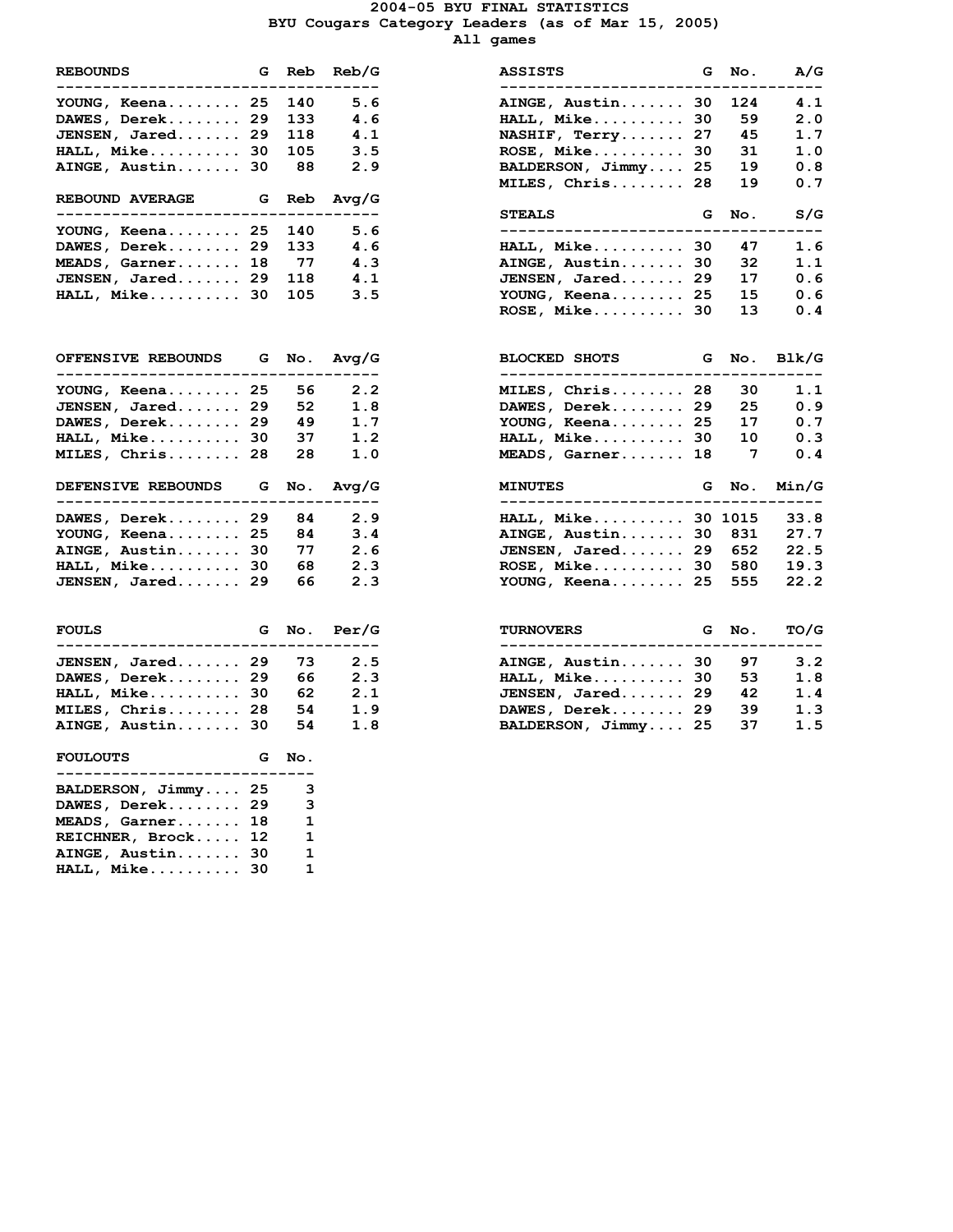## **2004-05 BYU FINAL STATISTICS BYU Cougars Game-by-Game Points-Rebounds-Assists (as of Mar 15, 2005) All games**

|                                        |                |           |           | 01           |                | 02                | 03            | 04          | 05                                                                                                   | 10                | 12          | 13                | 20               |
|----------------------------------------|----------------|-----------|-----------|--------------|----------------|-------------------|---------------|-------------|------------------------------------------------------------------------------------------------------|-------------------|-------------|-------------------|------------------|
| Opponent                               | Date<br>----   | Score     |           |              |                |                   |               |             | WL HALL, MIKE ROSE, MIKE YOUNG, KEE BURGESS, J REISMAN, J NASHIF, TE REICHNER, AINGE, AUS BURGESS, S |                   |             |                   |                  |
| -------<br>vs North Carolina           | $11 - 22 - 04$ | $50 - 86$ | L.        | $10 - 4 - 0$ |                | $5 - 1 - 0$       | $9 - 10 - 0$  | <b>DNP</b>  | <b>DNP</b>                                                                                           | $3 - 1 - 4$       | DNP         | $6 - 1 - 1$       | $4 - 1 - 0$      |
| vs Stanford                            | $11 - 23 - 04$ | $53 - 62$ | L         | $7 - 6 - 2$  |                | $2 - 0$<br>$8 -$  | $6 - 4 - 0$   | <b>DNP</b>  | <b>DNP</b>                                                                                           | $7 - 1 - 1$       | DNP         | $0 - 0 - 0$       | $0 - 1 - 1$      |
| vs Chaminade                           | $11 - 24 - 04$ | $77 - 56$ | W         | $14 - 6 - 5$ |                | $5 - 0 - 3$       | $14 - 6 - 0$  | <b>DNP</b>  | $2 - 0 - 0$                                                                                          | $4 - 4 - 5$       | $0 - 0 - 0$ | $2 - 4 - 2$       | $8 - 3 - 0$      |
| CALIFORNIA                             | 11/27/04       | $64 - 67$ | L         | $23 - 4 - 2$ |                | $1 - 3 - 1$       | $6 - 6 - 2$   | <b>DNP</b>  | DNP                                                                                                  | $8 - 8 - 5$       | DNP         | $2 - 1 - 0$       | $6 - 1 - 0$      |
| at Utah State                          | 12/01/04       | $57 - 71$ | L         | $19 - 5 - 3$ |                | $3 - 0 - 0$       | $4 - 9 - 2$   | <b>DNP</b>  | <b>DNP</b>                                                                                           | $0 - 0 - 1$       | <b>DNP</b>  | $15 - 2 - 3$      | $2 - 1 - 0$      |
| at USC                                 | 12/04/04       | $82 - 87$ | L         | $13 - 2 - 1$ |                | $13 - 3 - 0$      | $0 - 4 - 0$   | <b>DNP</b>  | <b>DNP</b>                                                                                           | $0 - 3 - 10$      | <b>DNP</b>  | $7 - 0 - 2$       | <b>DNP</b>       |
| BOISE STATE UNIVERSITY 12/08/04        |                | $90 - 77$ | W         | $21 - 9 - 5$ |                | $19 - 3 - 1$      | $11 - 8 - 0$  | <b>DNP</b>  | DNP                                                                                                  | $1 - 1 - 0$       | DNP         | $14 - 5 - 5$      | <b>DNP</b>       |
| vs Washington State Uni12/11/04        |                | $46 - 49$ | L         | $3 - 1 -$    | $\overline{2}$ | $15 - 2 - 1$      | $2 - 3 - 0$   | <b>DNP</b>  | <b>DNP</b>                                                                                           | $0 - 0 - 0$       | DNP         | $16 - 2 - 4$      | $0 - 0 - 0$      |
| <b>UTAH STATE</b>                      | 12/18/04       | $62 - 84$ | L         | $4 - 4 - 1$  |                | $14 - 1 - 0$      | $8 - 7 - 0$   | <b>DNP</b>  | <b>DNP</b>                                                                                           | $0 - 0 - 4$       | <b>DNP</b>  | $21 - 2 - 3$      | $5 - 0 - 0$      |
| NORTH CAROLINA STATE                   | 12/21/04       | $61 - 72$ | L         | $18 - 4 - 3$ |                | $9 - 1 - 1$       | $2 - 10 - 3$  | <b>DNP</b>  | <b>DNP</b>                                                                                           | $0 - 0 - 1$       | DNP         | $9 - 4 - 8$       | $0 - 1 - 0$      |
| at Weber State                         | $12 - 23 - 04$ | 79-61     | W         | $23 -$       | $2 - 4$        | $0 - 0 - 0$       | $14 - 6 - 4$  | <b>DNP</b>  | <b>DNP</b>                                                                                           | $0 - 0 - 0$       | DNP         | $9 - 4 - 3$       | $0 - 0 - 0$      |
| SOUTHERN UTAH UNIVERSIT12/28/04        |                | $77 - 52$ | W         | $12 -$       | $4 - 3$        | $14 -$<br>$1 - 1$ | $6 - 4 - 1$   | $0 - 1 - 1$ | <b>DNP</b>                                                                                           | $0 - 3 - 0$       | 3-1-1       | $14 - 3 - 5$      | $5 - 1 - 0$      |
| SANTA CLARA                            | 12/31/04       | $87 - 74$ | W         | $10 - 1 - 2$ |                | $26 - 3 - 5$      | $2 - 3 - 0$   | <b>DNP</b>  | <b>DNP</b>                                                                                           | $0 - 0 - 0$       | <b>DNP</b>  | $9 - 7 - 7$       | $0 - 0 - 0$      |
| at Saint Mary's (CA)                   | 01/04/05       | $51 - 72$ | L         | $12 - 2 - 1$ |                | $6 - 3 - 2$       | $6 - 4 - 1$   | <b>DNP</b>  | <b>DNP</b>                                                                                           | $5 - 1 - 0$       | $0 - 0 - 0$ | $6 - 1 - 2$       | $0 - 0 - 1$      |
| SAN DIEGO STATE                        | 01/08/05       | $57 - 59$ | L         | $16 - 6 - 1$ |                | $7 - 6 - 2$       | $0 - 1 - 0$   | <b>DNP</b>  | <b>DNP</b>                                                                                           | $0 - 0 - 0$       | DNP         | $9 - 6 - 5$       | $0 - 1 - 0$      |
| MONTANA STATE-BILLINGS 01/11/05 110-70 |                |           | W         | $14 -$       | $5 - 1$        | $14 -$<br>$2 - 3$ | $10 - 6 - 0$  | $3 - 0 - 0$ | <b>DNP</b>                                                                                           | $2 - 2$<br>$10 -$ | $4 - 2 - 0$ | $10 -$<br>$2 - 8$ | $3 - 4$<br>6-    |
| at Colorado State                      | $1 - 15 - 05$  | $67 - 74$ | L         | $11 - 3 - 4$ |                | $6 - 1 - 2$       | $2 - 3 - 0$   | <b>DNP</b>  | <b>DNP</b>                                                                                           | $0 - 1 - 0$       | DNP         | $25 - 3 - 6$      | $0 - 0 - 1$      |
| at Wyoming Cowboys                     | $1 - 17 - 05$  | $71 - 83$ | L         | $16 -$       | $3 - 1$        | $13 - 3 - 0$      | $10 - 5 - 1$  | <b>DNP</b>  | <b>DNP</b>                                                                                           | DNP               | $0 - 1 - 0$ | $2 - 4 -$<br>3    | $3 - 2 - 1$      |
| AIR FORCE                              | 01/22/05       | $49 - 52$ | L         | $13 - 3 - 2$ |                | $4 - 0 - 1$       | $14 - 11 - 0$ | <b>DNP</b>  | <b>DNP</b>                                                                                           | <b>DNP</b>        | DNP         | $5 - 6 - 6$       | $0 - 0 - 0$      |
| NEW MEXICO                             | 01/24/05       | 68-53     | W         | $16 -$       | $8 - 2$        | $21 -$<br>$3 - 1$ | $14 - 7 - 0$  | <b>DNP</b>  | <b>DNP</b>                                                                                           | $3 - 2 - 3$       | $0 - 0 - 0$ | $0 - 4 - 8$       | $0 - 1 - 1$      |
| UNIVERSITY OF UTAH                     | 01/31/05       | $58 - 72$ | L         | $4 - 1 - 1$  |                | $3 - 1 - 0$       | $10 - 4 - 2$  | $0 - 1 - 0$ | <b>DNP</b>                                                                                           | $0 - 0 - 2$       | $0 - 0 - 0$ | $15 - 0 - 5$      | $0 - 0 - 0$      |
| at UNLV                                | 02/05/05       | $82 - 72$ | <b>WO</b> | $16 - 2 - 1$ |                | $0 - 1 - 0$       | $10 - 6 - 0$  | <b>DNP</b>  | <b>DNP</b>                                                                                           | $0 - 0 - 0$       | DNP         | $19 - 3 - 5$      | $0 - 1 - 1$      |
| at SAN DIEGO STATE                     | $02 - 07 - 05$ | $58 - 66$ | L         | $24 - 4 - 2$ |                | $2 - 1 - 1$       | $8 - 1 - 0$   | <b>DNP</b>  | <b>DNP</b>                                                                                           | $0 - 0 - 0$       | DNP         | $4 - 2 - 3$       | $0 - 0 - 0$      |
| <b>WYOMING</b>                         | 02/12/05       | $58 - 59$ | L         | $9 - 0 - 2$  |                | $6 - 1 - 1$       | $7 - 8 - 1$   | <b>DNP</b>  | <b>DNP</b>                                                                                           | $0 - 1 - 0$       | <b>DNP</b>  | $10 - 4 - 3$      | $0 - 0 - 0$      |
| COLORADO STATE                         | 02/14/05       | $50 - 49$ | M         | $16 - 2 - 2$ |                | $3 - 2 - 0$       | $4 - 4 - 0$   | <b>DNP</b>  | <b>DNP</b>                                                                                           | <b>DNP</b>        | <b>DNP</b>  | $10 - 6 - 5$      | <b>DNP</b>       |
| at New Mexico                          | 02/19/05       | $72 - 91$ | L         | $19 - 2 - 2$ |                | $3 - 2 - 4$       | DNP           | $0 - 0 - 0$ | <b>DNP</b>                                                                                           | $0 - 0 - 2$       | $4 - 1 - 1$ | $9 - 0 - 4$       | $5 - 2 - 0$      |
| at Air Force                           | $2 - 21 - 05$  | $39 - 70$ | L         | $6 - 0 - 0$  |                | $0 - 1 - 0$       | DNP           | $0 - 0 - 0$ | <b>DNP</b>                                                                                           | $5 - 2 - 2$       | $1 - 5 - 2$ | $5 - 1 - 0$       | $9 - 2 - 1$      |
| at Utah                                | 02/26/05       | $60 - 69$ | т.        | $12 - 3 - 1$ |                | $0 - 1 - 0$       | DNP           | <b>DNP</b>  | <b>DNP</b>                                                                                           | $3 - 0 - 2$       | $9 - 3 - 1$ | $17 - 5 - 6$      | $2 - 1 - 0$      |
| <b>UNLV</b>                            | 03/05/05       | 66-76     | L         | $22 -$       | $6 - 1$        | $6 - 1 - 1$       | DNP           | <b>DNP</b>  | <b>DNP</b>                                                                                           | $3 - 1 - 1$       | $3 - 0 - 1$ | $10 - 1 - 5$      | $1 - 0$<br>$2 -$ |
| vs University of New Me03-10-05        |                | $71 - 85$ | L         | $13 - 3 - 2$ |                | $5 - 3 - 0$       | <b>DNP</b>    | DNP         | <b>DNP</b>                                                                                           | $3 - 1 - 0$       | $6 - 5 - 2$ | $5 - 5 - 7$       | $0 - 1 - 1$      |

|                                        |                |           |           | 23           | 34          | 41              | 43                                                                            | 44          | 52                | 54           |
|----------------------------------------|----------------|-----------|-----------|--------------|-------------|-----------------|-------------------------------------------------------------------------------|-------------|-------------------|--------------|
| Opponent                               | Date           | Score     |           |              |             |                 | WL BALDERSON BURGESS, D MEADS, GAR DAWES, DER PLAISTED, JENSEN, JA MILES, CHR |             |                   |              |
|                                        | $---$          | -----     |           |              |             |                 |                                                                               |             |                   |              |
| vs North Carolina                      | $11 - 22 - 04$ | $50 - 86$ | L         | DNP          | $0 - 0 - 0$ | $2 - 9 - 1$     | $1 - 0 - 0$                                                                   | $2 - 3 - 1$ | $8 - 3 - 1$       | $0 - 5 - 0$  |
| vs Stanford                            | $11 - 23 - 04$ | $53 - 62$ | L         | <b>DNP</b>   | <b>DNP</b>  | $9 - 5 - 0$     | $4 - 10 - 0$                                                                  | $1 - 4 - 0$ | $11 - 2 - 0$      | <b>DNP</b>   |
| vs Chaminade                           | $11 - 24 - 04$ | $77 - 56$ | W         | <b>DNP</b>   | <b>DNP</b>  | <b>DNP</b>      | $10 - 6 - 1$                                                                  | $0 - 0 - 0$ | $16 - 5 - 0$      | $2 - 0 - 0$  |
| CALIFORNIA                             | 11/27/04       | $64 - 67$ | L         | <b>DNP</b>   | $0 - 0 - 0$ | <b>DNP</b>      | $4 - 8 - 0$                                                                   | DNP         | $12 - 2 - 2$      | $2 - 1 - 0$  |
| at Utah State                          | 12/01/04       | $57 - 71$ | L         | $6 - 0 - 0$  | <b>DNP</b>  | $0 - 2 - 0$     | $0 - 2 - 0$                                                                   | $0 - 0 - 0$ | $8 - 4 - 1$       | $0 - 1 - 0$  |
| at USC                                 | 12/04/04       | $82 - 87$ | L         | $22 - 1 - 4$ | <b>DNP</b>  | $10 - 8 - 1$    | $10 - 5 - 0$                                                                  | $0 - 1 - 0$ | $3 - 5 - 0$       | $4 - 2 - 0$  |
| BOISE STATE UNIVERSITY 12/08/04        |                | $90 - 77$ | W         | $3 - 2 - 1$  | <b>DNP</b>  | $4 - 3 - 2$     | $2 - 3 - 0$                                                                   | DNP         | $13 - 5 - 1$      | $2 - 1 - 0$  |
| vs Washington State Uni12/11/04        |                | $46 - 49$ | L         | $0 - 0 - 0$  | <b>DNP</b>  | $2 - 10 - 2$    | $6 - 7 - 1$                                                                   | DNP         | $0 - 0 - 0$       | $2 - 2 - 1$  |
| <b>UTAH STATE</b>                      | 12/18/04       | $62 - 84$ | L         | $2 - 0 - 1$  | <b>DNP</b>  | $1 - 1$<br>4 –  | $0 - 4 - 0$                                                                   | <b>DNP</b>  | $1 - 0$<br>4 –    | $0 - 5 - 0$  |
| NORTH CAROLINA STATE                   | 12/21/04       | $61 - 72$ | L         | <b>DNP</b>   | <b>DNP</b>  | $4 - 1 - 0$     | $5 - 3 - 0$                                                                   | <b>DNP</b>  | $14 - 3 - 0$      | $0 - 2 - 0$  |
| at Weber State                         | $12 - 23 - 04$ | $79 - 61$ | W         | $0 - 1 - 0$  | <b>DNP</b>  | $10 - 6 - 0$    | $7 - 2 - 1$                                                                   | <b>DNP</b>  | $16 - 5 - 3$      | $0 - 0 - 0$  |
| SOUTHERN UTAH UNIVERSIT12/28/04        |                | $77 - 52$ | W         | $11 - 0 - 2$ | <b>DNP</b>  | <b>DNP</b>      | $10 - 9 - 1$                                                                  | DNP         | $2 - 3 - 0$       | $0 - 1 - 3$  |
| SANTA CLARA                            | 12/31/04       | $87 - 74$ | W         | $0 - 1 - 0$  | <b>DNP</b>  | DNP             | $5 - 5 - 1$                                                                   | <b>DNP</b>  | $23 - 5 - 1$      | $12 - 3 - 3$ |
| at Saint Mary's (CA)                   | 01/04/05       | $51 - 72$ | L         | $5 - 0 - 0$  | <b>DNP</b>  | DNP             | $9 - 10 - 0$                                                                  | <b>DNP</b>  | $2 - 7 - 1$       | $0 - 2 - 0$  |
| SAN DIEGO STATE                        | 01/08/05       | $57 - 59$ | L         | $2 - 1 - 0$  | <b>DNP</b>  | $5 - 6 - 0$     | $0 - 3 - 0$                                                                   | <b>DNP</b>  | $10 - 7 - 0$      | $8 - 5 - 0$  |
| MONTANA STATE-BILLINGS 01/11/05 110-70 |                |           | W         | $9 - 3 - 2$  | <b>DNP</b>  | $7 - 11 - 1$    | <b>DNP</b>                                                                    | <b>DNP</b>  | $16 - 7 - 0$      | $7 - 3 - 2$  |
| at Colorado State                      | $1 - 15 - 05$  | $67 - 74$ | L         | $0 - 0 - 0$  | <b>DNP</b>  | $4 - 4 - 0$     | $2 - 2 - 0$                                                                   | <b>DNP</b>  | $9 - 10 - 0$      | $8 - 7 - 1$  |
| at Wyoming Cowboys                     | $1 - 17 - 05$  | $71 - 83$ | L         | $9 - 4 - 0$  | <b>DNP</b>  | $3 - 2 - 0$     | $11 - 3 - 0$                                                                  | <b>DNP</b>  | $4 - 4 - 1$       | $0 - 0 - 0$  |
| AIR FORCE                              | 01/22/05       | $49 - 52$ | L         | $5 - 2 - 2$  | <b>DNP</b>  | $1 - 0$<br>$6-$ | $0 - 1 - 0$                                                                   | <b>DNP</b>  | $2 - 3 - 0$       | <b>DNP</b>   |
| NEW MEXICO                             | 01/24/05       | $68 - 53$ | W         | $0 - 3 - 0$  | <b>DNP</b>  | $0 - 0 - 1$     | $14 - 10 - 2$                                                                 | <b>DNP</b>  | <b>DNP</b>        | $0 - 1 - 0$  |
| UNIVERSITY OF UTAH                     | 01/31/05       | $58 - 72$ | L         | $13 - 2 - 0$ | <b>DNP</b>  | $4 - 4 - 0$     | $4 - 2 - 0$                                                                   | <b>DNP</b>  | $5 - 3 - 0$       | $0 - 0 - 0$  |
| at UNLV                                | 02/05/05       | $82 - 72$ | <b>WO</b> | $23 - 7 - 3$ | <b>DNP</b>  | $0 - 0 - 0$     | $9 - 9 - 1$                                                                   | <b>DNP</b>  | $3 - 2 - 0$       | $2 - 3 - 0$  |
| at SAN DIEGO STATE                     | $02 - 07 - 05$ | $58 - 66$ | L         | $14 - 1 - 1$ | <b>DNP</b>  | DNP             | $2 - 5 - 1$                                                                   | <b>DNP</b>  | $4 - 0$<br>$3 -$  | $1 - 4 - 3$  |
| <b>WYOMING</b>                         | 02/12/05       | $58 - 59$ | L         | $11 - 7 - 0$ | <b>DNP</b>  | <b>DNP</b>      | $5 - 5 - 1$                                                                   | DNP         | $6-$<br>$4 - 0$   | $4 - 6 - 0$  |
| COLORADO STATE                         | 02/14/05       | $50 - 49$ | W         | $8 - 4 - 0$  | <b>DNP</b>  | DNP             | $3 - 3 - 0$                                                                   | <b>DNP</b>  | $3 - 1$<br>$3-$   | $3 - 1 - 1$  |
| at New Mexico                          | 02/19/05       | $72 - 91$ | L         | $1 - 2 - 0$  | <b>DNP</b>  | DNP             | $6 - 6 - 1$                                                                   | <b>DNP</b>  | $20 - 5 - 0$      | $5 - 2 - 3$  |
| at Air Force                           | $2 - 21 - 05$  | $39 - 70$ | L         | $3 - 4 - 0$  | <b>DNP</b>  | <b>DNP</b>      | $3 - 2 - 0$                                                                   | <b>DNP</b>  | $0 - 0 - 0$       | $7 - 3 - 0$  |
| at Utah                                | 02/26/05       | $60 - 69$ | L         | $8 - 4 - 1$  | <b>DNP</b>  | DNP             | $1 - 1 - 0$                                                                   | DNP         | $2 - 2 - 1$       | $6 - 3 - 1$  |
| UNLV                                   | 03/05/05       | 66-76     | L         | $8 - 5 - 2$  | <b>DNP</b>  | <b>DNP</b>      | $0 - 1 - 0$                                                                   | <b>DNP</b>  | $8 - 0$<br>$12 -$ | $0 - 1 - 1$  |
| vs University of New Me03-10-05        |                | $71 - 85$ | L         | $5 - 3 - 0$  | <b>DNP</b>  | $5 - 4 - 0$     | $10 - 6 - 0$                                                                  | <b>DNP</b>  | $19 - 6 - 1$      | $0 - 0 - 0$  |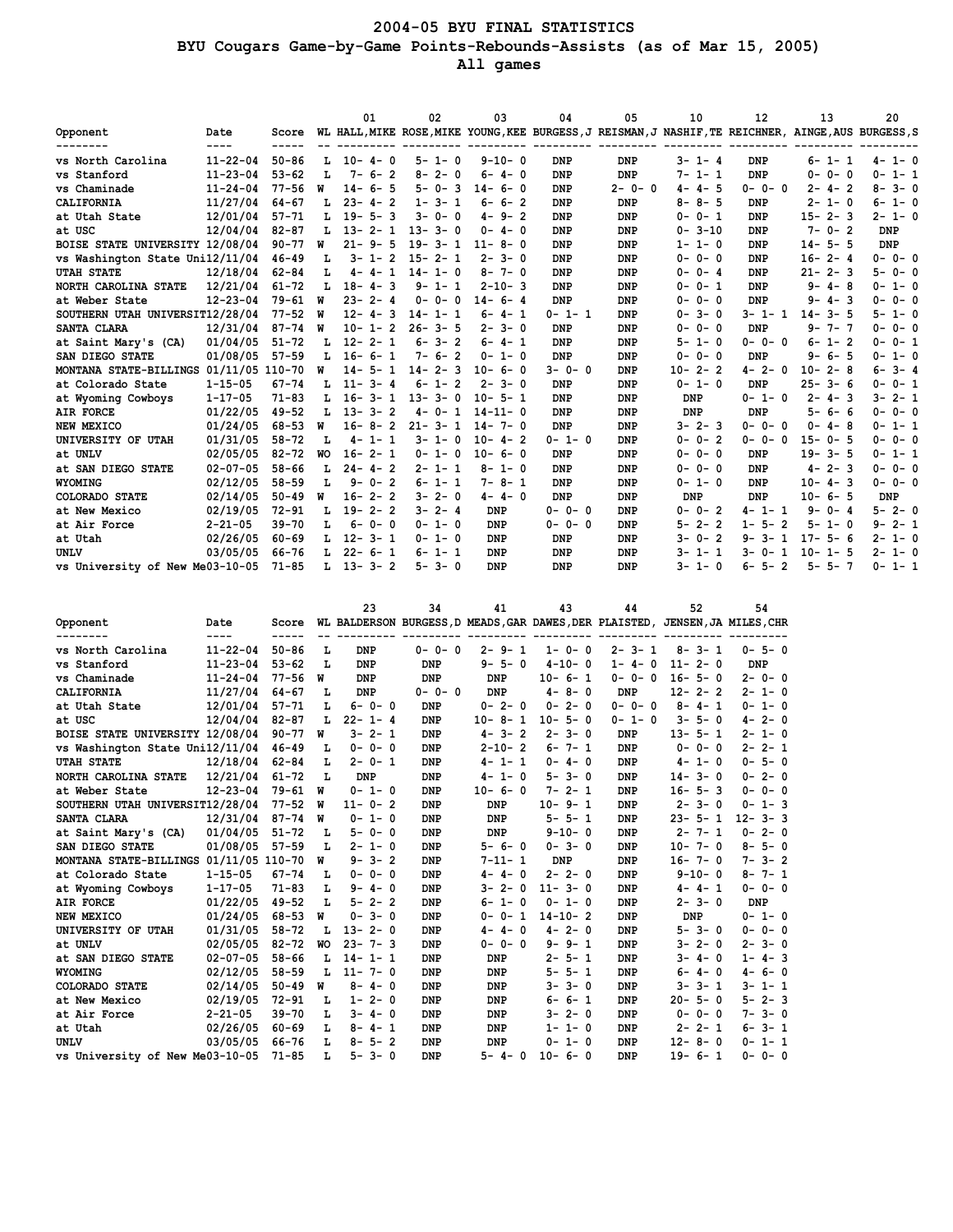# **2004-05 BYU FINAL STATISTICS BYU Cougars Game-by-Game Highs (as of Mar 15, 2005) All games**

| Opponent                                  | Date                   | Score WL |    | <b>POINTS</b>                                                  | <b>REBOUNDS</b>                                                                  | <b>ASSISTS</b>                                                 | <b>STEALS</b>                                                              | <b>BLOCKED SHOTS</b>                        |
|-------------------------------------------|------------------------|----------|----|----------------------------------------------------------------|----------------------------------------------------------------------------------|----------------------------------------------------------------|----------------------------------------------------------------------------|---------------------------------------------|
| vs North Carolina                         | $11 - 22 - 04$ 50-86   |          | Ъ  | 10-HALL, Mike                                                  | 10-YOUNG, Keena                                                                  |                                                                | 4-NASHIF, Terry 2-MEADS, Garner 1-MILES, Chris                             | YOUNG, Keena<br>HALL, Mike<br>MEADS, Garner |
| vs Stanford                               |                        |          |    | 11-23-04 53-62 L 11-JENSEN, Jared 10-DAWES, Derek 2-HALL, Mike |                                                                                  |                                                                | 1-HALL, Mike<br>JENSEN, Jared<br>NASHIF, Terry                             | 1-MEADS, Garner                             |
| vs Chaminade                              | 11-24-04 77-56 W       |          |    | 16-JENSEN, Jared                                               | 6-YOUNG, Keena<br>DAWES, Derek<br>HALL, Mike                                     | 5-HALL, Mike<br>NASHIF, Terry                                  | 4-HALL, Mike                                                               | 3-BURGESS, Sam                              |
| <b>CALIFORNIA</b>                         | $11/27/04$ 64-67       |          | Ъ  | 23-HALL, Mike                                                  | 8-DAWES, Derek<br>NASHIF, Terry                                                  | 5-NASHIF, Terry 3-HALL, Mike                                   |                                                                            | 3-DAWES, Derek                              |
| at Utah State                             | 12/01/04 57-71         |          | Ъ  | 19-HALL, Mike                                                  | 9-YOUNG, Keena                                                                   | 3-HALL, Mike<br>AINGE, Austin                                  | 2-AINGE, Austin 2-MEADS, Garner<br>YOUNG, Keena<br>JENSEN, Jared           | YOUNG, Keena                                |
| at USC                                    | 12/04/04 82-87         |          | ъ. |                                                                | 22-BALDERSON, Ji 8-MEADS, Garner 10-NASHIF, Terry 1-NASHIF, Terry 1-DAWES, Derek |                                                                | HALL, Mike<br>MEADS, Garner<br>MILES, Chris<br>AINGE, Austin               |                                             |
| <b>BOISE STATE UNIVERSITY</b>             | 12/08/04 90-77 W       |          |    | 21-HALL, Mike                                                  | 9-HALL, Mike                                                                     | 5-HALL, Mike<br>AINGE, Austin                                  | 2-JENSEN, Jared 2-MILES, Chris                                             |                                             |
| vs Washington State Unive 12/11/04 46-49  |                        |          | L  |                                                                | 16-AINGE, Austin 10-MEADS, Garner                                                | 4-AINGE, Austin                                                | 3-ROSE, Mike                                                               | 2-DAWES, Derek                              |
| <b>UTAH STATE</b>                         | 12/18/04               | 62-84    | L  | 21-AINGE, Austin 7-YOUNG, Keena                                |                                                                                  | 4-NASHIF, Terry                                                | 2-ROSE, Mike                                                               | 3-MILES, Chris                              |
| NORTH CAROLINA STATE                      | $12/21/04$ 61-72       |          | L  | 18-HALL, Mike                                                  | 10-YOUNG, Keena                                                                  | 8-AINGE, Austin                                                | 3-HALL, Mike                                                               | 1-MILES, Chris                              |
| at Weber State                            | $12 - 23 - 04$ 79-61 W |          |    | 23-HALL, Mike                                                  | 6-YOUNG, Keena<br>MEADS, Garner                                                  | 4-HALL, Mike<br>YOUNG, Keena                                   | 4-AINGE, Austin                                                            | 2-YOUNG, Keena                              |
| SOUTHERN UTAH UNIVERSITY 12/28/04 77-52 W |                        |          |    | 14-AINGE, Austin<br>ROSE, Mike                                 | 9-DAWES, Derek                                                                   |                                                                | 5-AINGE, Austin 3-AINGE, Austin 2-DAWES, Derek                             |                                             |
| SANTA CLARA                               | $12/31/04$ 87-74 W     |          |    | 26-ROSE, Mike                                                  |                                                                                  | 7-AINGE, Austin 7-AINGE, Austin 2-HALL, Mike                   | AINGE, Austin                                                              | 3-MILES, Chris                              |
| at Saint Mary's (CA)                      | $01/04/05$ 51-72       |          | Ŀ  | 12-HALL, Mike                                                  | 10-DAWES, Derek                                                                  | 2-ROSE, Mike<br>AINGE, Austin                                  | 2-AINGE, Austin 1-JENSEN, Jared                                            | MILES, Chris<br>YOUNG, Keena                |
| SAN DIEGO STATE                           | 01/08/05 57-59         |          | ъ. | 16-HALL, Mike                                                  |                                                                                  | 7-JENSEN, Jared 5-AINGE, Austin 4-AINGE, Austin 1-MILES, Chris |                                                                            |                                             |
| <b>MONTANA STATE-BILLINGS</b>             | 01/11/05 110-70 W      |          |    |                                                                | 16-JENSEN, Jared 11-MEADS, Garner 8-AINGE, Austin 3-BURGESS, Sam                 |                                                                | NASHIF, Terry                                                              | 2-YOUNG, Keena                              |
| at Colorado State                         | $1 - 15 - 05$          | 67-74    | Ъ  |                                                                | 25-AINGE, Austin 10-JENSEN, Jared 6-AINGE, Austin 2-AINGE, Austin                |                                                                |                                                                            | 1-MILES, Chris<br>JENSEN, Jared             |
| at Wyoming Cowboys                        | 1-17-05                | 71-83    | Ъ  | 16-HALL, Mike                                                  | 5-YOUNG, Keena                                                                   | 3-AINGE, Austin 2-HALL, Mike                                   | AINGE, Austin                                                              | 2-DAWES, Derek<br>YOUNG, Keena              |
| <b>AIR FORCE</b>                          | $01/22/05$ 49-52       |          | Ŀ  | 14-YOUNG, Keena                                                | 11-YOUNG, Keena                                                                  | 6-AINGE, Austin 1-HALL, Mike                                   | ROSE, Mike                                                                 | 3-HALL, Mike                                |
| NEW MEXICO                                | $01/24/05$ 68-53 W     |          |    | 21-ROSE, Mike                                                  | 10-DAWES, Derek                                                                  | 8-AINGE, Austin 1-YOUNG, Keena                                 | ROSE, Mike<br>HALL, Mike<br>DAWES, Derek<br>NASHIF, Terry<br>AINGE, Austin | 4-DAWES, Derek                              |
| <b>UNIVERSITY OF UTAH</b>                 | 01/31/05 58-72         |          | L  | 15-AINGE, Austin 4-YOUNG, Keena                                | MEADS, Garner                                                                    | 5-AINGE, Austin                                                | 2-HALL, Mike<br>YOUNG, Keena                                               | 2-HALL, Mike                                |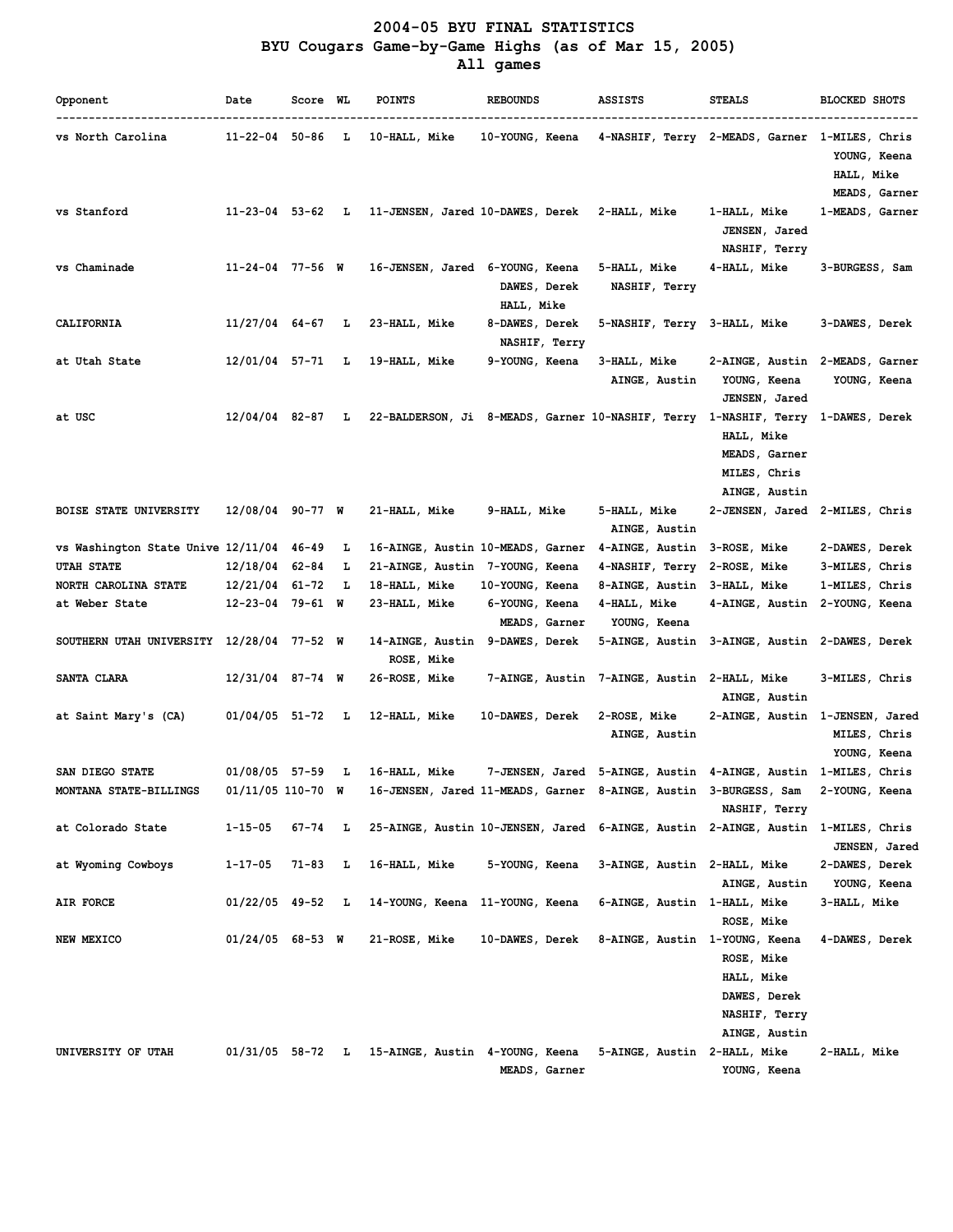## **2004-05 BYU FINAL STATISTICS BYU Cougars Game-by-Game Highs (as of Mar 15, 2005) All games**

| Opponent                                                                                                 | Date               | Score WL |              | <b>POINTS</b>                                                                     | <b>REBOUNDS</b> | <b>ASSISTS</b>                                                                | <b>STEALS</b>   | <b>BLOCKED SHOTS</b>            |
|----------------------------------------------------------------------------------------------------------|--------------------|----------|--------------|-----------------------------------------------------------------------------------|-----------------|-------------------------------------------------------------------------------|-----------------|---------------------------------|
| at UNLV                                                                                                  | 02/05/05 82-72 WO  |          |              | 23-BALDERSON, Ji 9-DAWES, Derek 5-AINGE, Austin 5-HALL, Mike                      |                 |                                                                               |                 | 1-MEADS, Garner<br>MILES, Chris |
|                                                                                                          |                    |          |              |                                                                                   |                 |                                                                               |                 | DAWES, Derek                    |
| at SAN DIEGO STATE                                                                                       | 02-07-05 58-66 L   |          |              | 24-HALL, Mike                                                                     |                 | 5-DAWES, Derek 3-MILES, Chris 1-AINGE, Austin<br>AINGE, Austin                | DAWES, Derek    | 2-DAWES, Derek<br>MILES, Chris  |
|                                                                                                          |                    |          |              |                                                                                   |                 |                                                                               | BURGESS, Sam    |                                 |
| <b>WYOMING</b>                                                                                           | $02/12/05$ 58-59 L |          |              | 11-BALDERSON, Ji 8-YOUNG, Keena                                                   |                 | 3-AINGE, Austin                                                               | 3-BALDERSON, Ji | 1-YOUNG, Keena                  |
| COLORADO STATE                                                                                           | 02/14/05           | 50-49 W  |              | 16-HALL, Mike                                                                     | 6-AINGE, Austin | 5-AINGE, Austin                                                               | 5-HALL, Mike    | 4-MILES, Chris                  |
| at New Mexico                                                                                            | 02/19/05 72-91     |          | $\mathbf{L}$ | 20-JENSEN, Jared 6-DAWES, Derek                                                   |                 | 4-AINGE, Austin 3-HALL, Mike                                                  |                 | 1-HALL, Mike                    |
|                                                                                                          |                    |          |              |                                                                                   |                 | ROSE, Mike                                                                    |                 | JENSEN, Jared                   |
|                                                                                                          |                    |          |              |                                                                                   |                 |                                                                               |                 | MILES, Chris                    |
| at Air Force                                                                                             | $2 - 21 - 05$      | 39-70    | L            |                                                                                   |                 | 9-BURGESS, Sam 5-REICHNER, Bro 2-REICHNER, Bro 3-REICHNER, Bro 2-MILES, Chris |                 |                                 |
|                                                                                                          |                    |          |              |                                                                                   |                 | NASHIF, Terry                                                                 |                 |                                 |
| at Utah                                                                                                  | 02/26/05 60-69     |          |              | L 17-AINGE, Austin 5-AINGE, Austin 6-AINGE, Austin 2-BALDERSON, Ji 3-MILES, Chris |                 |                                                                               |                 |                                 |
|                                                                                                          |                    |          |              |                                                                                   |                 |                                                                               | JENSEN, Jared   |                                 |
| UNLV                                                                                                     |                    |          |              | 03/05/05 66-76 L 22-HALL, Mike 8-JENSEN, Jared 5-AINGE, Austin 3-HALL, Mike       |                 |                                                                               |                 | 1-MILES, Chris                  |
|                                                                                                          |                    |          |              |                                                                                   |                 |                                                                               |                 | DAWES, Derek                    |
| vs University of New Mexi 03-10-05 71-85 L 19-JENSEN, Jared 6-JENSEN, Jared 7-AINGE, Austin 2-HALL, Mike |                    |          |              |                                                                                   | DAWES, Derek    |                                                                               |                 | 2-BALDERSON, Ji                 |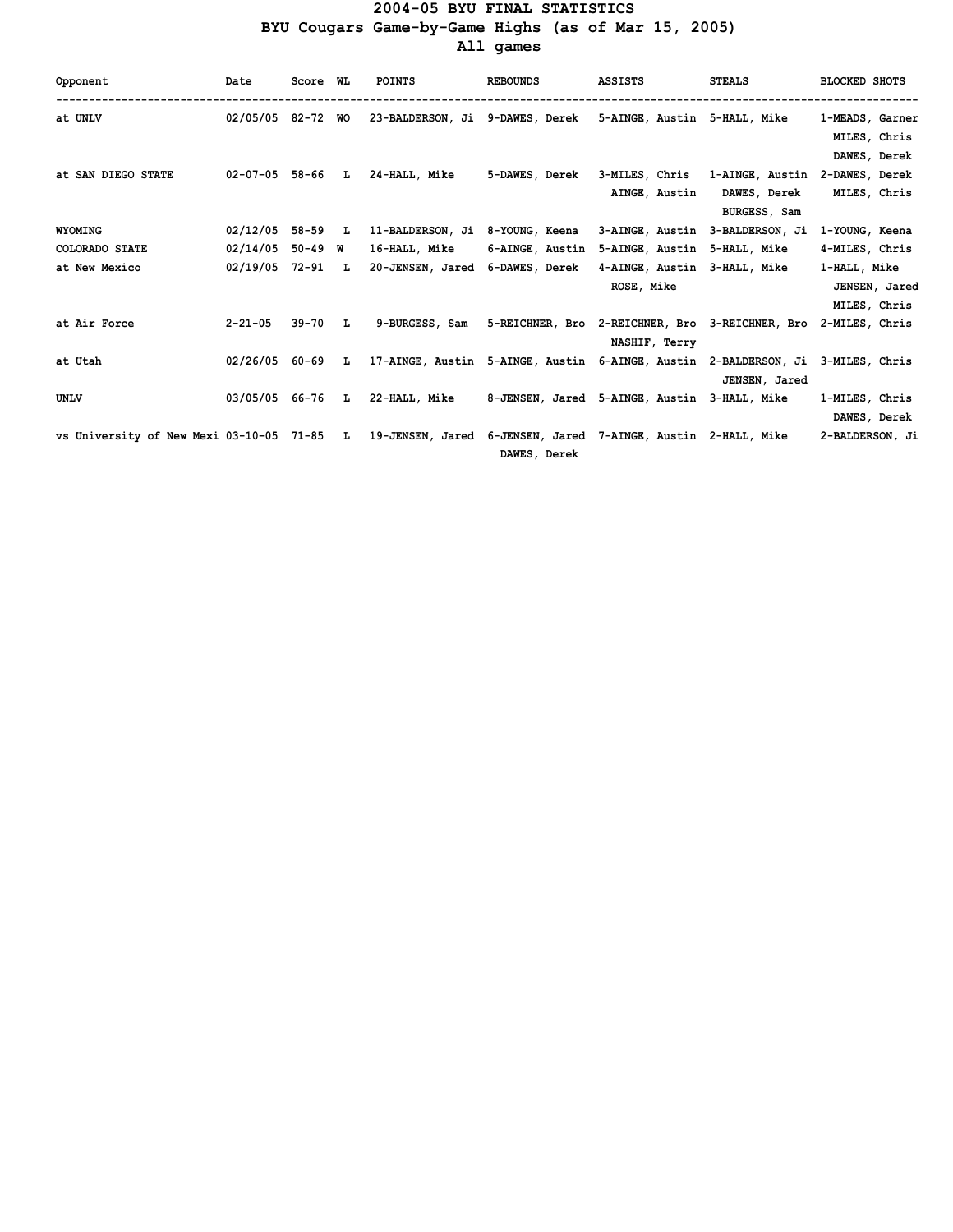**BYU Cougars - TEAM GAME HIGHS**

| POINTS                | 110             | vs Montana State-Billings (01/11/05)                |
|-----------------------|-----------------|-----------------------------------------------------|
|                       | 90              | vs Boise State University (12/08/04)                |
|                       | 87              | vs Santa Clara $(12/31/04)$                         |
|                       | 82              | at UNLV (02/05/05)                                  |
|                       | 82              | at USC (12/04/04)                                   |
| FIELD GOALS MADE      | 40              | vs Montana State-Billings (01/11/05)                |
|                       | 32              | at Weber State $(12-23-04)$                         |
| FIELD GOAL ATTEMPTS   | 73              | vs Montana State-Billings (01/11/05)                |
|                       | 69              | at Colorado State (1-15-05)                         |
| FIELD GOAL PERCENTAGE |                 | .604 (32-53) at Weber State (12-23-04)              |
|                       |                 | .551 (27-49) at New Mexico (02/19/05)               |
| 3 PT FIELD GOALS MADE | 13              | at USC $(12/04/04)$                                 |
|                       | 12 <sup>2</sup> | vs UNLV (03/05/05)                                  |
|                       | 12 <sup>2</sup> | vs Southern Utah University (12/28/04)              |
| 3 PT FG ATTEMPTS      | 30              | at Colorado State (1-15-05)                         |
|                       | 28              | vs UNLV (03/05/05)                                  |
| $3$ PT FG PERCENTAGE  |                 | $.625$ (10-16) vs Montana State-Billings (01/11/05) |
|                       |                 | $.583$ ( 7-12) at Utah (02/26/05)                   |
| FREE THROWS MADE      | 33              | vs Santa Clara $(12/31/04)$                         |
|                       | 25              | at UNLV (02/05/05)                                  |
| FREE THROW ATTEMPTS   | 36              | vs Santa Clara $(12/31/04)$                         |
|                       | 33              | at UNLV (02/05/05)                                  |
| FREE THROW PERCENTAGE |                 | 1.000 (10-10) vs Chaminade (11-24-04)               |
|                       |                 | 1.000 ( 9-9 ) at Weber State (12-23-04)             |
|                       |                 | 1.000 (3-3) at Saint Mary's (CA) (01/04/05)         |
| REBOUNDS              | 47              | vs Montana State-Billings (01/11/05)                |
|                       | 47              | vs San Diego State (01/08/05)                       |
| $ASSISTS.S.$          | 23              | vs Montana State-Billings (01/11/05)                |
|                       | 19              | vs Santa Clara $(12/31/04)$                         |
| STEALS                | 12              | vs Montana State-Billings (01/11/05)                |
|                       | 10              | vs Chaminade $(11-24-04)$                           |
| BLOCKED SHOTS         | 7               | vs Utah State (12/18/04)                            |
|                       | 5               | at Utah (02/26/05)                                  |
|                       | 5               | at SAN DIEGO STATE (02-07-05)                       |
|                       | 5               | vs New Mexico $(01/24/05)$                          |
|                       | 5               | at Wyoming Cowboys (1-17-05)                        |
|                       | 5               | vs Santa Clara $(12/31/04)$                         |
|                       | 5               | at Utah State (12/01/04)                            |
|                       | 5               | vs CALIFORNIA (11/27/04)                            |
|                       | 5               | vs Chaminade $(11-24-04)$                           |
| TURNOVERS             | 27              | vs North Carolina (11-22-04)                        |
|                       | 25              | at Saint Mary's (CA) $(01/04/05)$                   |
| $FOULS$               | 29              | at Colorado State (1-15-05)                         |
|                       | 28              | at Utah (02/26/05)                                  |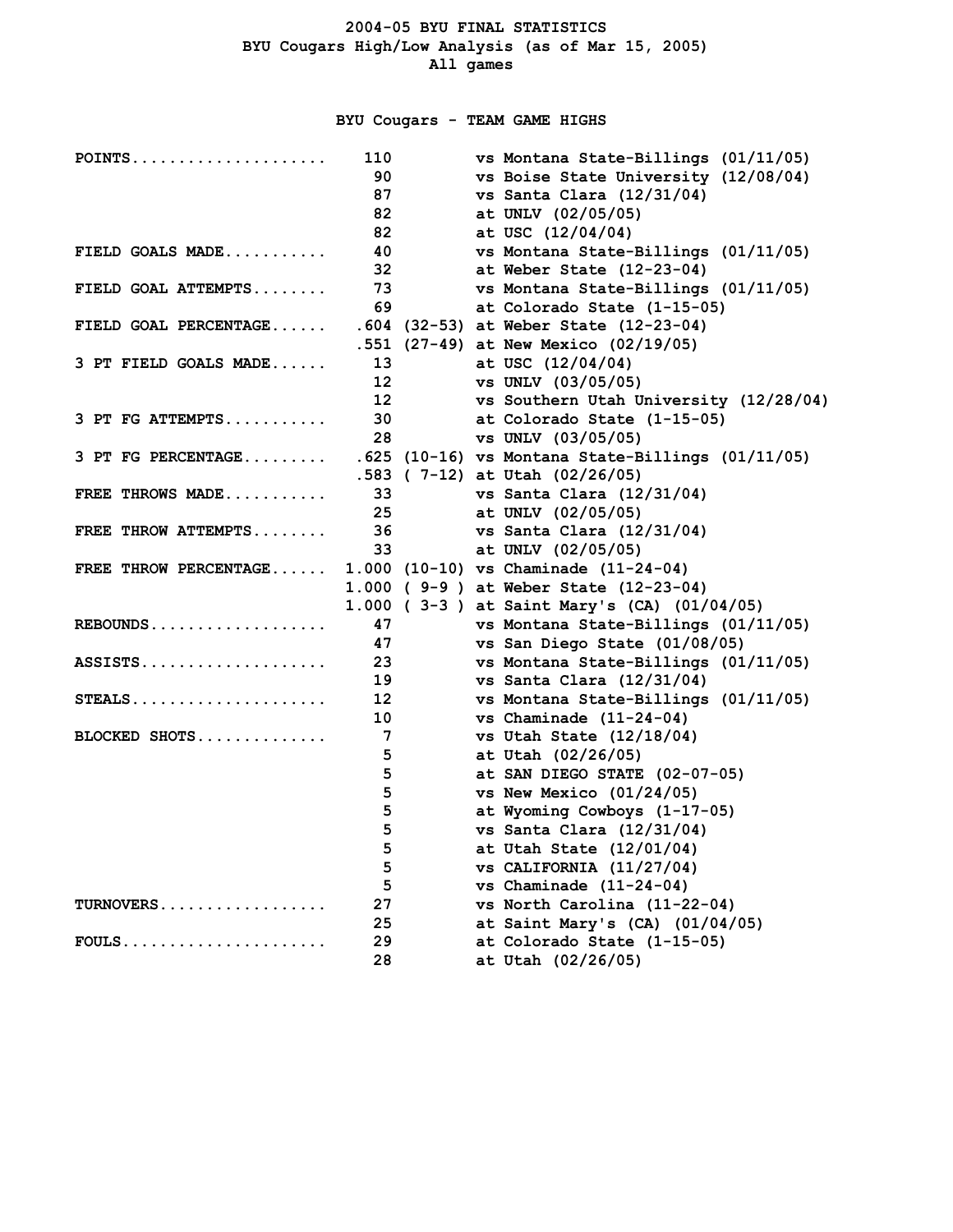**Opponent - GAME HIGHS**

| $POINTS$              | 91 | at New Mexico (02/19/05)                            |
|-----------------------|----|-----------------------------------------------------|
|                       | 87 | at USC (12/04/04)                                   |
|                       | 86 | vs North Carolina (11-22-04)                        |
|                       | 85 | vs University of New Mexico (03-10-05)              |
|                       | 84 | vs Utah State (12/18/04)                            |
| FIELD GOALS MADE      | 32 | at Wyoming Cowboys (1-17-05)                        |
|                       | 32 | at USC (12/04/04)                                   |
| FIELD GOAL ATTEMPTS   | 74 | vs Boise State University (12/08/04)                |
|                       | 70 | vs Montana State-Billings (01/11/05)                |
| FIELD GOAL PERCENTAGE |    | $.620$ (31-50) at New Mexico (02/19/05)             |
|                       |    | .619 (26-42) vs University of Utah (01/31/05)       |
| 3 PT FIELD GOALS MADE | 14 | vs Montana State-Billings (01/11/05)                |
|                       | 13 | at New Mexico (02/19/05)                            |
| $3$ PT FG ATTEMPTS    | 36 | vs Montana State-Billings (01/11/05)                |
|                       | 28 | vs North Carolina State (12/21/04)                  |
|                       | 28 | vs Boise State University (12/08/04)                |
| 3 PT FG PERCENTAGE    |    | .684 (13-19) at New Mexico (02/19/05)               |
|                       |    | .556 (10-18) vs University of New Mexico (03-10-05) |
|                       |    | $.556$ ( $5-9$ ) vs UNLV (03/05/05)                 |
| FREE THROWS MADE      | 26 | at Colorado State (1-15-05)                         |
|                       | 19 | vs University of New Mexico (03-10-05)              |
|                       | 19 | vs UNLV (03/05/05)                                  |
|                       | 19 | at UNLV (02/05/05)                                  |
| FREE THROW ATTEMPTS   | 38 | at Colorado State (1-15-05)                         |
|                       | 28 | vs University of New Mexico (03-10-05)              |
| FREE THROW PERCENTAGE |    | $.864$ (19-22) at UNLV (02/05/05)                   |
|                       |    | .833 (10-12) vs Montana State-Billings (01/11/05)   |
| REBOUNDS              | 46 | vs Utah State (12/18/04)                            |
|                       | 45 | $vs$ CALIFORNIA (11/27/04)                          |
| $ASSISTS.$            | 26 | vs University of New Mexico (03-10-05)              |
|                       | 22 | at New Mexico $(02/19/05)$                          |
|                       | 22 | vs Utah State (12/18/04)                            |
| $STEALS$              | 15 | vs North Carolina (11-22-04)                        |
|                       | 13 | at Air Force $(2-21-05)$                            |
| BLOCKED SHOTS         | 8  | at UNLV (02/05/05)                                  |
|                       | 7  | at Colorado State (1-15-05)                         |
| TURNOVERS             | 23 | vs Montana State-Billings (01/11/05)                |
|                       | 21 | vs Chaminade $(11-24-04)$                           |
| $FOULS$               | 31 | vs Santa Clara $(12/31/04)$                         |
|                       | 23 | vs Montana State-Billings (01/11/05)                |
|                       | 23 | vs Stanford $(11-23-04)$                            |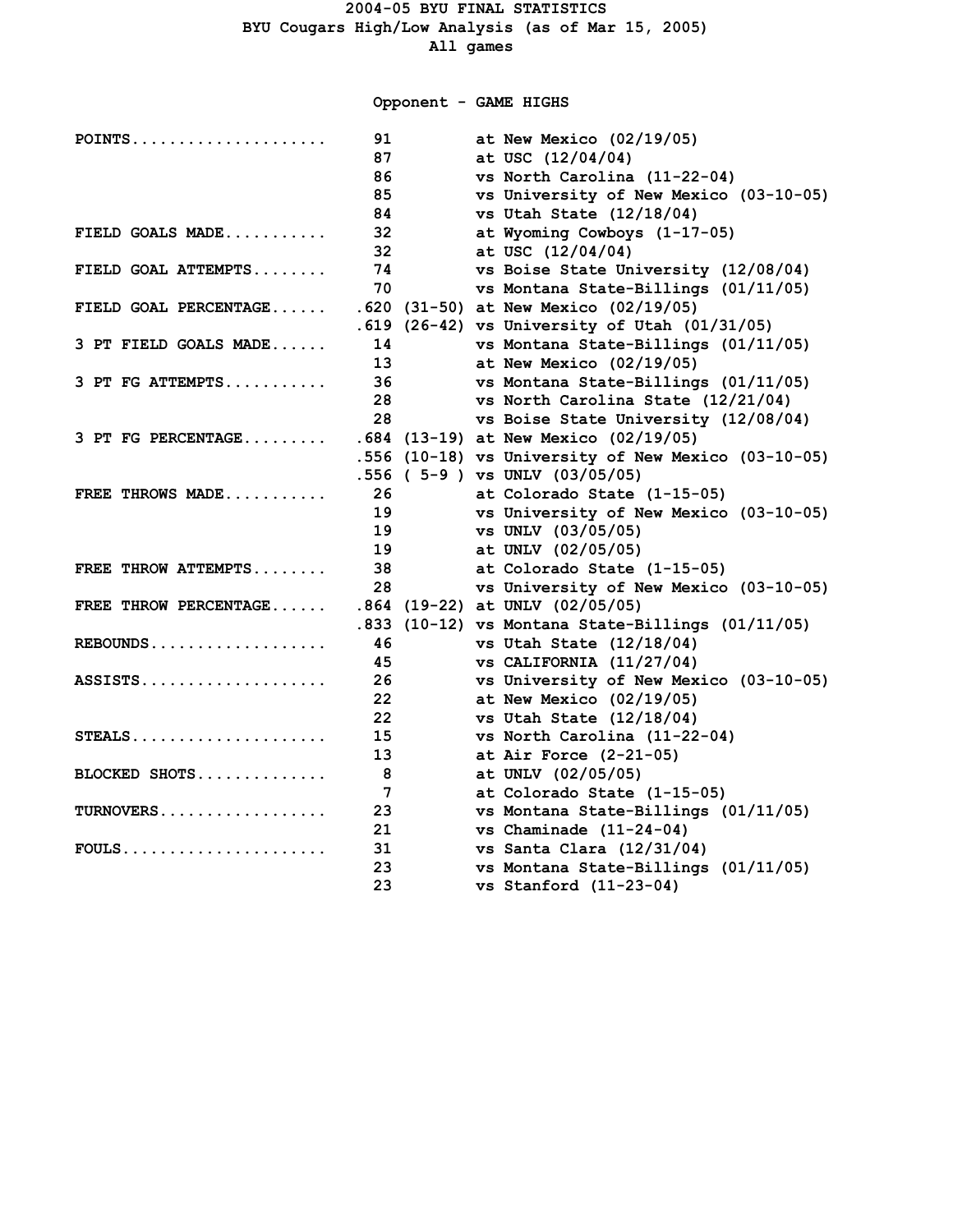# **BYU Cougars - GAME LOWS**

| POINTS                | 39             | at Air Force $(2-21-05)$                  |
|-----------------------|----------------|-------------------------------------------|
|                       | 46             | vs Washington State University (12/11/04) |
|                       | 49             | vs Air Force $(01/22/05)$                 |
|                       | 50             | vs North Carolina (11-22-04)              |
|                       | 50             | vs Colorado State (02/14/05)              |
| FIELD GOALS MADE      | 14             | at Air Force $(2-21-05)$                  |
|                       | 17             | vs Stanford $(11-23-04)$                  |
|                       | 17             | vs Washington State University (12/11/04) |
| FIELD GOAL ATTEMPTS   | 42             | vs Air Force $(01/22/05)$                 |
|                       | 44             | vs University of Utah (01/31/05)          |
| FIELD GOAL PERCENTAGE |                | .280 (14-50) at Air Force (2-21-05)       |
|                       |                | .300 (18-60) vs Wyoming $(02/12/05)$      |
| 3 PT FIELD GOALS MADE | 3              | vs San Diego State (01/08/05)             |
|                       | 4              | vs Stanford $(11-23-04)$                  |
|                       | 4              | at Wyoming Cowboys (1-17-05)              |
| $3$ PT FG ATTEMPTS    | 11             | at Weber State $(12-23-04)$               |
|                       | 11             | vs University of Utah (01/31/05)          |
| 3 PT FG PERCENTAGE    |                | .158 (3-19) vs San Diego State (01/08/05) |
|                       |                | .222 ( 4-18) at Wyoming Cowboys (1-17-05) |
| FREE THROWS MADE      | 3              | at Saint Mary's (CA) (01/04/05)           |
|                       | 3              | vs Air Force (01/22/05)                   |
| FREE THROW ATTEMPTS   | 3              | at Saint Mary's (CA) (01/04/05)           |
|                       | 8              | at Utah State (12/01/04)                  |
|                       | 8              | vs Air Force $(01/22/05)$                 |
|                       | 8              | at Air Force $(2-21-05)$                  |
| FREE THROW PERCENTAGE |                | .375 ( $3-8$ ) vs Air Force $(01/22/05)$  |
|                       |                | .471 (8-17) vs Colorado State (02/14/05)  |
| REBOUNDS              | 20             | vs University of Utah (01/31/05)          |
|                       | 24             | at SAN DIEGO STATE (02-07-05)             |
|                       | 24             | at Air Force $(2-21-05)$                  |
|                       | 24             | at Utah (02/26/05)                        |
| ASSISTS               | 4              | vs Stanford $(11-23-04)$                  |
|                       | 5              | at Air Force $(2-21-05)$                  |
| $STEALS$              | $\overline{2}$ | vs Air Force $(01/22/05)$                 |
|                       | 3              | vs Stanford $(11-23-04)$                  |
|                       | 3              | at SAN DIEGO STATE (02-07-05)             |
| BLOCKED SHOTS         | 1              | vs Stanford $(11-23-04)$                  |
|                       | $\mathbf 1$    | at USC (12/04/04)                         |
|                       | 1              | vs North Carolina State (12/21/04)        |
|                       | 1              | vs San Diego State (01/08/05)             |
|                       | 1              | vs Wyoming (02/12/05)                     |
| TURNOVERS             | 8              | vs CALIFORNIA $(11/27/04)$                |
|                       | 8              | at Weber State (12-23-04)                 |
| $FOULS$               | 12             | vs Air Force (01/22/05)                   |
|                       | 13             | vs San Diego State (01/08/05)             |
|                       | 13             | at Air Force (2-21-05)                    |
|                       |                |                                           |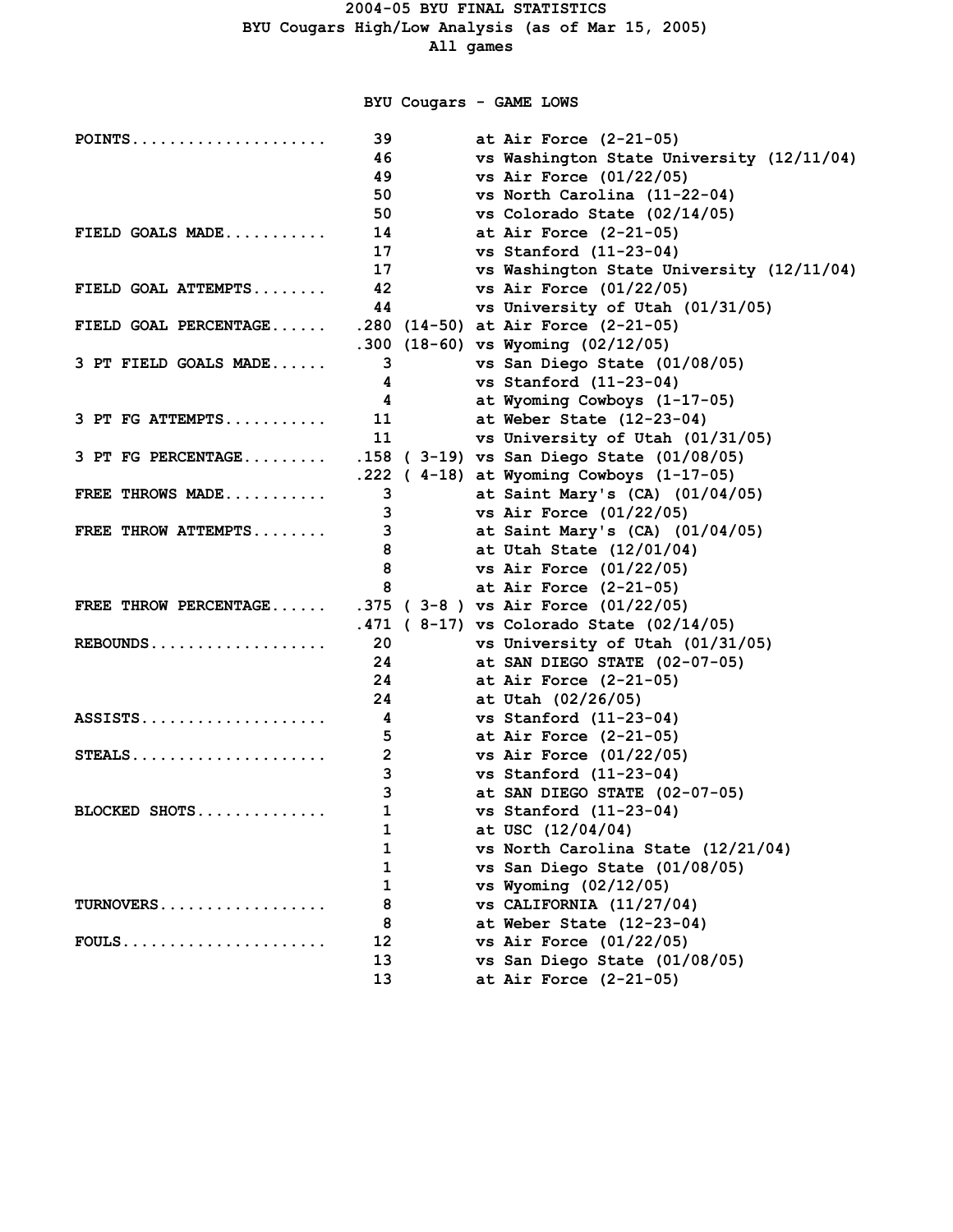**Opponent - GAME LOWS**

| $POINTS$              | 49             | vs Washington State University (12/11/04)              |
|-----------------------|----------------|--------------------------------------------------------|
|                       | 49             | vs Colorado State (02/14/05)                           |
|                       | 52             | vs Southern Utah University (12/28/04)                 |
|                       | 52             | vs Air Force $(01/22/05)$                              |
|                       | 53             | vs New Mexico $(01/24/05)$                             |
| FIELD GOALS MADE      | 16             | vs Washington State University (12/11/04)              |
|                       | 17             | vs Southern Utah University (12/28/04)                 |
| FIELD GOAL ATTEMPTS   | 41             | at Utah (02/26/05)                                     |
|                       | 42             | vs University of Utah (01/31/05)                       |
| FIELD GOAL PERCENTAGE |                | .327 (16-49) vs Washington State University (12/11/04) |
|                       |                | .327 (18-55) vs New Mexico (01/24/05)                  |
| 3 PT FIELD GOALS MADE | $\overline{2}$ | vs Stanford $(11-23-04)$                               |
|                       | $\overline{2}$ | vs San Diego State (01/08/05)                          |
|                       | $\overline{2}$ | vs University of Utah (01/31/05)                       |
|                       | $\overline{2}$ | vs Colorado State (02/14/05)                           |
| 3 PT FG ATTEMPTS      | 8              | vs University of Utah (01/31/05)                       |
|                       | 8              | at Utah (02/26/05)                                     |
| 3 PT FG PERCENTAGE    |                | .143 ( 2-14) vs San Diego State (01/08/05)             |
|                       |                | .176 (3-17) at Utah State (12/01/04)                   |
|                       |                | .176 ( $3-17$ ) at UNLV (02/05/05)                     |
| FREE THROWS MADE      | 3              | vs Air Force $(01/22/05)$                              |
|                       | 6              | vs Chaminade $(11-24-04)$                              |
| FREE THROW ATTEMPTS   | 4              | vs Air Force $(01/22/05)$                              |
|                       | 11             | vs Washington State University (12/11/04)              |
| FREE THROW PERCENTAGE |                | $.462$ (6-13) vs Chaminade (11-24-04)                  |
|                       |                | .500 (10-20) at Wyoming Cowboys (1-17-05)              |
| $REBOUNDS$            | 21             | vs Air Force (01/22/05)                                |
|                       | 22             | at New Mexico $(02/19/05)$                             |
| $ASSISTS.$            | 6              | vs CALIFORNIA $(11/27/04)$                             |
|                       | 9              | at Weber State $(12-23-04)$                            |
|                       | 9              | vs New Mexico $(01/24/05)$                             |
| STEALS                | 1              | at Weber State $(12-23-04)$                            |
|                       | $\mathbf{2}$   | vs Boise State University (12/08/04)                   |
| BLOCKED SHOTS         | 0              | at Weber State (12-23-04)                              |
|                       | 1              | vs North Carolina (11-22-04)                           |
|                       | 1              | vs Santa Clara $(12/31/04)$                            |
|                       | 1              | vs Air Force (01/22/05)                                |
|                       | 1              | vs New Mexico $(01/24/05)$                             |
|                       | 1              | at New Mexico (02/19/05)                               |
| TURNOVERS             | 8              | vs Air Force $(01/22/05)$                              |
|                       | 9              | at Utah State (12/01/04)                               |
| $FOULS$               | 10             | at Air Force $(2-21-05)$                               |
|                       | 11             | at Utah State (12/01/04)                               |
|                       | 11             | vs Washington State University (12/11/04)              |
|                       |                |                                                        |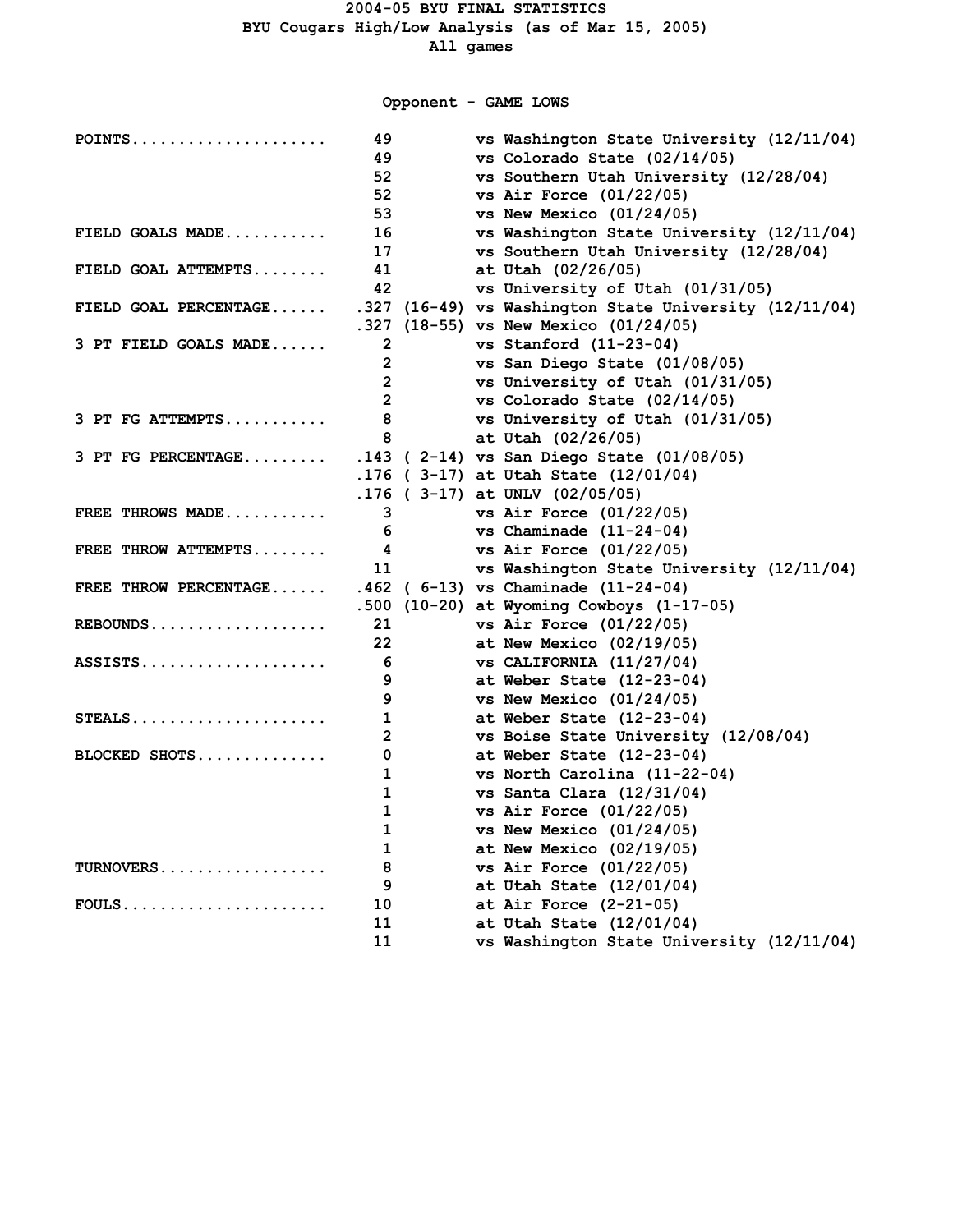**BYU Cougars - INDIVIDUAL GAME HIGHS**

| $POINTS$                   | 26   | ROSE, Mike vs Santa Clara (12/31/04)                           |
|----------------------------|------|----------------------------------------------------------------|
|                            | 25   | AINGE, Austin at Colorado State (1-15-05)                      |
|                            | 24   | HALL, Mike at SAN DIEGO STATE (02-07-05)                       |
|                            | 23   | BALDERSON, Jimmy at UNLV (02/05/05)                            |
|                            | 23   | JENSEN, Jared vs Santa Clara (12/31/04)                        |
|                            | 23   | HALL, Mike at Weber State (12-23-04)                           |
|                            | 23   | HALL, Mike $vs$ CALIFORNIA $(11/27/04)$                        |
| FIELD GOALS $MADE$         | 9    | JENSEN, Jared at New Mexico (02/19/05)                         |
|                            | 9    | HALL, Mike at Weber State (12-23-04)                           |
| FIELD GOAL ATT             | 18   | HALL, Mike $vs$ UNLV $(03/05/05)$                              |
|                            | 18   | HALL, Mike vs New Mexico (01/24/05)                            |
|                            | 18   | HALL, Mike $vs$ CALIFORNIA $(11/27/04)$                        |
| FG PCT (min 5 made)        |      | .900 (9-10) JENSEN, Jared at New Mexico (02/19/05)             |
|                            | .857 | $(6-7)$ DAWES, Derek vs New Mexico $(01/24/05)$                |
| $3$ PT FG MADE             | 6    | ROSE, Mike vs Boise State University (12/08/04)                |
|                            | 5    | HALL, Mike vs UNLV (03/05/05)                                  |
|                            | 5    | BALDERSON, Jimmy at UNLV (02/05/05)                            |
|                            |      |                                                                |
|                            | 5    | ROSE, Mike vs New Mexico (01/24/05)                            |
|                            | 5    | AINGE, Austin at Colorado State (1-15-05)                      |
|                            | 5    | HALL, Mike at Weber State (12-23-04)                           |
|                            | 5    | BALDERSON, Jimmy at USC (12/04/04)                             |
| 3 PT FG ATTEMPTS           | 9    | HALL, Mike $vs$ UNLV $(03/05/05)$                              |
|                            | 9    | HALL, Mike vs Wyoming (02/12/05)                               |
|                            | 9    | BALDERSON, Jimmy at UNLV (02/05/05)                            |
|                            | 9    | ROSE, Mike vs New Mexico (01/24/05)                            |
|                            | 9    | ROSE, Mike at Colorado State (1-15-05)                         |
|                            | 9    | AINGE, Austin at Colorado State (1-15-05)                      |
|                            | 9    | ROSE, Mike vs Washington State University (12/11/04            |
|                            | 9    | ROSE, Mike vs Boise State University (12/08/04)                |
|                            | 9    | AINGE, Austin at Utah State (12/01/04)                         |
| $3-PT$ FG PCT (min 2 made) |      | $1.000$ (4-4) HALL, Mike at SAN DIEGO STATE (02-07-05)         |
|                            |      | 1.000 (2-2) REICHNER, Brock at Utah (02/26/05)                 |
|                            |      | 1.000 (2-2) NASHIF, Terry vs Montana State-Billings (01/11/05) |
| FREE THROWS MADE           | 9    | JENSEN, Jared vs Santa Clara (12/31/04)                        |
|                            | 8    | DAWES, Derek vs University of New Mexico (03-10-05)            |
|                            | 8    | HALL, Mike at UNLV (02/05/05)                                  |
|                            | 8    | HALL, Mike vs San Diego State (01/08/05)                       |
|                            | 8    | ROSE, Mike vs Santa Clara (12/31/04)                           |
| FREE THROW $ATT$           | 11   | ROSE, Mike vs Santa Clara (12/31/04)                           |
|                            | 11   | DAWES, Derek vs Southern Utah University (12/28/04)            |
| FT PCT (min 5 made)        |      | 1.000 ( 9-9 ) JENSEN, Jared vs Santa Clara (12/31/04)          |
|                            |      | $1.000$ (8-8) HALL, Mike vs San Diego State (01/08/05)         |
|                            |      | 1.000 (6-6) JENSEN, Jared vs North Carolina State (12/21/04)   |
| REBOUNDS                   | 11   | YOUNG, Keena vs Air Force (01/22/05)                           |
|                            | 11   | MEADS, Garner vs Montana State-Billings (01/11/05)             |
| $ASSISTS.$                 | 10   | NASHIF, Terry at USC (12/04/04)                                |
|                            | 8    | AINGE, Austin vs New Mexico (01/24/05)                         |
|                            | 8    | AINGE, Austin vs Montana State-Billings (01/11/05)             |
|                            | 8    | AINGE, Austin vs North Carolina State (12/21/04)               |
| STEALS                     | 5    | HALL, Mike vs Colorado State (02/14/05)                        |
|                            | 5    | HALL, Mike at UNLV $(02/05/05)$                                |
| BLOCKED SHOTS              | 4    | MILES, Chris vs Colorado State (02/14/05)                      |
|                            | 4    | DAWES, Derek vs New Mexico (01/24/05)                          |
|                            |      |                                                                |